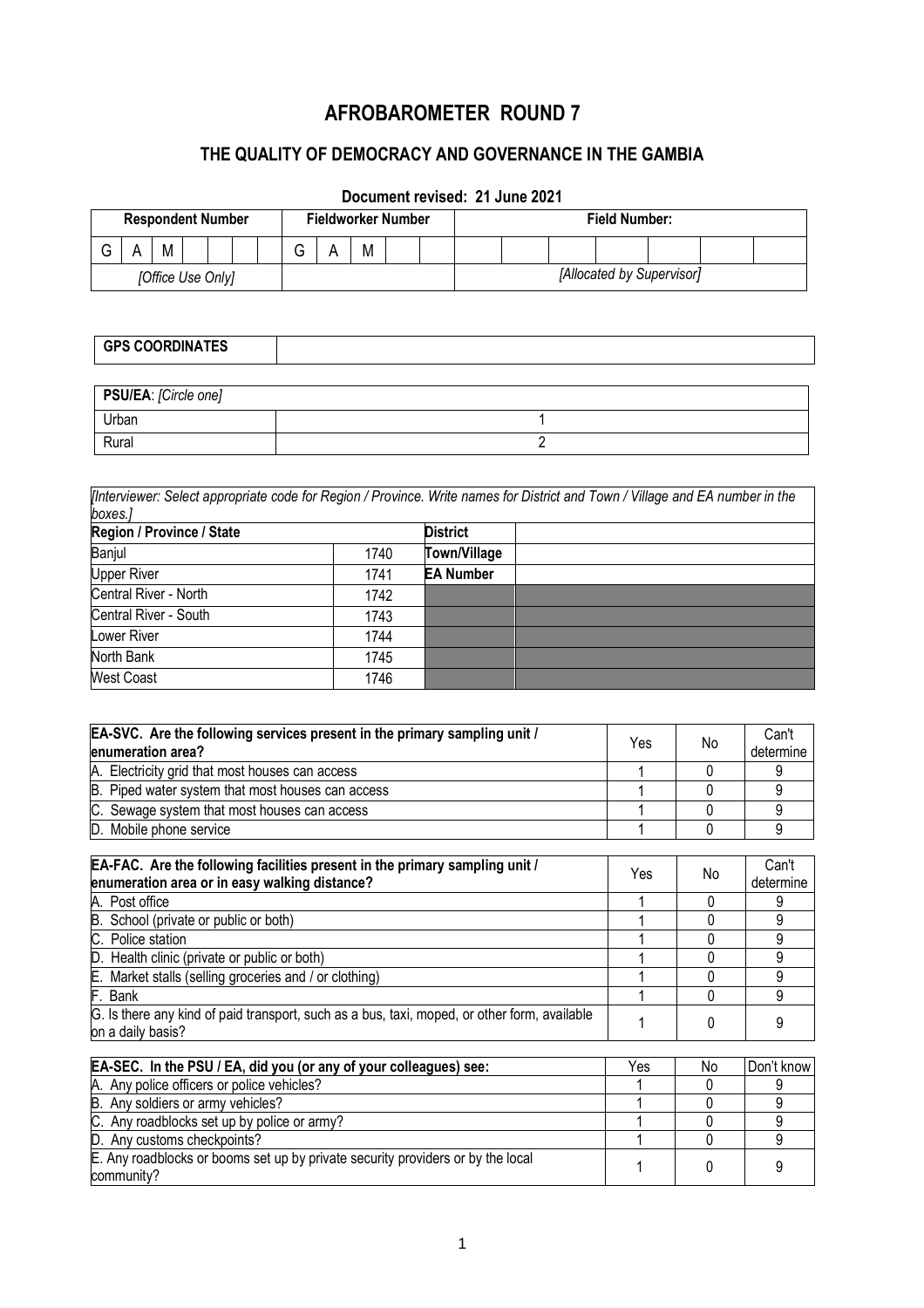| <b>EA-ROAD.</b> Thinking of the journey here: |                                                                                                                                   |  | Gravel | Stone | Muram | Paved/<br>Tarred | Concrete |
|-----------------------------------------------|-----------------------------------------------------------------------------------------------------------------------------------|--|--------|-------|-------|------------------|----------|
| А.                                            | Was the road at the start point in the PSU / EA:                                                                                  |  |        |       |       |                  |          |
| B.                                            | What was the most common surface of the road over the<br>last 5 kilometers before arriving at the start point of the PSU  <br>EA? |  |        |       |       |                  |          |

| <b>EA-ROAD-C</b> Thinking of the journey here:                                                                                                                                                                                                                                                                                                                                                                        | Impassable Very poor | Poor | Fair | Good | Very<br>good |
|-----------------------------------------------------------------------------------------------------------------------------------------------------------------------------------------------------------------------------------------------------------------------------------------------------------------------------------------------------------------------------------------------------------------------|----------------------|------|------|------|--------------|
| What was the condition of the road in the last 5 km before<br>reaching the start point of the PSU / EA? Was the road in<br>excellent or good condition and easy to traverse, or was it in<br>poor or very poor condition, that is, difficult to traverse due to<br>potholes, waterlogging, or other issues, or was it impassable at<br>any point (e.g. due to a collapsed bridge, fallen tree, flooding,<br>$etc.$ )? |                      |      |      |      |              |

#### **Household Selection Procedure**

*Interviewer: It is your job to select a random (this means any) household. A household is a group of people who currently eat together from the same pot.*

*Start your walk pattern from the start point that has been randomly chosen by your Field Supervisor. Team members must walk in opposite directions to each other. If A walks toward the sun, B must walk away from the sun; C and D must walk at right angles to A and B.*

*Use a 5 / 10 interval pattern to select a household. That is, walking in your designated direction away from the start point, select the 5th household for the first interview, counting houses on both the right and the left (and starting with those on the right if they are opposite each other). Once you leave your first interview, continue on in the same direction, this time selecting the 10th household, again counting houses on both the right and the left. If the settlement comes to an end and there are no more houses, turn at right angles to the right and keep walking, continuing to count until finding the 10th dwelling.*

*Interviewer: If a call is unsuccessful, use the table below to record your progress until you make a successful call. Circle a code number for unsuccessful calls only.*

| <b>NOCALL</b>                                                                 |                  |      |      |      | NOCALL_1 NOCALL_2 NOCALL_3 NOCALL_4 NOCALL_5 NOCALL_6 NOCALL_7   |      |      |
|-------------------------------------------------------------------------------|------------------|------|------|------|------------------------------------------------------------------|------|------|
| <b>Reasons for Unsuccessful Calls</b>                                         | <b>Household</b> |      |      |      | Household  Household  Household  Household  Household  Household |      |      |
| Refused to be interviewed                                                     |                  |      |      |      |                                                                  |      |      |
| Person selected was never at home after at<br>least two visits                | 2                |      | 2    |      |                                                                  |      |      |
| Household / Premises empty for the survey<br>period after at least two visits |                  |      |      |      |                                                                  |      |      |
| Not a citizen / Spoke only a foreign<br>language                              |                  |      |      |      |                                                                  |      |      |
| Deaf / Did not speak a survey language                                        | 5                | 5    | 5    | 5    | 5                                                                | 5    |      |
| Did not fit gender quota                                                      | 6                | 6    | h    | 6    | հ                                                                | 6    |      |
| No adults in household                                                        |                  |      |      |      |                                                                  |      |      |
| Other<br>[Specify]                                                            | 8                | 8    |      |      |                                                                  |      |      |
| Not applicable                                                                | 9997             | 9997 | 9997 | 9997 | 9997                                                             | 9997 | 9997 |

*If no one is at home (i.e. premises empty) after two visits, substitute with the very next household. If the interview is refused, use an interval of 10 to select a substitute household, counting houses on both the right and the left. When you find a household with someone home, please introduce yourself using the following script. You must learn this introduction so that you can say it exactly as it is written below.*

**Good day. My name is \_\_\_\_\_\_\_\_\_\_\_\_. I am from the Centre for Policy, Research and Strategic Studies (CepRass), and Afrobarometer, independent research organisations. I do not represent the government or any political party. We are studying the views of citizens in The Gambia about how the country is governed and how the economy is managed. We would like to discuss these issues with a member of your household. Every person in the country has an equal chance of being included in this study. All information will be kept confidential. Your household has been chosen by chance. We would like to choose an adult from your household. Would you help us pick one?**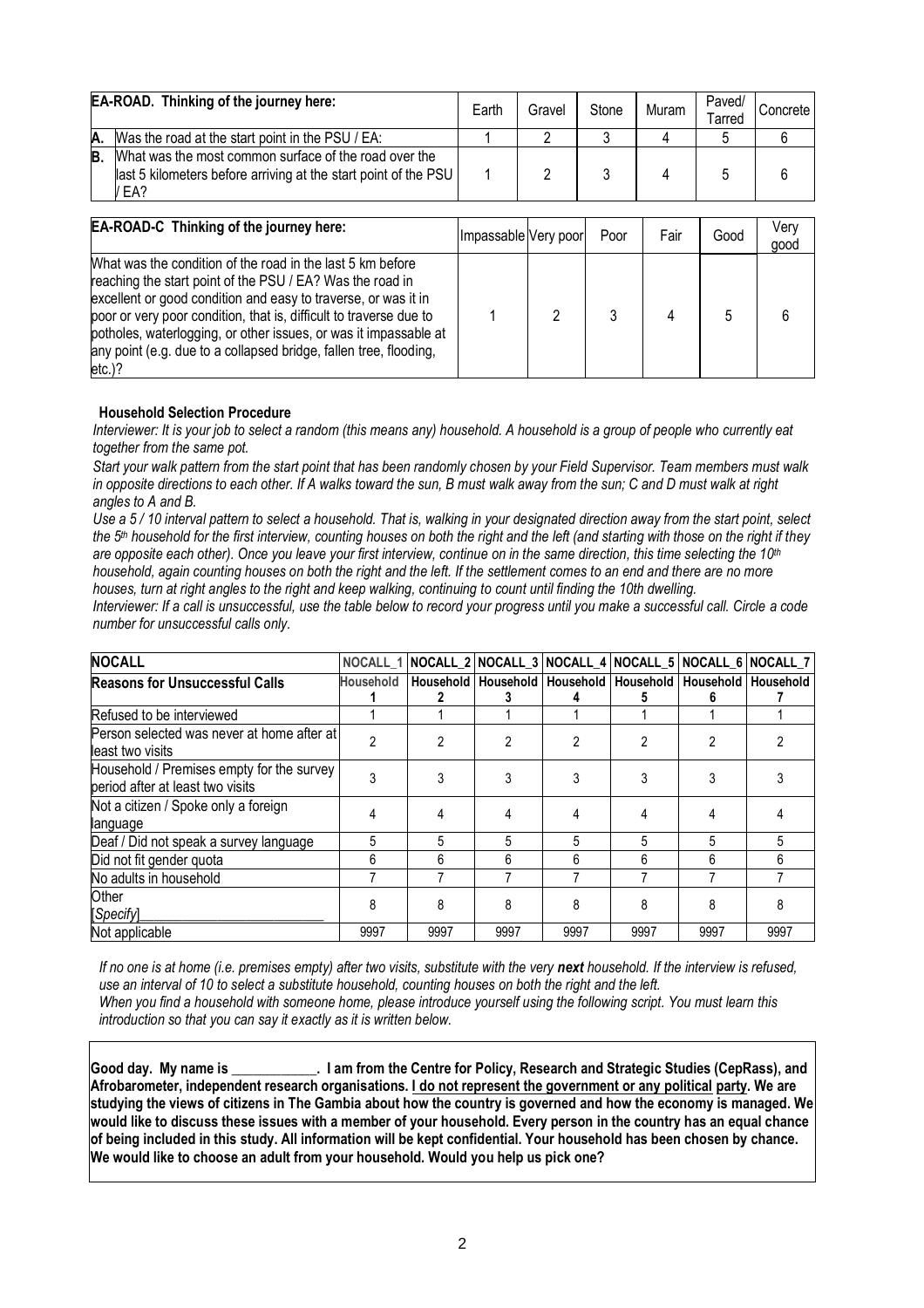*Note: The person must give his or her informed consent by answering positively. If participation is refused, walk away from the household and record this in the above table on "Reasons for Unsuccessful Calls." Substitute the household using an interval of 10 households.If consent is secured, proceed to Respondent Selection.*

#### **Respondent Selection Procedure**

*Interviewer: Within the household, the tablet will select a random (this means any) individual. This individual becomes the interview Respondent. The tablet will guide you to alternate interviews between men and women. Note that "First Interview" should ONLY be used for your very first interview on the first day of fieldwork, NOT your first interview every day.*

|                                                   | <b>First interview</b> | Male | Female |
|---------------------------------------------------|------------------------|------|--------|
| <b>PREVINT.</b> Previous interview was with a:    |                        |      |        |
| <b>THISINT.</b><br>This interview must be with a: |                        |      |        |

#### **Please tell me the first names and ages of all males / females who currently live in this household. I only want the names of males / females** *[select correct gender]* **who are citizens of The Gambia and who are 18 years and older.**

*If this interview must be with a female, list only women's names. If this interview is with a male, list only men's names. List all eligible household members of this gender who are 18 years or older, even those not currently at home but who will return to the house at any time that day. Include only citizens of The Gambia.*

| <b>Women's Names</b> | <b>Men's Names</b> |
|----------------------|--------------------|
|                      |                    |
| റ                    | c                  |
|                      | 3                  |
|                      | 4                  |
| 5                    | 5                  |
| 6                    | $6\phantom{1}6$    |
|                      | ⇁                  |
| 8                    | 8                  |
| 9                    | 9                  |
| 10                   | 10                 |

*Please record the total number of adults (men and women) in the household who are citizens of The Gambia. Enter a two-digit number.*

| <b>ADULT CT.</b> Total number of adult citizens in the household |  |
|------------------------------------------------------------------|--|
|------------------------------------------------------------------|--|

**The person I need to speak to is** *[i***\_\_\_\_\_\_\_\_\_\_\_\_\_\_\_\_\_\_\_\_\_\_\_\_\_\_\_\_\_\_\_. Is this person currently at home?**

| If yes: | May I please interview this person now?                                                                                                                                                                                 |
|---------|-------------------------------------------------------------------------------------------------------------------------------------------------------------------------------------------------------------------------|
| If no:  | Will this person return here at any time today?                                                                                                                                                                         |
| If no:  | Thank you very much. I will select another household. Substitute with the next household to the right<br>and repeat the respondent selection procedure. (NOTE: YOU CAN ONLY SUBSTITUTE HOUSEHOLDS,<br>NOT INDIVIDUALS.) |
| If yes: | Please tell this person that I will return for an interview at [insert convenient time]. If this respondent is<br>not present when you call back, replace this household with the next household to the right.          |

*If the selected respondent is not the same person that you first met, repeat Introduction:*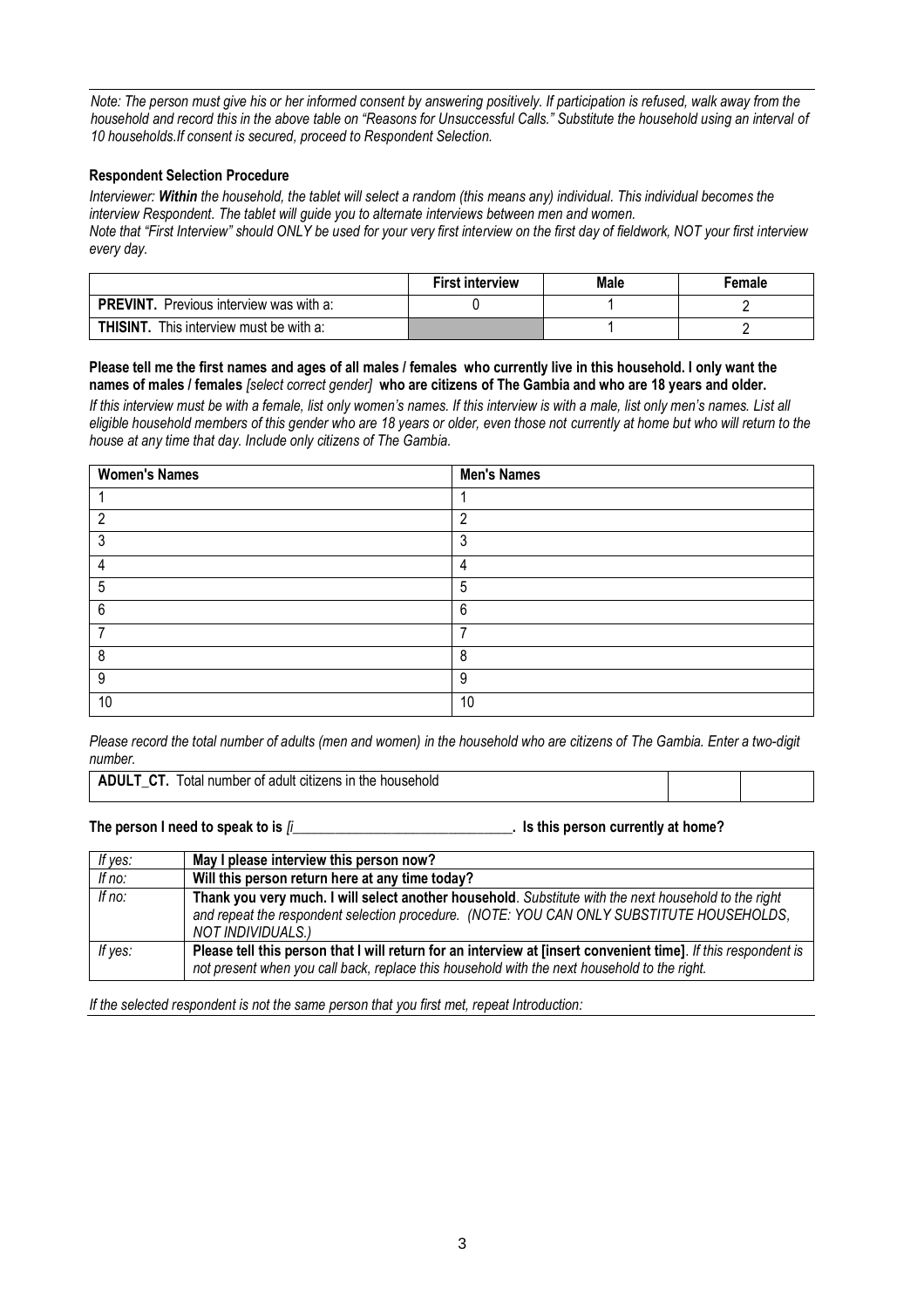**Good day. My name is \_\_\_\_\_\_\_\_\_\_\_\_. I am from the Centre for Policy, Research and Strategic Sudies (CepRass), and Afrobarometer, independent research organisations. I do not represent the government or any political party. We are studying the views of citizens in The Gambia]about how the country is governed and how the economy is managed. We would like to discuss these issues with you.**

#### *To ALL respondents:*

**Your answers will be confidential. They will be put together with 1200 other people we are talking to, to get an overall picture. It will be impossible to pick you out from what you say, so please feel free to tell us what you think. This interview will take about 45 minutes. There is no penalty for refusing to participate. Do you wish to proceed?** *[Proceed with interview only if answer is positive.]*

*[If respondent agrees to proceed, add:]* **We can do this interview in English, Fula, Jola, Mandinka or Wolof. Please, tell me which language you would like to use.** *[If interviewer does not speak selected language, then make an appointment for later in the day with a member of the team who speaks that language.]*

*Note: The person must give his or her informed consent by answering positively. If participation is refused, walk away from the household and record this in the above table on "Reasons for Unsuccessful Calls." Substitute the household using an interval of 10 households.If consent is secured, proceed with the interview after recording number of calls and current date and time.*

| <b>CALLS</b>                                                                       |     |  |       | Circle number |        |  |
|------------------------------------------------------------------------------------|-----|--|-------|---------------|--------|--|
| How many calls were made to the household where the interview actually took place? |     |  |       |               |        |  |
|                                                                                    |     |  |       |               |        |  |
| <b>DATEINTR</b>                                                                    | Day |  | Month | Year          |        |  |
| Date of interview [Interviewer: Enter day, month, and year]                        |     |  |       |               |        |  |
|                                                                                    |     |  |       |               |        |  |
| <b>STRTIME</b><br>Hour                                                             |     |  |       |               | Minute |  |
| Time interview started [Interviewer: Enter hour and minute, using 24-hour clock]   |     |  |       |               |        |  |

*Interviewer: If a respondent firmly refuses to answer* any question, write "refused" in the answer space and continue to the next question

#### **BEGIN INTERVIEW**

#### **Let's begin by recording a few facts about yourself.**

#### **1. How old are you?**

 *[Interviewer: Enter three-digit number. Don't know = 999] [Interviewer: If respondent is aged less than 18, stop interview and randomly draw another respondent in the same household excluding this particular household member.]*

**2A. Which Gambian language is your mother tongue or language of origin?** *[Interviewer: Prompt if necessary: That is, the language of your group of origin.]* 

| English |      | Jola             |           | 1742 |  |
|---------|------|------------------|-----------|------|--|
| Fula    | 1740 | Mandinka         |           | 1743 |  |
| Wolof   | 1741 | Other [Specify]: | Post code |      |  |
|         |      | Don't know       |           | 9999 |  |

| 2B. What is the primary language you speak in your home now? |      |                  |           |  |      |  |  |  |
|--------------------------------------------------------------|------|------------------|-----------|--|------|--|--|--|
| English                                                      |      | Jola             |           |  | 1742 |  |  |  |
| Fula                                                         | 1740 | Mandinka         |           |  | 1743 |  |  |  |
| Wolof                                                        | 1741 | Other [Specify]: | Post code |  |      |  |  |  |
|                                                              |      | Don't know       |           |  | 9999 |  |  |  |

**3. Let's start with your general view about the current direction of our country. Some people might think the country is going in the wrong direction. Others may feel it is going in the right direction. So let me ask YOU about the overall direction of the country: Would you say that the country is going in the wrong direction or going in the right direction?** Going in the wrong direction **1** and 1 and 1 and 1 and 1 and 1 and 1 and 1 and 1 and 1 and 1 and 1 and 1 and 1 and 1 and 1 and 1 and 1 and 1 and 1 and 1 and 1 and 1 and 1 and 1 and 1 and 1 and 1 and 1 and 1 and 1 and 1 and Going in the right direction **2** and 2 and 2 and 2 and 2 and 2 and 2 and 2 and 2 and 2 and 2 and 2 and 2 and 2 and 2 and 2 and 2 and 2 and 2 and 2 and 2 and 2 and 2 and 2 and 2 and 2 and 2 and 2 and 2 and 2 and 2 and 2 and Don't know *[Do not read]* 9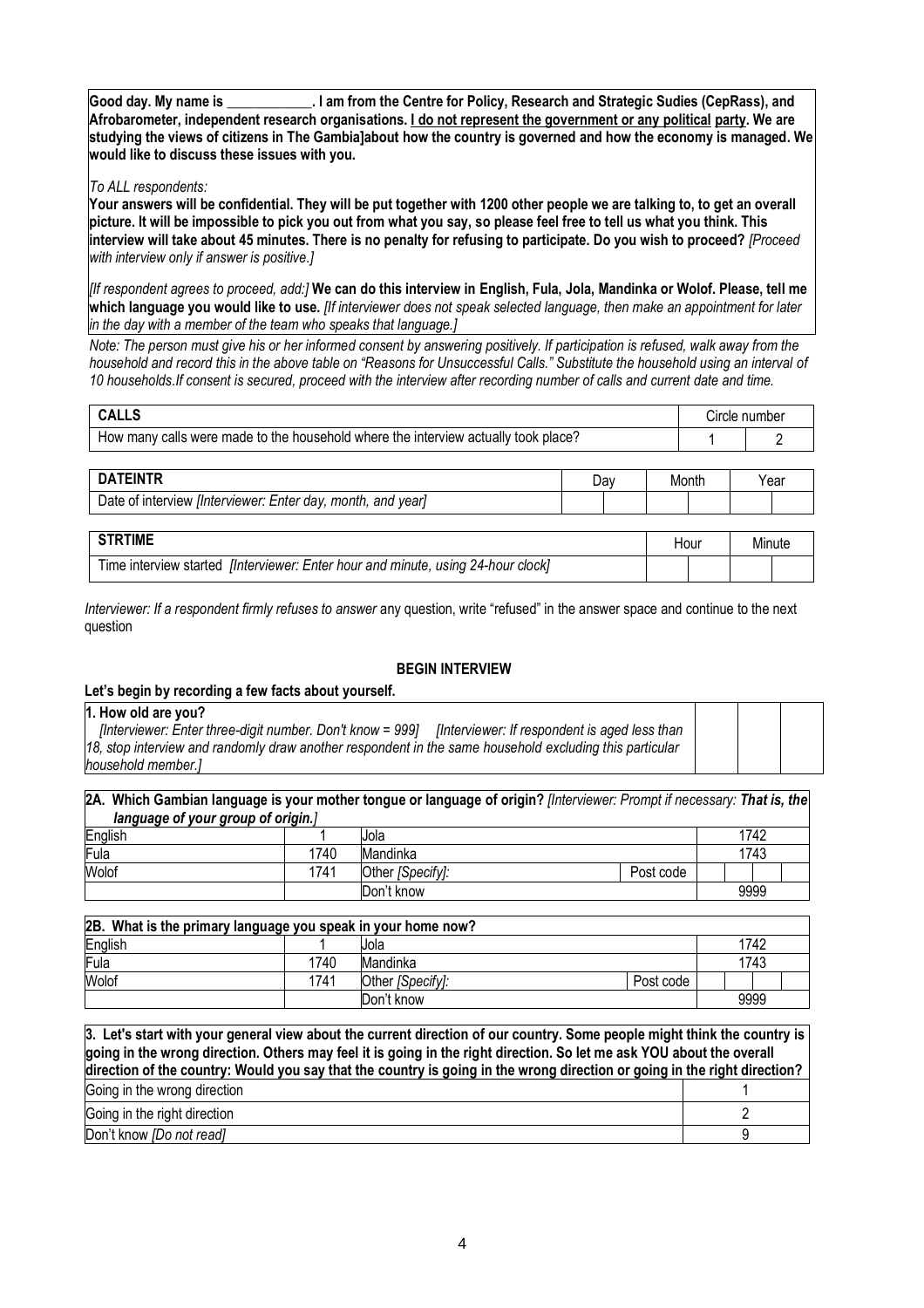|    | Let's discuss economic conditions.                        |  |                                                          |                |  |  |                     |  |  |
|----|-----------------------------------------------------------|--|----------------------------------------------------------|----------------|--|--|---------------------|--|--|
|    | 4. In general, how would you describe: [Read out options] |  |                                                          |                |  |  |                     |  |  |
|    |                                                           |  | Very good Fairly good   good nor   Fairly bad   Very bad | Neither<br>bad |  |  | Don't know<br>[DNR] |  |  |
| А. | The present economic condition of this country?           |  |                                                          |                |  |  |                     |  |  |
| В. | Your own present living conditions?                       |  |                                                          |                |  |  |                     |  |  |

| 5. In general, how do you rate your living conditions compared to those of other Gambians? [Read out options] |  |  |  |  |
|---------------------------------------------------------------------------------------------------------------|--|--|--|--|
| Much worse                                                                                                    |  |  |  |  |
| Worse                                                                                                         |  |  |  |  |
| Same                                                                                                          |  |  |  |  |
| <b>Better</b>                                                                                                 |  |  |  |  |
| Much better                                                                                                   |  |  |  |  |
| Don't know [Do not read]                                                                                      |  |  |  |  |

| 6. Looking back, how do you rate economic conditions in this country compared to 12 months ago? [Read out options] |  |
|--------------------------------------------------------------------------------------------------------------------|--|
| Much worse                                                                                                         |  |
| Worse                                                                                                              |  |
| Same                                                                                                               |  |
| <b>Better</b>                                                                                                      |  |
| Much better                                                                                                        |  |
| Don't know [Do not read]                                                                                           |  |

| 7. Looking ahead, do you expect economic conditions in this country to be better or worse in 12 months' time? [Read<br>out options] |  |  |  |  |
|-------------------------------------------------------------------------------------------------------------------------------------|--|--|--|--|
| Much worse                                                                                                                          |  |  |  |  |
| Worse                                                                                                                               |  |  |  |  |
| Same                                                                                                                                |  |  |  |  |
| <b>Better</b>                                                                                                                       |  |  |  |  |
| Much better                                                                                                                         |  |  |  |  |
| Don't know [Do not read]                                                                                                            |  |  |  |  |

|     | 8. Over the past year, how often, if ever, have you or anyone in your family: [Read out options] |       |                       |                  |               |        |                     |  |  |
|-----|--------------------------------------------------------------------------------------------------|-------|-----------------------|------------------|---------------|--------|---------------------|--|--|
|     |                                                                                                  | Never | Just once<br>or twice | Several<br>times | Many<br>times | Always | Don't know<br>[DNR] |  |  |
| А.  | Gone without enough food to eat?                                                                 |       |                       |                  |               |        |                     |  |  |
| В.  | Gone without enough clean water for home use?                                                    |       |                       |                  |               |        |                     |  |  |
| IC. | Gone without medicines or medical treatment?                                                     |       |                       |                  |               |        |                     |  |  |
| D.  | Gone without enough fuel to cook your food?                                                      |       |                       |                  |               |        |                     |  |  |
| E.  | Gone without a cash income?                                                                      |       |                       |                  |               |        |                     |  |  |

**8F.** *[Interviewer: Identify the most intense (highest) code circled on Q8. If it is a 2, 3, or 4, i.e. if the respondent went without any item in Q8A-E "several times," "many times," or "always," take the most frequent response given and ask:* **When you say you went without** *[insert item] [insert frequency],* **would you say this occurred:** *[Read out options]* **[***Note: If the respondent gave their most frequent response on more than one item, choose one to insert in the question.] [If respondent says they did not go without any item in Q8A-E at least "several times" (code 2) or more, code as 7 "Not applicable"]*

| About once every two or three months |  |
|--------------------------------------|--|
| About once a month                   |  |
| Two or three times a month           |  |
| About once a week                    |  |
| Several times a week                 |  |
| Every day                            |  |
| Not applicable [DNR]                 |  |
| Don't know [DNR]                     |  |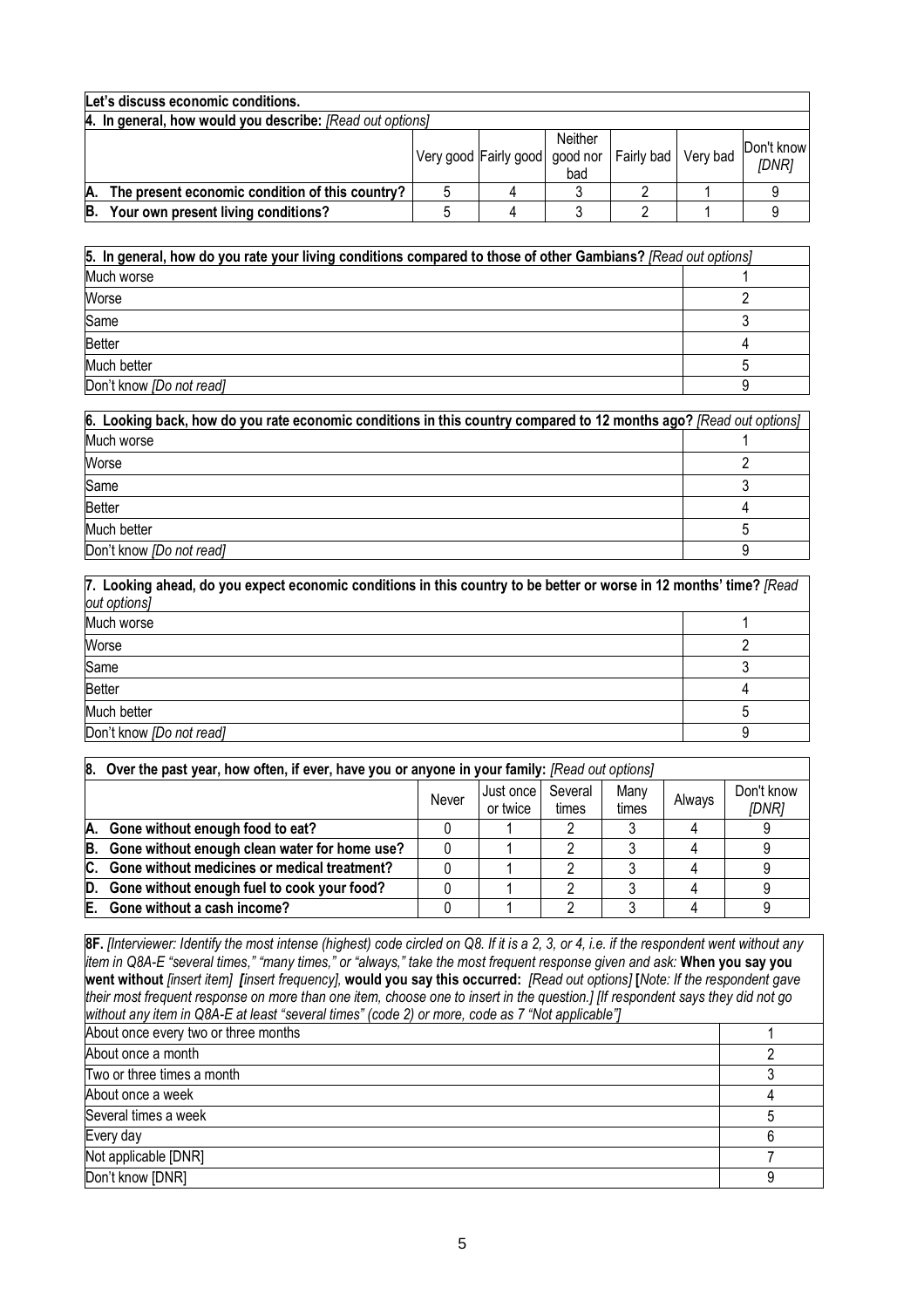#### **9. Considering ALL the activities you engage in to secure a livelihood, how much, if at all, do you depend on receiving remittances from relatives or friends living in other countries?** *[Read out options]* Not at all / Does not receive remittances *[Do not read]* 0 A little bit 1 and 1 and 1 and 1 and 1 and 1 and 1 and 1 and 1 and 1 and 1 and 1 and 1 and 1 and 1 and 1 and 1 Somewhat 2012 **2013**

A lot  $\begin{array}{ccc} \text{A} & \text{A} & \text{B} \end{array}$ Don't know *[Do not read]* 9

| 10. | Over the past year, how often, if ever, have you or anyone in your family: [Read out options] |  |  |  |  |  |                     |  |  |  |  |
|-----|-----------------------------------------------------------------------------------------------|--|--|--|--|--|---------------------|--|--|--|--|
|     | Many<br>Several<br>Just once<br>Always<br>Never<br>times<br>or twice<br>times                 |  |  |  |  |  | Don't know<br>IDNR1 |  |  |  |  |
|     | A. Felt unsafe walking in your neighbourhood?                                                 |  |  |  |  |  |                     |  |  |  |  |
| B.  | Feared crime in your own home?                                                                |  |  |  |  |  |                     |  |  |  |  |

**11. During the past year, have you or anyone in your family:** *[Interviewer: If the respondent answers yes, follow by asking:] Did this happen once, twice, or three or more times?*

|    |                                       |    |      | YES   |                        |                     |
|----|---------------------------------------|----|------|-------|------------------------|---------------------|
|    |                                       | ΝO | Once | Twice | Three or<br>more times | Don't know<br>IDNR1 |
| Α. | Had something stolen from your house? |    |      |       |                        |                     |
| B. | Been physically attacked?             |    |      |       |                        |                     |

|    | 12. How often do you get news from the following sources? [Read out options] |           |                                     |                         |                     |  |  |  |  |  |
|----|------------------------------------------------------------------------------|-----------|-------------------------------------|-------------------------|---------------------|--|--|--|--|--|
|    |                                                                              | Every day | A few times a A few times a<br>week | Never<br>lonce a monthl | Don't know<br>[DNR] |  |  |  |  |  |
|    | A. Radio                                                                     |           |                                     |                         |                     |  |  |  |  |  |
| B. | <b>Television</b>                                                            |           |                                     |                         |                     |  |  |  |  |  |
| C. | <b>Newspapers</b>                                                            |           |                                     |                         |                     |  |  |  |  |  |
| D. | Internet                                                                     |           |                                     |                         |                     |  |  |  |  |  |
| Е. | Social media such as Facebook or<br>Twitter                                  |           |                                     |                         |                     |  |  |  |  |  |

| [13. When you get together with your friends or family, would you say you discuss political matters: [Read out options] |  |  |  |  |  |
|-------------------------------------------------------------------------------------------------------------------------|--|--|--|--|--|
| Frequently?                                                                                                             |  |  |  |  |  |
| Occasionally?                                                                                                           |  |  |  |  |  |
| Never?                                                                                                                  |  |  |  |  |  |
| Don't know [Do not read]                                                                                                |  |  |  |  |  |

| 14. In this country, how free are you to say what you think? [Read out options] |  |
|---------------------------------------------------------------------------------|--|
| Not at all free                                                                 |  |
| Not very free                                                                   |  |
| Somewhat free                                                                   |  |
| Completely free                                                                 |  |
| Don't know [Do not read]                                                        |  |

**Let's talk for a moment about the kind of society you would like to have in this country. Which of the following statements is closest to your view? Choose Statement 1 or Statement 2.** *[Interviewer: Probe for strength of opinion: Do you agree or agree very strongly?]*

| $\vert$ 15.                                           |                                               |                                                          |                                         |  |  |
|-------------------------------------------------------|-----------------------------------------------|----------------------------------------------------------|-----------------------------------------|--|--|
| Statement 1: The government should be able to ban any |                                               | Statement 2: We should be able to join any organisation, |                                         |  |  |
| organisation that goes against its policies.          | whether or not the government approves of it. |                                                          |                                         |  |  |
| Agree very strongly with<br>Statement 1               | Agree with Statement 1                        | Agree with Statement 2                                   | Agree very strongly with<br>Statement 2 |  |  |
|                                                       |                                               |                                                          |                                         |  |  |
| Agree with neither <i>[Do not read]</i>               |                                               |                                                          |                                         |  |  |
| Don't know [Do not read]                              |                                               |                                                          |                                         |  |  |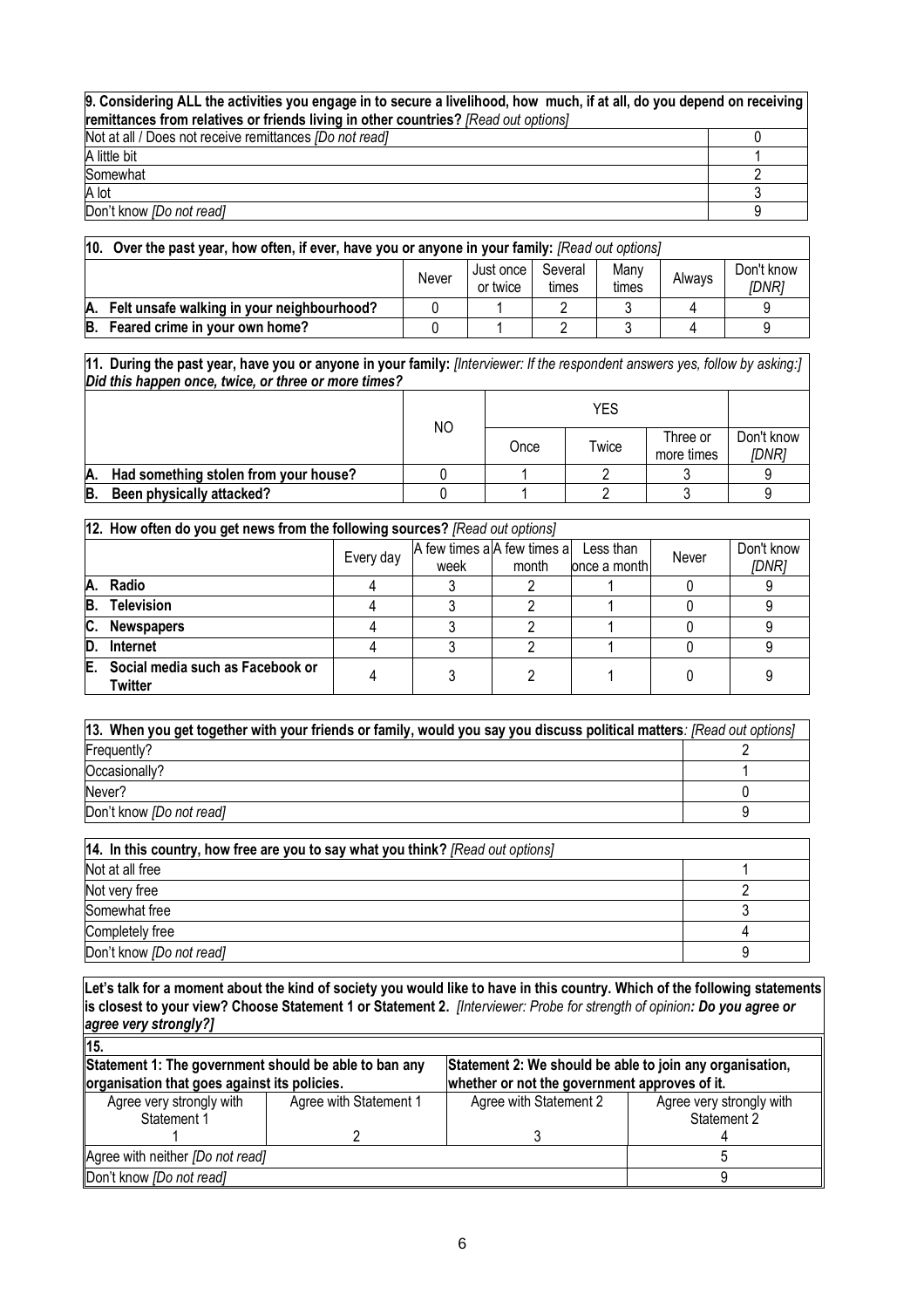| 16-                                                                                                                                                      |                        |                                           |                                         |
|----------------------------------------------------------------------------------------------------------------------------------------------------------|------------------------|-------------------------------------------|-----------------------------------------|
| Statement 1: Men make better political leaders than women, and Statement 2: Women should have the same chance of<br>should be elected rather than women. |                        |                                           |                                         |
|                                                                                                                                                          |                        | being elected to political office as men. |                                         |
| Agree very strongly with<br>Statement 1                                                                                                                  | Agree with Statement 1 | Agree with Statement 2                    | Agree very strongly with<br>Statement 2 |
|                                                                                                                                                          |                        |                                           |                                         |
| Agree with neither <i>[Do not read]</i>                                                                                                                  |                        |                                           |                                         |
| Don't know [Do not read]                                                                                                                                 |                        |                                           |                                         |
|                                                                                                                                                          |                        |                                           |                                         |

| 17.                                                                                                        |                        |                                                                                                                                           |                                         |  |
|------------------------------------------------------------------------------------------------------------|------------------------|-------------------------------------------------------------------------------------------------------------------------------------------|-----------------------------------------|--|
| Statement 1: The media should have the right to publish<br>any views and ideas without government control. |                        | Statement 2: The government should have the right to<br>prevent the media from publishing things that it considers<br>harmful to society. |                                         |  |
| Agree very strongly with<br>Statement 1                                                                    | Agree with Statement 1 | Agree with Statement 2                                                                                                                    | Agree very strongly with<br>Statement 2 |  |
|                                                                                                            |                        |                                                                                                                                           |                                         |  |
| Agree with neither [Do not read]                                                                           |                        |                                                                                                                                           |                                         |  |
| Don't know [Do not read]                                                                                   |                        |                                                                                                                                           |                                         |  |

#### **18. How likely is it that you could get the following information from government or other public institutions, or haven't you heard enough to say?** *[Read out options]*

|    |                                                                                                                                              | Not at all<br>likely | Not very<br>likely | Somewhat<br>likely | Very likely | Don't know/<br>Haven't<br>heard [DNR] |
|----|----------------------------------------------------------------------------------------------------------------------------------------------|----------------------|--------------------|--------------------|-------------|---------------------------------------|
| Α. | If you went to the local school to find out what the<br>school's budget is and how the funds have been used.                                 | 0                    |                    | າ                  |             |                                       |
| B. | If you went to the Department of Physical Planning to<br>find out who owns a piece of land in your community.                                | N                    |                    |                    |             |                                       |
| C. | If you went to the Municipal, City or Area Council to<br>find out about the Municipal, City or Area Council<br>development plan and budgets. |                      |                    |                    |             |                                       |
| D. | If you went to the Registrar of Companies at the<br>Ministry of Justice to find out how to register a new<br>business in your community.     |                      |                    |                    |             |                                       |

#### **19: Please tell me if there is more or less freedom now for each of the following things compared to a few years ago, or are things about the same?** *[Probe for strength of opinion]*

|    |                                                                                                                                                                                                | Much less<br>freedom | Somewhat<br>less<br>freedom | Same | Somewhat<br>more<br>freedom | Much more<br>freedom | Don't<br>know<br>[DNR] |
|----|------------------------------------------------------------------------------------------------------------------------------------------------------------------------------------------------|----------------------|-----------------------------|------|-----------------------------|----------------------|------------------------|
| A. | Your own freedom to say what you think<br>about politics?                                                                                                                                      |                      | 2                           | 3    |                             | 5                    | 9                      |
| B. | Your own freedom to join any political<br>organisation you want?                                                                                                                               |                      | $\overline{2}$              | 3    | 4                           | 5                    | 9                      |
| C. | The media's freedom to investigate and<br>report on government mistakes or to criticize<br>government actions or performance?                                                                  |                      | $\mathfrak{p}$              | 3    |                             | 5                    | 9                      |
| D. | The freedom of independent groups or non-<br>governmental organisations to speak, hold<br>meetings, or advocate their views freely,<br>including criticizing the government if they<br>choose? |                      | $\mathfrak{p}$              | 3    |                             | 5                    | 9                      |
| E. | The freedom of opposition parties or<br>candidates to speak or hold rallies, state their<br>views, or criticize the government?                                                                |                      | $\mathfrak{p}$              | 3    | 4                           | 5                    | 9                      |
|    | F-GAM. Your own freedom to participate in decision-<br>making at the local level                                                                                                               |                      | $\overline{2}$              | 3    |                             | 5                    | 9                      |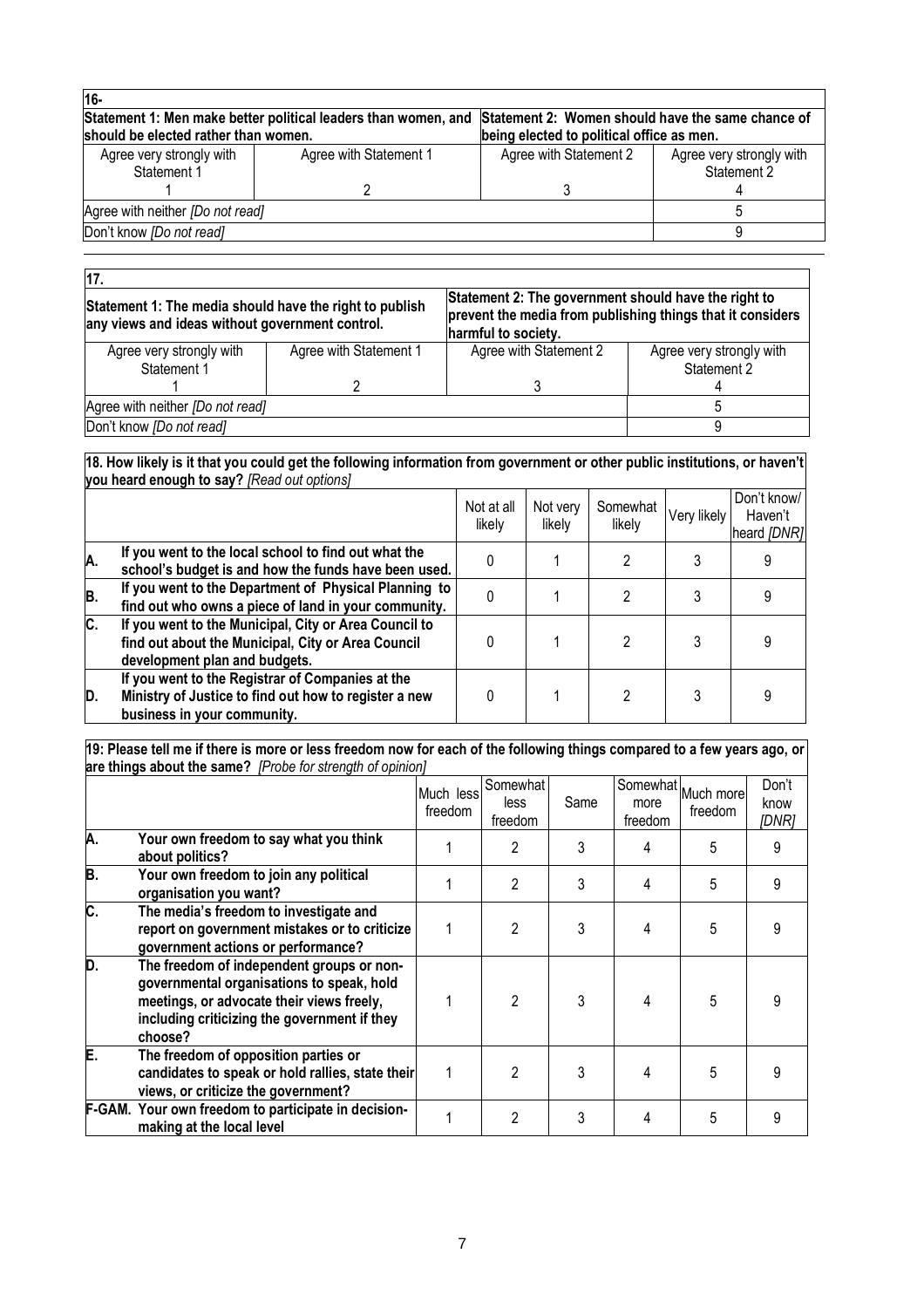**Let's turn to your role in the community.**

**20. Now I am going to read out a list of groups that people join or attend. For each one, could you tell me whether you are an official leader, an active member, an inactive member, or not a member?**

|    |                                                                     | <b>Official leader</b> | Active<br>member | Inactive<br>member | Not a member | Don't know<br>IDNR1 |
|----|---------------------------------------------------------------------|------------------------|------------------|--------------------|--------------|---------------------|
| A. | A religious group that meets outside of<br>regular worship services |                        |                  |                    |              |                     |
| B. | Some other voluntary association or<br>community group              |                        |                  |                    |              |                     |

**21. Here is a list of actions that people sometimes take as citizens. For each of these, please tell me whether you, personally, have done any of these things during the past year.** *[If Yes, read out options 2-4].* **If not, would you do this if you had the chance?** *[For No, read out options 0 and 1]*

|    |                                            |       | YES              |                  | ΝC                         | Don't                  |               |
|----|--------------------------------------------|-------|------------------|------------------|----------------------------|------------------------|---------------|
|    |                                            | Often | Several<br>times | Once or<br>twice | Would if had<br>the chance | Would never<br>do this | know<br>[DNR] |
| А. | Attended a community meeting               |       |                  |                  |                            |                        |               |
| В. | Got together with others to raise an issue |       |                  |                  |                            |                        |               |

| 22. Understanding that some people were unable to vote in the most recent national election in 2017 which of the |  |
|------------------------------------------------------------------------------------------------------------------|--|
| following statements is true for you? [Read out options]                                                         |  |
|                                                                                                                  |  |

| You were too young to vote                                                    |  |
|-------------------------------------------------------------------------------|--|
| You were not registered to vote                                               |  |
| You voted in the elections                                                    |  |
| You decided not to vote                                                       |  |
| You could not find the polling station                                        |  |
| You were prevented from voting                                                |  |
| You did not have time to vote                                                 |  |
| You did not vote because you could not find your name in the voters' register |  |
| Did not vote for some other reason <i>[Do not read]</i>                       |  |
| Don't know / Can't remember [Do not read]                                     |  |

| 23. On the whole, how would you rate the freeness and fairness of the last national election, held in 2017? Was it: |  |
|---------------------------------------------------------------------------------------------------------------------|--|
| [Read out options]                                                                                                  |  |
| Completely free and fair?                                                                                           |  |
| Free and fair, but with minor problems?                                                                             |  |
| Free and fair, with major problems?                                                                                 |  |
| Not free and fair?                                                                                                  |  |
| Do not understand question <i>[Do not read]</i>                                                                     |  |
| Don't know [Do not read]                                                                                            |  |

|    | 24. Thinking about the last national election in 2017, did you: |    |     |                     |
|----|-----------------------------------------------------------------|----|-----|---------------------|
|    |                                                                 | No | Yes | Don't know<br>IDNR' |
| Ά. | Attend a campaign rally?                                        |    |     |                     |
| B. | Work for a candidate or party?                                  |    |     |                     |

**25. During the past year, how often have you contacted any of the following persons about some important problem or to give them your views?** *[Read out options]*

|                                       | Never | Only once | A few times | Often | Don't know<br>[DNR] |
|---------------------------------------|-------|-----------|-------------|-------|---------------------|
| A. A local government councillor      |       |           |             |       |                     |
| B. A member of the National Assembly  |       |           |             |       |                     |
| C. An official of a government agency |       |           |             |       |                     |
| A political party official            |       |           |             |       |                     |
| <b>Traditional leaders</b>            |       |           |             |       |                     |
| <b>Religious leaders</b>              |       |           |             |       |                     |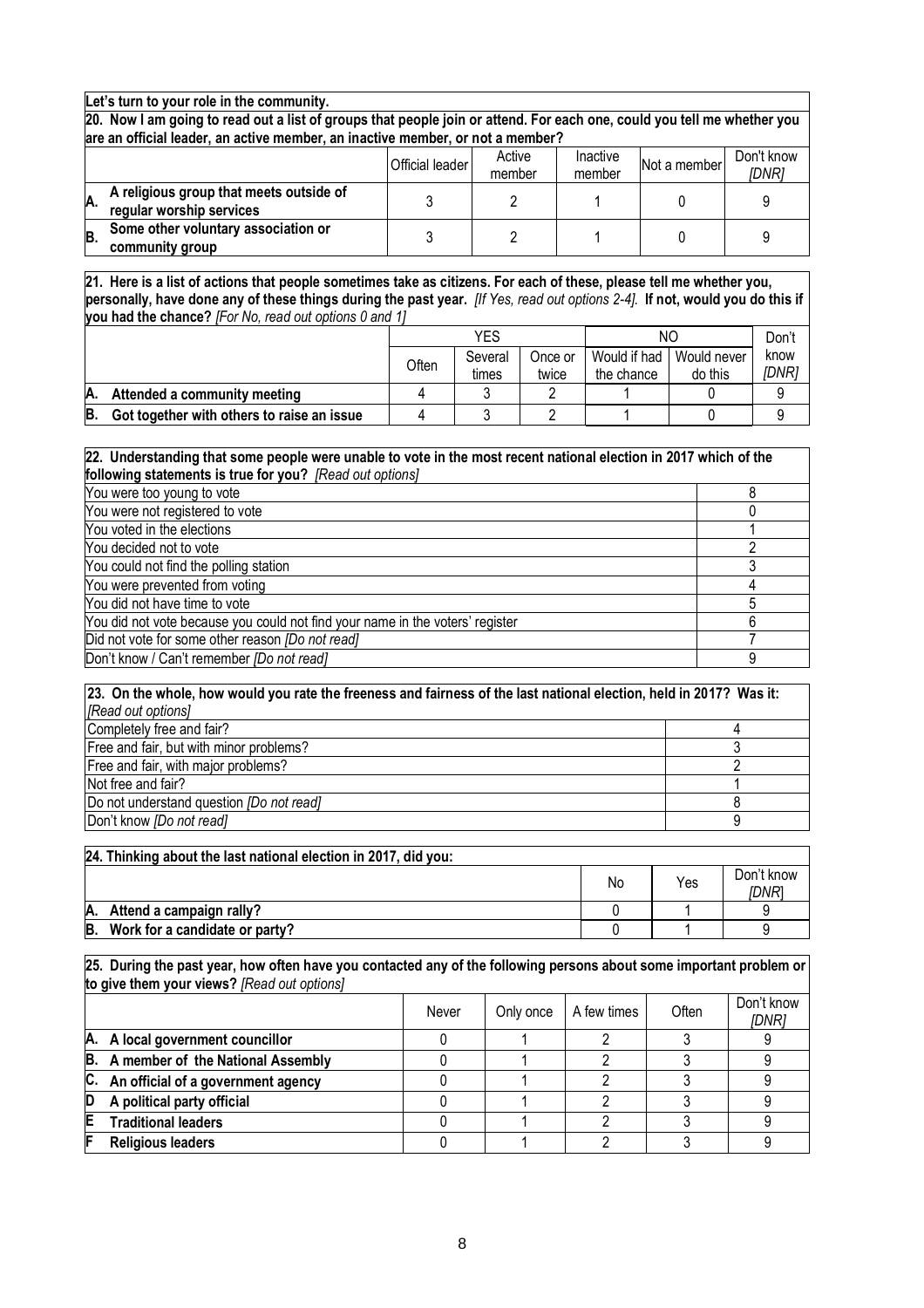**26. Here is a list of actions that people sometimes take as citizens when they are dissatisfied with government performance. For each of these, please tell me whether you, personally, have done any of these things during the past year.** *[If Yes, read out options 2-4].* **If not, would you do this if you had the chance?** *[For No, read out options 0 and 1]*

|     |                                                                                          | YES   |                  | NΟ               |                            | Don't                  |               |
|-----|------------------------------------------------------------------------------------------|-------|------------------|------------------|----------------------------|------------------------|---------------|
|     |                                                                                          | Often | Several<br>times | Once or<br>twice | Would if had<br>the chance | Would never<br>do this | know<br>[DNR] |
| IA. | Joined others in your community to request<br>action from government?                    |       |                  |                  |                            |                        |               |
| B.  | Contacted the media, like calling a radio<br>program or writing a letter to a newspaper? |       |                  |                  |                            |                        |               |
| C.  | Contacted a government official to ask for<br>help or make a complaint?                  |       |                  |                  |                            |                        |               |
| D.  | Refused to pay a tax or fee to government?                                               |       |                  |                  |                            |                        |               |
| E.  | Participated in a demonstration or protest<br>march?                                     |       |                  |                  |                            |                        |               |

**27. There are many ways to govern a country. Would you disapprove or approve of the following alternatives?**  *[Interviewer: Probe for strength of opinion.]*

|    |                                                                                                         | Strongly<br>disapprove | Disapprove | Neither<br>approve nor<br>disapprove<br>[DNR] | Approve | Strongly<br>approve | Don't<br>know<br>[DNR] |  |
|----|---------------------------------------------------------------------------------------------------------|------------------------|------------|-----------------------------------------------|---------|---------------------|------------------------|--|
|    | A. Only one political party is allowed to<br>stand for election and hold office.                        |                        |            |                                               |         |                     | 9                      |  |
|    | B. The army comes in to govern the country.                                                             |                        |            |                                               |         |                     | 9                      |  |
| С. | <b>Elections and National Assembly are</b><br>abolished so that the president can<br>decide everything. |                        |            |                                               |         |                     | 9                      |  |

**28. Which of these three statements is closest to your own opinion?** *[Read out statements. Only one option to be chosen. Read the question in the language of the interview, but always read "democracy" in English. Translate "democracy" into local language only if respondent does not understand the term in the official language.]*

| Statement 1: Democracy is preferable to any other kind of government.                |  |
|--------------------------------------------------------------------------------------|--|
| Statement 2: In some circumstances, a non-democratic government can be preferable.   |  |
| Statement 3: For someone like me, it doesn't matter what kind of government we have. |  |
| Don't know [Do not read]                                                             |  |

**Which of the following statements is closest to your view? Choose Statement 1 or Statement 2.**  *[Interviewer: Probe for strength of opinion: Do you agree or agree very strongly?]*

| 29.                                                                                                                                    |                        |                                                                                                                                                    |                                         |  |
|----------------------------------------------------------------------------------------------------------------------------------------|------------------------|----------------------------------------------------------------------------------------------------------------------------------------------------|-----------------------------------------|--|
| Statement 1: It is more important to have a government<br>that can get things done, even if we have no influence<br>over what it does. |                        | Statement 2: It is more important for citizens to be able to<br>hold government accountable, even if that means it makes<br>decisions more slowly. |                                         |  |
| Agree very strongly with<br>Statement 1                                                                                                | Agree with Statement 1 | Agree with Statement 2                                                                                                                             | Agree very strongly with<br>Statement 2 |  |
|                                                                                                                                        |                        |                                                                                                                                                    |                                         |  |
| Agree with neither [Do not read]                                                                                                       |                        |                                                                                                                                                    |                                         |  |
| Don't know [Do not read]                                                                                                               |                        |                                                                                                                                                    |                                         |  |

| 30.                                                                                                          |                        |                                                                                |                                         |
|--------------------------------------------------------------------------------------------------------------|------------------------|--------------------------------------------------------------------------------|-----------------------------------------|
| Statement 1: We should choose our leaders in this country Statement 2: Since elections sometimes produce bad |                        |                                                                                |                                         |
| through regular, open, and honest elections.                                                                 |                        | results, we should adopt other methods for choosing this<br>country's leaders. |                                         |
| Agree very strongly with<br>Statement 1                                                                      | Agree with Statement 1 | Agree with Statement 2                                                         | Agree very strongly with<br>Statement 2 |
|                                                                                                              |                        |                                                                                |                                         |
| Agree with neither [Do not read]                                                                             |                        |                                                                                |                                         |
| Don't know [Do not read]                                                                                     |                        |                                                                                |                                         |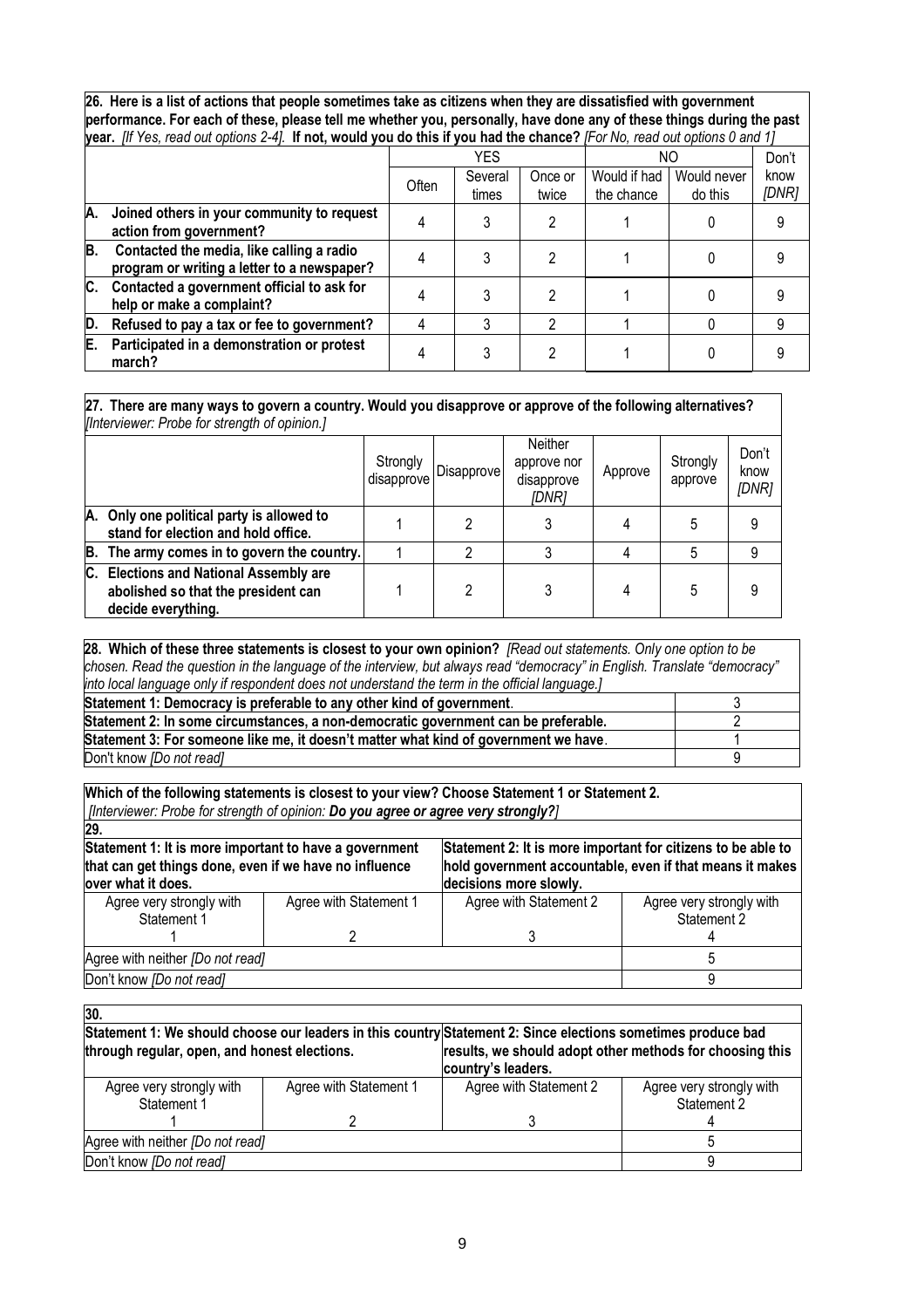| Statement 1: Political parties create division and<br>confusion; it is therefore unnecessary to have many<br>political parties in The Gambia. |                        | Statement 2: Many political parties are needed to make<br>sure that Gambians have real choices in who governs<br>them. |                                         |  |
|-----------------------------------------------------------------------------------------------------------------------------------------------|------------------------|------------------------------------------------------------------------------------------------------------------------|-----------------------------------------|--|
| Agree very strongly with<br>Statement 1                                                                                                       | Agree with Statement 1 | Agree with Statement 2                                                                                                 | Agree very strongly with<br>Statement 2 |  |
|                                                                                                                                               |                        |                                                                                                                        |                                         |  |
| Agree with neither [Do not read]                                                                                                              |                        |                                                                                                                        |                                         |  |
| Don't know [Do not read]                                                                                                                      |                        |                                                                                                                        |                                         |  |

| 32.                                                                                                             |                                                         |                                      |                          |
|-----------------------------------------------------------------------------------------------------------------|---------------------------------------------------------|--------------------------------------|--------------------------|
| Statement 1: The National Assembly should ensure that                                                           | Statement 2: The president should be able to devote his |                                      |                          |
| full attention to developing the country rather than<br>the president explains to it on a regular basis how his |                                                         |                                      |                          |
| government spends taxpayers' money.                                                                             |                                                         | wasting time justifying his actions. |                          |
| Agree very strongly with                                                                                        | Agree with Statement 1                                  | Agree with Statement 2               | Agree very strongly with |
| Statement 1                                                                                                     |                                                         |                                      | Statement 2              |
|                                                                                                                 |                                                         |                                      |                          |
| Agree with neither [Do not read]                                                                                |                                                         |                                      |                          |
| Don't know [Do not read]                                                                                        |                                                         |                                      |                          |
|                                                                                                                 |                                                         |                                      |                          |

| 33.                                                                                                                                                 |                        |                                                                                                           |                                         |
|-----------------------------------------------------------------------------------------------------------------------------------------------------|------------------------|-----------------------------------------------------------------------------------------------------------|-----------------------------------------|
| Statement 1: Since the president was elected to lead the<br>country, he should not be bound by laws or court<br>decisions that he thinks are wrong. |                        | Statement 2: The president must always obey the laws<br>and the courts, even if he thinks they are wrong. |                                         |
| Agree very strongly with<br>Statement 1                                                                                                             | Agree with Statement 1 | Agree with Statement 2                                                                                    | Agree very strongly with<br>Statement 2 |
|                                                                                                                                                     |                        |                                                                                                           |                                         |
| Agree with neither [Do not read]                                                                                                                    |                        |                                                                                                           |                                         |
| Don't know [Do not read]                                                                                                                            |                        |                                                                                                           |                                         |

| Statement 1: The Constitution should limit the president |                        |                                                                                                     |  |  |
|----------------------------------------------------------|------------------------|-----------------------------------------------------------------------------------------------------|--|--|
| to serving a maximum of two terms in office.             |                        |                                                                                                     |  |  |
| Agree with Statement 1                                   | Agree with Statement 2 | Agree very strongly with<br>Statement 2                                                             |  |  |
|                                                          |                        |                                                                                                     |  |  |
| Agree with neither [Do not read]                         |                        |                                                                                                     |  |  |
| Don't know [Do not read]                                 |                        |                                                                                                     |  |  |
|                                                          |                        | <b>Statement 2: There should be no constitutional limit on</b><br>how long the president can serve. |  |  |

#### **Now let us speak about the political system in this country.**

| 35. In your opinion, how much of a democracy is The Gambia today? [Read out options. Accept only one option. Read       |  |  |  |  |
|-------------------------------------------------------------------------------------------------------------------------|--|--|--|--|
| the question in the language of the interview, but always read "democracy" in English. Translate "democracy" into local |  |  |  |  |
| language only if respondent does not understand the term in the official language.]                                     |  |  |  |  |
| A full democracy                                                                                                        |  |  |  |  |
| A democracy, but with minor problems                                                                                    |  |  |  |  |
| A democracy, with major problems                                                                                        |  |  |  |  |
| Not a democracy                                                                                                         |  |  |  |  |
| Do not understand question / Do not understand what "democracy" is <i>[Do not read]</i>                                 |  |  |  |  |
| Don't know [Do not read]                                                                                                |  |  |  |  |

**36. Overall, how satisfied are you with the way democracy works in The Gambia ? Are you:** *[Read out options.Only one option to be chosen. Read the question in the language of the interview, but always read "democracy" in English. Translate "democracy" into local language only if respondent does not understand the term in the official language.]* Very satisfied? 4 Fairly satisfied? 3 Not very satisfied? 2 Not at all satisfied? 1 The Gambia is not a democracy *[Do not read]* 0 Don't know *[Do not read]* 9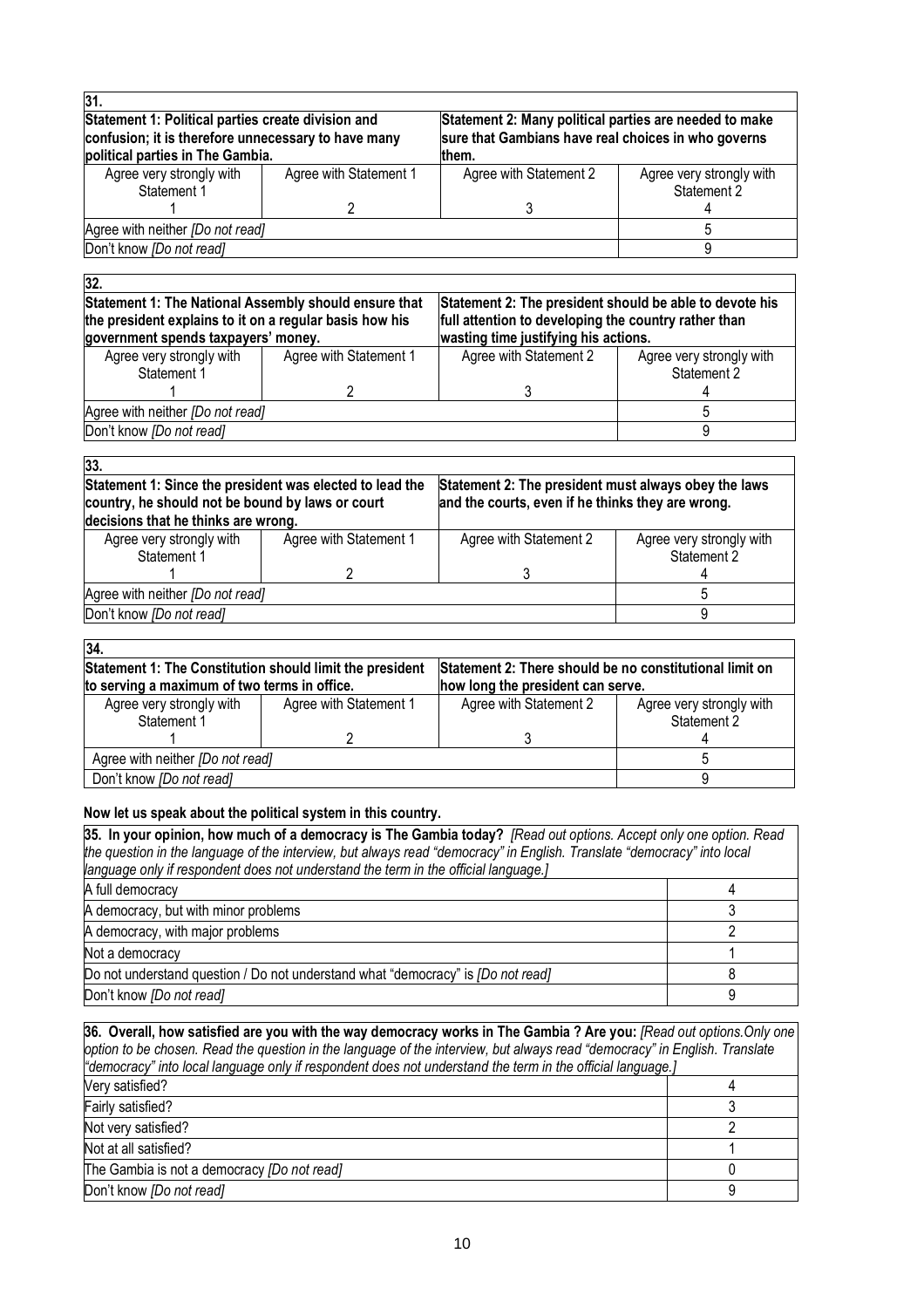| Which of the following statements is closest to your view? Choose Statement 1 or Statement 2.<br>[?] [Interviewer: Probe for strength of opinion: Do you agree or agree very strongly |                                                                                                 |                        |                                         |  |  |
|---------------------------------------------------------------------------------------------------------------------------------------------------------------------------------------|-------------------------------------------------------------------------------------------------|------------------------|-----------------------------------------|--|--|
| 37.                                                                                                                                                                                   |                                                                                                 |                        |                                         |  |  |
| Statement 1: It is important to obey the government in<br>power, no matter who you voted for.                                                                                         | Statement 2: It is not necessary to obey the laws of a<br>government that you did not vote for. |                        |                                         |  |  |
| Agree very strongly with<br>Statement 1                                                                                                                                               | Agree with Statement 1                                                                          | Agree with Statement 2 | Agree very strongly with<br>Statement 2 |  |  |
|                                                                                                                                                                                       |                                                                                                 |                        |                                         |  |  |
| Agree with neither [Do not read]                                                                                                                                                      |                                                                                                 |                        |                                         |  |  |
| Don't know [Do not read]                                                                                                                                                              |                                                                                                 |                        |                                         |  |  |

#### **38. For each of the following statements, please tell me whether you disagree or agree.** *[Interviewer: Probe for strength of opinion]*

|    |                                                                                                                                                | Strongly<br>disagree | Disagree       | Neither agree<br>nor disagree<br>IDNR1 | Agree | Strongly<br>agree | Don't know<br>[DNR] |
|----|------------------------------------------------------------------------------------------------------------------------------------------------|----------------------|----------------|----------------------------------------|-------|-------------------|---------------------|
| A. | The courts have the right to make decisions<br>that people always have to abide by.                                                            |                      | $\mathfrak{p}$ | 3                                      | 4     | 5                 | 9                   |
| В. | The police always have the right to make<br>people obey the law.                                                                               |                      | 2              | 3                                      | 4     | 5                 | 9                   |
| C. | The tax authorities always have the right to<br>make people pay taxes.                                                                         |                      | 2              | 3                                      | 4     | 5                 | 9                   |
| D  | When jobs are scarce, men should have more<br>right to a job than women.                                                                       |                      | 2              | 3                                      | 4     | 5                 | 9                   |
| E  | Women should have the same rights as men<br>to own and inherit land.                                                                           |                      | 2              | 3                                      | 4     | 5                 | 9                   |
| F  | In general, it is better for a family if a woman<br>has the main responsibility for taking care of<br>the home and children rather than a man. |                      | 2              | 3                                      |       | 5                 |                     |
| G  | Information held by public authorities is only<br>for use by government officials; it should not<br>have to be shared with the public.         |                      |                | 3                                      | 4     | 5                 |                     |

|    | 39. In your opinion, how often, in this country: [Read out options]           |  |  |  |  |  |  |  |  |  |  |
|----|-------------------------------------------------------------------------------|--|--|--|--|--|--|--|--|--|--|
|    | Often<br>Never<br>Rarely<br>Always                                            |  |  |  |  |  |  |  |  |  |  |
| А. | Does competition between political parties lead to<br>violent conflict?       |  |  |  |  |  |  |  |  |  |  |
| B. | Does the president ignore the courts and laws of<br>this country?             |  |  |  |  |  |  |  |  |  |  |
| C. | Does the president ignore the National Assembly<br>and just do what he wants? |  |  |  |  |  |  |  |  |  |  |

| 40. During election campaigns in this country, how much do you personally fear becoming a victim of political<br>intimidation or violence? [Read out options] |  |  |  |  |  |
|---------------------------------------------------------------------------------------------------------------------------------------------------------------|--|--|--|--|--|
| Not at all                                                                                                                                                    |  |  |  |  |  |
| A little bit                                                                                                                                                  |  |  |  |  |  |
| Somewhat                                                                                                                                                      |  |  |  |  |  |
| A lot                                                                                                                                                         |  |  |  |  |  |
| Don't know <i>[Do not read]</i>                                                                                                                               |  |  |  |  |  |

| 41. In your opinion, during this country's elections, how often are opposition candidates prevented from running for<br>office? [Read out options] |  |  |  |  |
|----------------------------------------------------------------------------------------------------------------------------------------------------|--|--|--|--|
| <b>Never</b>                                                                                                                                       |  |  |  |  |
| Sometimes                                                                                                                                          |  |  |  |  |
| Often                                                                                                                                              |  |  |  |  |
| Always                                                                                                                                             |  |  |  |  |
| Don't know [Do not read]                                                                                                                           |  |  |  |  |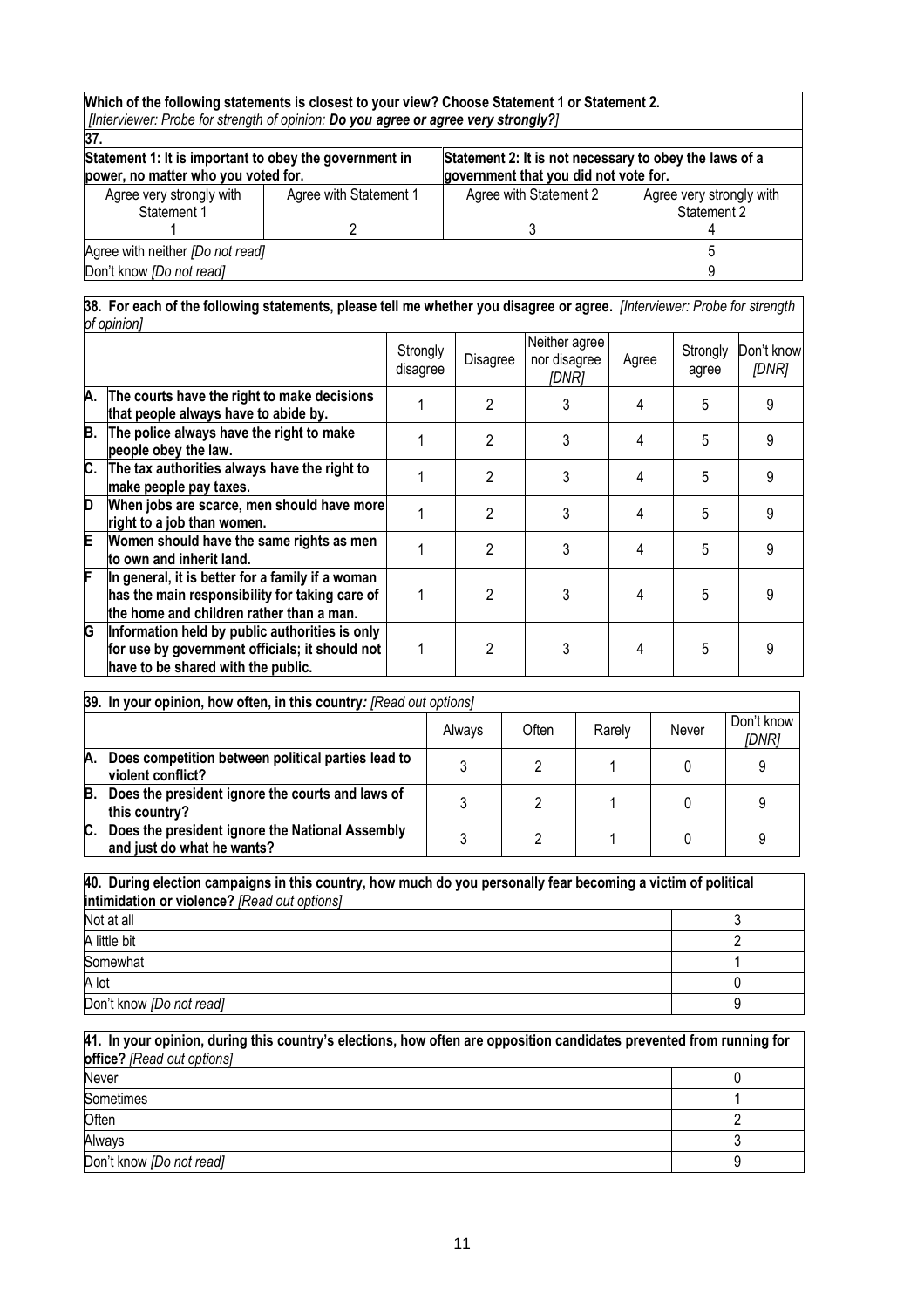|    | 42. In your opinion, how often, in this country: [Read out options]            |        |       |        |       |                     |  |  |  |  |  |
|----|--------------------------------------------------------------------------------|--------|-------|--------|-------|---------------------|--|--|--|--|--|
|    |                                                                                | Always | Often | Rarely | Never | Don't know<br>[DNR] |  |  |  |  |  |
| A. | Do people have to be careful of what they say about<br>politics?               |        | 2     |        |       |                     |  |  |  |  |  |
| B. | Do people have to be careful about which political<br>organisations they join? |        | 2     |        |       |                     |  |  |  |  |  |
|    | C. Do people have to be careful about how they vote in an<br>election?         |        | 2     |        |       |                     |  |  |  |  |  |
|    | D. Are people treated unequally under the law?                                 |        | ົ     |        |       |                     |  |  |  |  |  |
| E. | Do officials who commit crimes go unpunished?                                  |        | າ     |        |       | g                   |  |  |  |  |  |
| F. | Do ordinary people who break the law go unpunished?                            |        | ົ     |        |       |                     |  |  |  |  |  |

|    | 43. How much do you trust each of the following, or haven't you heard enough about them to say? [Read out options] |   |                                   |   |       |                                    |
|----|--------------------------------------------------------------------------------------------------------------------|---|-----------------------------------|---|-------|------------------------------------|
|    |                                                                                                                    |   | Not at all Uust a little Somewhat |   | A lot | Don't know/<br>Haven't heard [DNR] |
| А. | The president                                                                                                      | 0 |                                   | 2 | 3     |                                    |
| Β. | <b>The National Assembly</b>                                                                                       |   |                                   | 2 | 3     |                                    |
| C. | The Independent Electoral Commission (IEC)                                                                         |   |                                   | 2 | 3     | 9                                  |
| D. | <b>Your Local Government Council</b>                                                                               |   |                                   | 2 | 3     | 9                                  |
| E. | The ruling party                                                                                                   | 0 |                                   | 2 | 3     | 9                                  |
| F. | <b>Opposition political parties</b>                                                                                | 0 |                                   | 2 | 3     | 9                                  |
| G. | The police                                                                                                         | 0 |                                   | 2 | 3     | 9                                  |
| Η. | The armv                                                                                                           |   |                                   | 2 | 3     | 9                                  |
|    | Courts of law                                                                                                      | 0 |                                   | 2 | 3     | 9                                  |
| J. | <b>Traditional leaders</b>                                                                                         | O |                                   | 2 | 3     | 9                                  |
| K. | <b>Religious leaders</b>                                                                                           | 0 |                                   | 2 | 3     | 9                                  |
|    | I-GAM. The Truth, Reconciliation and Reparations<br><b>Commission (TRRC)</b>                                       | 0 |                                   | 2 | 3     |                                    |
|    | <b>J-GAM. The Constitutional Review Commission (CRC)</b>                                                           |   |                                   | 2 | 3     | 9                                  |

**44. How many of the following people do you think are involved in corruption, or haven't you heard enough about them to say?** *[Read out options]*

|    |                                           | None | Some of them   Most of them | All of them | Don't know/<br>Haven't heard<br>IDNR1 |
|----|-------------------------------------------|------|-----------------------------|-------------|---------------------------------------|
| A. | The president and officials in his office |      |                             |             |                                       |
| B. | <b>Members of the National Assembly</b>   |      |                             |             |                                       |
| C. | <b>Government officials</b>               |      |                             |             |                                       |
| D. | <b>Local Government Councillors</b>       |      |                             |             |                                       |
| E. | <b>Police</b>                             |      |                             |             |                                       |
| F. | Judges and magistrates                    |      |                             |             |                                       |
| G. | <b>Traditional leaders</b>                |      |                             |             |                                       |
| Η. | <b>Religious leaders</b>                  |      |                             |             |                                       |
|    | <b>Business executives</b>                |      |                             |             |                                       |
| IJ | Non-governmental organisations            |      |                             |             |                                       |

| 45. In your opinion, over the past year, has the level of corruption in this country increased, decreased, or stayed the |  |  |  |  |  |  |  |  |
|--------------------------------------------------------------------------------------------------------------------------|--|--|--|--|--|--|--|--|
| same? [Interviewer: Probe for strength of opinion.]                                                                      |  |  |  |  |  |  |  |  |
| Increased a lot                                                                                                          |  |  |  |  |  |  |  |  |
| Increased somewhat                                                                                                       |  |  |  |  |  |  |  |  |
| Stayed the same                                                                                                          |  |  |  |  |  |  |  |  |
| Decreased somewhat                                                                                                       |  |  |  |  |  |  |  |  |
| Decreased a lot                                                                                                          |  |  |  |  |  |  |  |  |
| Don't know <i>[Do not read]</i>                                                                                          |  |  |  |  |  |  |  |  |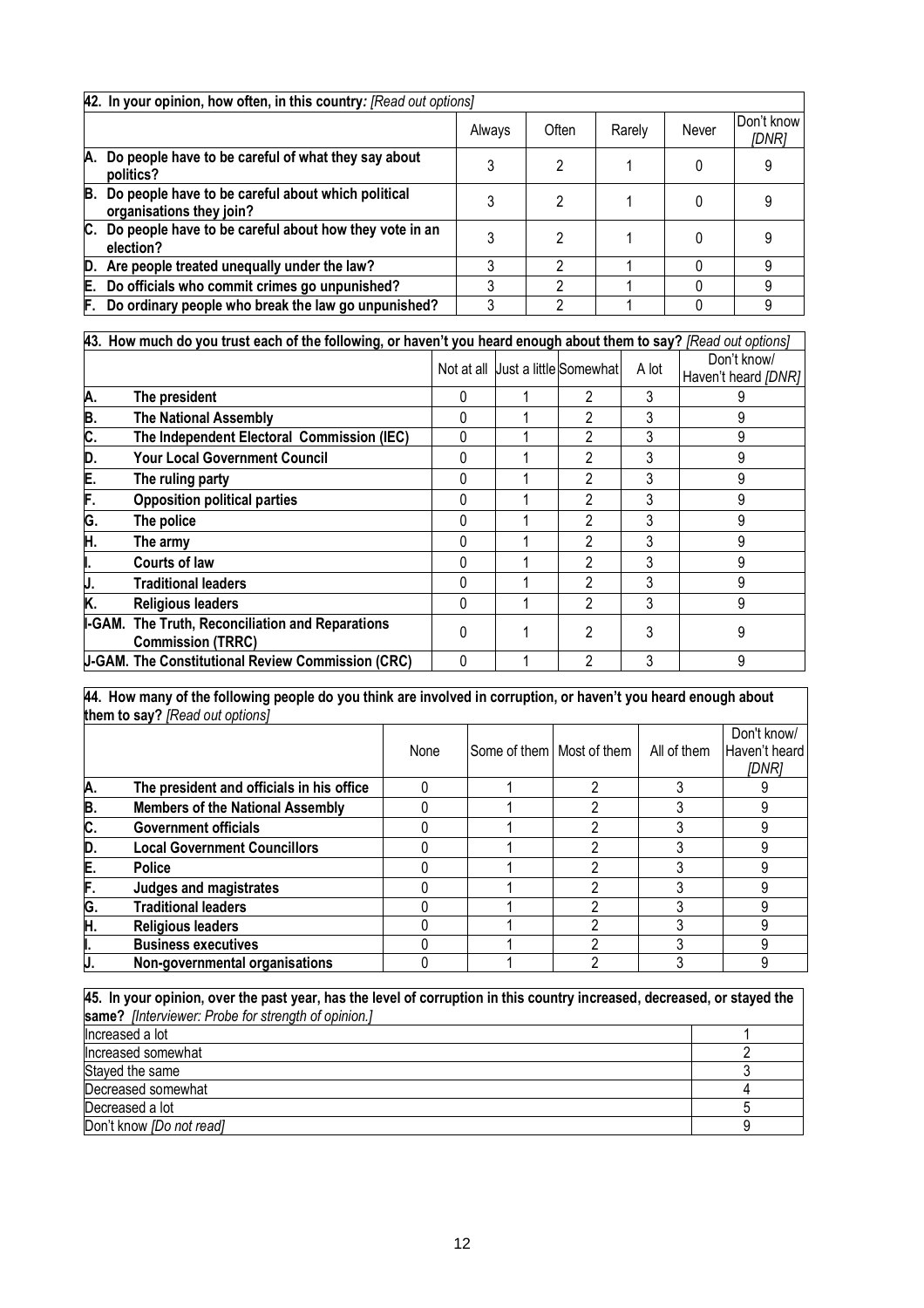| 46. Please tell me whether you agree or disagree with the following statement: Ordinary people can make a difference<br>in the fight against corruption? [Interviewer: Probe for strength of opinion.] |  |
|--------------------------------------------------------------------------------------------------------------------------------------------------------------------------------------------------------|--|
| Strongly disagree                                                                                                                                                                                      |  |
| <b>Disagree</b>                                                                                                                                                                                        |  |
| Neither agree nor disagree [Do not read]                                                                                                                                                               |  |
| Agree                                                                                                                                                                                                  |  |
| Strongly agree                                                                                                                                                                                         |  |
| Don't know [Do not read]                                                                                                                                                                               |  |

**47. In this country, can ordinary people report incidents of corruption without fear, or do they risk retaliation or other negative consequences if they speak out?**  Can report without fear 0 Risk retaliation or other negative consequences 1 Don't know *[Do not read]* 9

**48. In this country, how likely do you think it is that an ordinary person could pay a bribe or use personal connections to get away with:** *[Read out options]*

|     |                                                                                                                                          | Not at all<br>likely | Not very<br>likely | Somewhat<br>likely | Very likely | Don't know/<br>Haven't<br>heard [DNR] |
|-----|------------------------------------------------------------------------------------------------------------------------------------------|----------------------|--------------------|--------------------|-------------|---------------------------------------|
| А.  | Avoiding paying taxes they owe to government?                                                                                            |                      |                    |                    |             |                                       |
| B.  | Avoiding going to court?                                                                                                                 |                      |                    | ŋ                  |             |                                       |
| IC. | Registering land that does not belong to them?                                                                                           |                      |                    |                    |             |                                       |
|     | And in this country, how likely do you think it is that a rich person could pay a bribe or use personal connections to<br>get away with: |                      |                    |                    |             |                                       |
| D.  | Avoiding paying taxes they owe to government?                                                                                            |                      |                    |                    |             |                                       |
| E.  | Avoiding going to court?                                                                                                                 |                      |                    |                    |             |                                       |
| F   | Registering land that does not belong to them?                                                                                           |                      |                    |                    |             | 9                                     |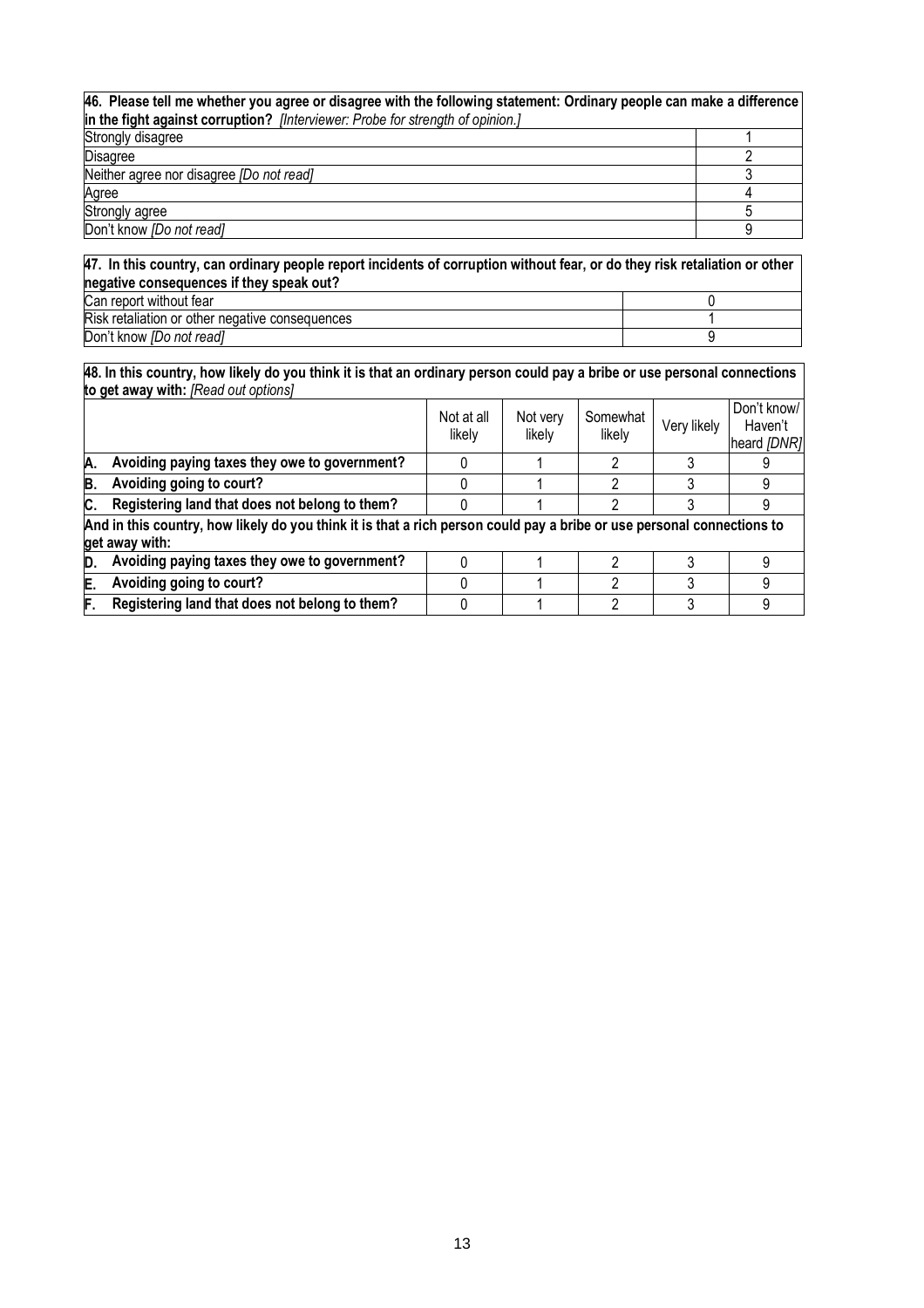|     | services.                                                                                                                                                                                                                                               | 49. Now I would like to talk to you about experiences that some people have in accessing certain essential government |                           |                |                        |                |                           |                  |                      |                  |                   |           |                             |  |  |  |                     |  |  |  |  |  |  |  |  |  |  |  |  |  |  |  |  |  |   |  |   |
|-----|---------------------------------------------------------------------------------------------------------------------------------------------------------------------------------------------------------------------------------------------------------|-----------------------------------------------------------------------------------------------------------------------|---------------------------|----------------|------------------------|----------------|---------------------------|------------------|----------------------|------------------|-------------------|-----------|-----------------------------|--|--|--|---------------------|--|--|--|--|--|--|--|--|--|--|--|--|--|--|--|--|--|---|--|---|
|     |                                                                                                                                                                                                                                                         |                                                                                                                       | No                        |                |                        |                | Yes                       |                  |                      | Don't know [DNR] |                   |           |                             |  |  |  |                     |  |  |  |  |  |  |  |  |  |  |  |  |  |  |  |  |  |   |  |   |
| Α.  | In the past 12 months, have you had<br>contact with a public school?                                                                                                                                                                                    |                                                                                                                       | 0                         |                |                        |                |                           | 1                |                      |                  |                   |           | 9                           |  |  |  |                     |  |  |  |  |  |  |  |  |  |  |  |  |  |  |  |  |  |   |  |   |
|     |                                                                                                                                                                                                                                                         |                                                                                                                       | No contact<br>[DNR]       |                | Very easy              |                | Easy                      |                  | <b>Difficult</b>     |                  | Very<br>difficult |           | Don't know<br>[DNR]         |  |  |  |                     |  |  |  |  |  |  |  |  |  |  |  |  |  |  |  |  |  |   |  |   |
| B.  | How easy or difficult was it to obtain the<br>services you needed from teachers or school<br>officials? [Interviewer: If "no" at A, circle 7 for<br>both parts B and C and continue to D. If "yes,"<br>continue with parts B and C): [Read out options] |                                                                                                                       | $\overline{7}$            |                | 1                      | $\overline{2}$ |                           | 3                |                      |                  |                   | 4         | 9                           |  |  |  |                     |  |  |  |  |  |  |  |  |  |  |  |  |  |  |  |  |  |   |  |   |
|     |                                                                                                                                                                                                                                                         |                                                                                                                       |                           |                | No contact<br>[DNR]    | Never          |                           | Once or<br>twice |                      | A few<br>times   |                   | Often     | Don't know<br>[DNR]         |  |  |  |                     |  |  |  |  |  |  |  |  |  |  |  |  |  |  |  |  |  |   |  |   |
|     | C. And how often, if ever, did you have to pay a bribe, give<br>a gift, or do a favour for a teacher or school official in<br>order to get the services you needed from the schools?                                                                    |                                                                                                                       |                           |                | 7                      | 0              |                           | 1                |                      | $\overline{2}$   |                   | 3         | 9                           |  |  |  |                     |  |  |  |  |  |  |  |  |  |  |  |  |  |  |  |  |  |   |  |   |
|     |                                                                                                                                                                                                                                                         |                                                                                                                       |                           |                |                        |                |                           | No               |                      | Yes              |                   |           | Don't know [DNR]            |  |  |  |                     |  |  |  |  |  |  |  |  |  |  |  |  |  |  |  |  |  |   |  |   |
| D.  | In the past 12 months, have you had contact with a public clinic or hospital?                                                                                                                                                                           |                                                                                                                       |                           |                |                        |                |                           | $\mathbf 0$      |                      | 1                |                   |           | 9                           |  |  |  |                     |  |  |  |  |  |  |  |  |  |  |  |  |  |  |  |  |  |   |  |   |
|     |                                                                                                                                                                                                                                                         |                                                                                                                       | No contact<br>[DNR]       |                | Very<br>easy           |                | Easy                      |                  | <b>Difficult</b>     |                  | Very<br>difficult |           | Don't know<br>[DNR]         |  |  |  |                     |  |  |  |  |  |  |  |  |  |  |  |  |  |  |  |  |  |   |  |   |
| E.  | How easy or difficult was it to obtain the medical<br>care you needed? [Interviewer: If "no" at D, circle 7<br>for parts E, F and G and continue to H. If "yes,"<br>continue with parts E, F and G]: [Read out options]                                 |                                                                                                                       | $\overline{7}$            |                | 1                      |                | $\overline{2}$            |                  |                      |                  |                   |           | 3                           |  |  |  |                     |  |  |  |  |  |  |  |  |  |  |  |  |  |  |  |  |  | 4 |  | 9 |
|     |                                                                                                                                                                                                                                                         |                                                                                                                       | No contact<br><b>IDNR</b> |                | Right<br>away          |                | After a<br>short time     |                  | After a long<br>time |                  |                   |           | Never                       |  |  |  | Don't know<br>[DNR] |  |  |  |  |  |  |  |  |  |  |  |  |  |  |  |  |  |   |  |   |
| F.  | How long did it take you to receive the medical<br>care that you needed? Was it right away, after a<br>short time, after a long time, or never?                                                                                                         |                                                                                                                       | $\overline{7}$            |                | 3                      |                | $\overline{2}$            |                  | 1                    |                  | 0                 |           | 9                           |  |  |  |                     |  |  |  |  |  |  |  |  |  |  |  |  |  |  |  |  |  |   |  |   |
|     |                                                                                                                                                                                                                                                         |                                                                                                                       |                           |                | No<br>contact<br>[DNR] |                | Once or<br>Never<br>twice |                  |                      | A few<br>times   | Often             |           | Don't know<br>[DNR]         |  |  |  |                     |  |  |  |  |  |  |  |  |  |  |  |  |  |  |  |  |  |   |  |   |
| IG. | And how often, if ever, did you have to pay a bribe, give a<br>gift, or do a favour for a health worker or clinic or hospital<br>staff in order to get the medical care you needed?                                                                     |                                                                                                                       |                           |                | $\overline{7}$         | 0              |                           | 1                | $\overline{c}$       |                  |                   | 3         | 9                           |  |  |  |                     |  |  |  |  |  |  |  |  |  |  |  |  |  |  |  |  |  |   |  |   |
| H.  | In the past 12 months, have you tried to get an identity document like a birth                                                                                                                                                                          |                                                                                                                       |                           |                |                        |                |                           | No<br>0          |                      |                  | 1                 |           | Yes   Don't know [DNR]<br>9 |  |  |  |                     |  |  |  |  |  |  |  |  |  |  |  |  |  |  |  |  |  |   |  |   |
|     | certificate, driver's license, passport or voter's card, or permit from government?                                                                                                                                                                     |                                                                                                                       | No contact                |                |                        | Very           |                           |                  |                      |                  | Very              |           | Don't know                  |  |  |  |                     |  |  |  |  |  |  |  |  |  |  |  |  |  |  |  |  |  |   |  |   |
|     |                                                                                                                                                                                                                                                         |                                                                                                                       |                           | [DNR]          | easy                   |                | Easy                      |                  | <b>Difficult</b>     |                  |                   | difficult | [DNR]                       |  |  |  |                     |  |  |  |  |  |  |  |  |  |  |  |  |  |  |  |  |  |   |  |   |
|     | How easy or difficult was it to obtain the document<br>you needed? [[Interviewer: If "no"at H, circle 7 for<br>parts I, J and K and continue L. If "yes," continue with<br>parts I, J and K] : [Read out options]                                       |                                                                                                                       |                           | 7              | 1                      |                | $\overline{2}$            |                  |                      | 3                |                   | 4         | 9                           |  |  |  |                     |  |  |  |  |  |  |  |  |  |  |  |  |  |  |  |  |  |   |  |   |
|     |                                                                                                                                                                                                                                                         |                                                                                                                       | No contact                | <b>JDNR</b>    | Right<br>away          |                | After a<br>short time     |                  | After a<br>long time |                  |                   | Never     | Don't know<br>[DNR]         |  |  |  |                     |  |  |  |  |  |  |  |  |  |  |  |  |  |  |  |  |  |   |  |   |
| IJ. | How long did it take you to obtain the document<br>that you needed? Was it right away, after a short<br>time, after a long time, or never?                                                                                                              |                                                                                                                       |                           | 7              | 3                      |                | $\overline{2}$            |                  | 1                    |                  |                   | 0         | 9                           |  |  |  |                     |  |  |  |  |  |  |  |  |  |  |  |  |  |  |  |  |  |   |  |   |
|     |                                                                                                                                                                                                                                                         |                                                                                                                       | No contact                | [DNR]          | Never                  |                | Once or<br>twice          |                  | A few<br>times       |                  |                   | Often     | Don't know<br>[DNR]         |  |  |  |                     |  |  |  |  |  |  |  |  |  |  |  |  |  |  |  |  |  |   |  |   |
| K.  | And how often, if ever, did you have to pay a bribe,<br>give a gift, or do a favour for a government official<br>in order to get the document you needed?                                                                                               |                                                                                                                       |                           | $\overline{7}$ | $\pmb{0}$              |                | 1                         |                  | $\overline{c}$       |                  |                   | 3         | 9                           |  |  |  |                     |  |  |  |  |  |  |  |  |  |  |  |  |  |  |  |  |  |   |  |   |
|     |                                                                                                                                                                                                                                                         |                                                                                                                       |                           |                |                        | No             |                           |                  | Yes                  |                  |                   |           | Don't know [DNR]            |  |  |  |                     |  |  |  |  |  |  |  |  |  |  |  |  |  |  |  |  |  |   |  |   |
| L.  | In the past 12 months, have you tried to get water, sanitation, or<br>electric services from government?                                                                                                                                                |                                                                                                                       |                           |                |                        | 0              |                           |                  | 1                    |                  |                   |           | 9                           |  |  |  |                     |  |  |  |  |  |  |  |  |  |  |  |  |  |  |  |  |  |   |  |   |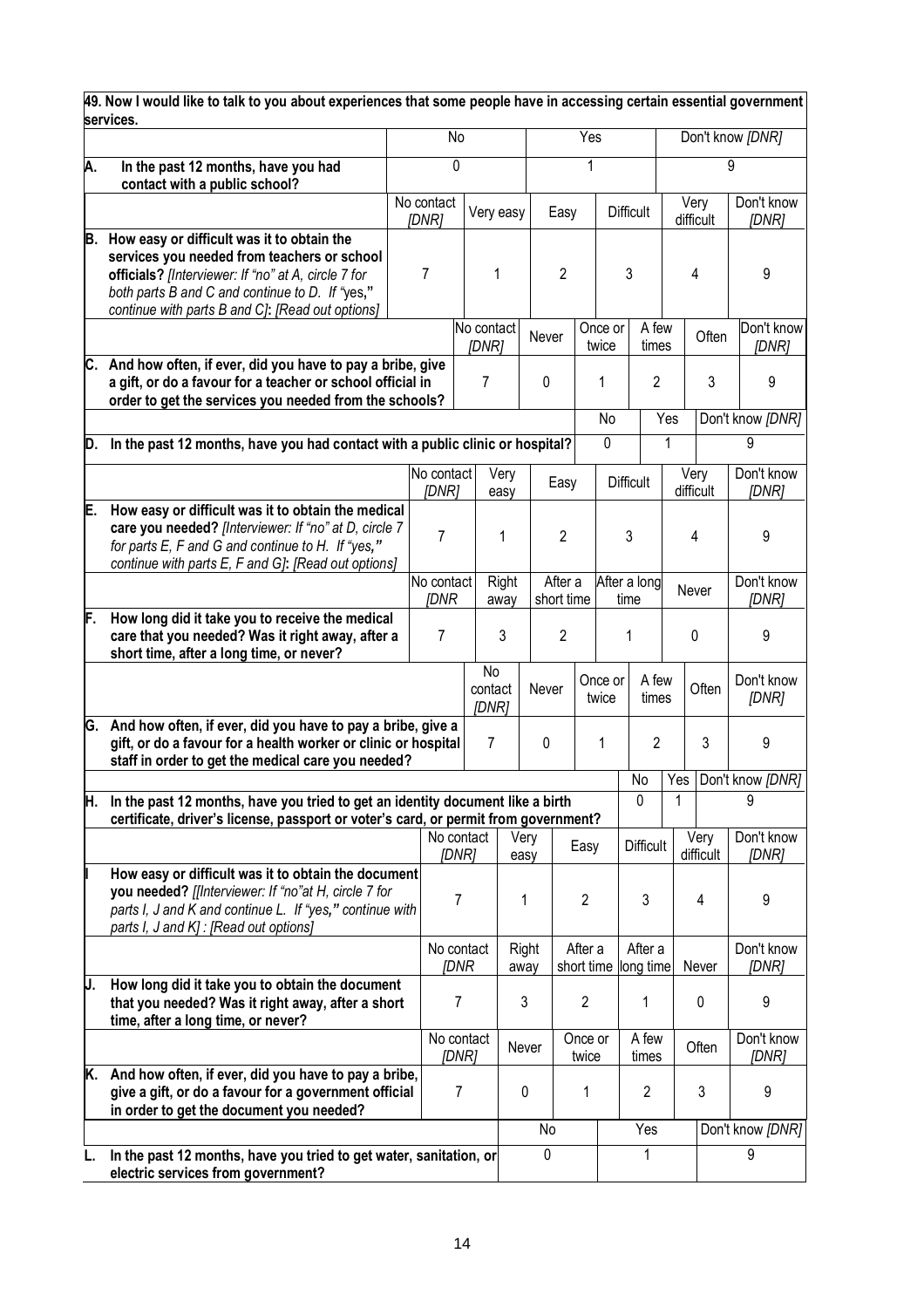|    |                                                                                                                                                                                                                                                  |                           | No contact<br>[DNR] | Very<br>easy |                                    | Easy             |                  | Very<br><b>Difficult</b><br>difficult | Don't know<br>[DNR] |       |                     |
|----|--------------------------------------------------------------------------------------------------------------------------------------------------------------------------------------------------------------------------------------------------|---------------------------|---------------------|--------------|------------------------------------|------------------|------------------|---------------------------------------|---------------------|-------|---------------------|
|    | M. How easy or difficult was it to obtain the services you<br>needed? [Interviewer: If "no" at L, circle 7 for parts M and<br>N and continue to O. If "yes," continue with parts M and<br>N]: [Read out options]                                 |                           | $\overline{7}$      | 1            |                                    | $\overline{2}$   |                  | 4                                     | 9                   |       |                     |
|    |                                                                                                                                                                                                                                                  |                           | No contact<br>[DNR] | Never        |                                    | Once or<br>twice |                  | A few<br>Often<br>times               | Don't know<br>[DNR] |       |                     |
|    | N. And how often, if ever, did you have to pay a bribe,<br>give a gift, or do a favour for a government official in<br>order to get the services you needed?                                                                                     |                           | 7                   | $\mathbf{0}$ | 1<br>2                             |                  | 3                | 9                                     |                     |       |                     |
|    |                                                                                                                                                                                                                                                  |                           | No                  |              |                                    | Yes              |                  |                                       | Don't know<br>[DNR] |       |                     |
| Ю. | In the past 12 months, have you<br>requested assistance from the police?                                                                                                                                                                         |                           | 0                   |              |                                    | 1                |                  |                                       | 9                   |       |                     |
|    |                                                                                                                                                                                                                                                  | No contact<br>[DNR]       | Very easy           |              | Easy                               |                  | <b>Difficult</b> | Very difficult                        | Don't know<br>[DNR] |       |                     |
| P. | How easy or difficult was it to obtain the<br>assistance you needed? [Interviewer: If<br>"no" at O, circle 7 for parts P, Q and R and<br>continue to S. If "yes," continue with parts<br>P, Q and R]: [Read out options]                         | 7                         | 1                   |              | $\overline{2}$                     |                  | 3                | 4                                     | 9                   |       |                     |
|    |                                                                                                                                                                                                                                                  | No contact<br><b>IDNR</b> | Right away          |              | After a short After a long<br>time |                  | time             | Never                                 | Don't know<br>[DNR] |       |                     |
|    | Q. How long did it take you to receive the<br>help you needed from the police?                                                                                                                                                                   | $\overline{7}$            | 3                   |              | $\overline{2}$                     |                  | 1                | 0                                     | 9                   |       |                     |
|    |                                                                                                                                                                                                                                                  | No contact<br>[DNR]       | Never               |              | Once or<br>twice                   |                  |                  | A few times                           |                     | Often | Don't know<br>[DNR] |
|    | R. And how often, if ever, did you have to<br>pay a bribe, give a gift, or do a favour for<br>a police officer in order to get the<br>assistance you needed?                                                                                     | 7                         | 0                   |              | 1                                  | $\overline{2}$   |                  |                                       |                     | 3     | 9                   |
|    |                                                                                                                                                                                                                                                  | No contact<br>[DNR]       | Never               |              | Once or<br>twice                   |                  | A few times      | Often                                 | Don't know<br>[DNR] |       |                     |
| S. | In the past 12 months, how often have<br>you encountered the police in other<br>situations, like at checkpoints, during<br>identity checks or traffic stops, or during<br>an investigation?                                                      |                           | 0                   |              | $\overline{2}$                     |                  | 3                |                                       | 9                   |       |                     |
| π. | How often, if ever did you have to pay a<br>bribe, give a gift, or do a favour for a<br>police officer in order to avoid a problem<br>during one of these encounters? [If<br>answer to S was 0=Never, select 7=No<br>contact and continue to Q50 | 7                         | 0                   |              | 1                                  |                  | $\overline{2}$   | 3                                     | 9                   |       |                     |

| 50. In general, when dealing with public officials, how much do you feel that they treat you with respect? [Read out |  |  |  |  |  |  |  |
|----------------------------------------------------------------------------------------------------------------------|--|--|--|--|--|--|--|
| options]                                                                                                             |  |  |  |  |  |  |  |
| Not at all                                                                                                           |  |  |  |  |  |  |  |
| A little bit                                                                                                         |  |  |  |  |  |  |  |
| Somewhat                                                                                                             |  |  |  |  |  |  |  |
| A lot                                                                                                                |  |  |  |  |  |  |  |
| Don't know [Do not read]                                                                                             |  |  |  |  |  |  |  |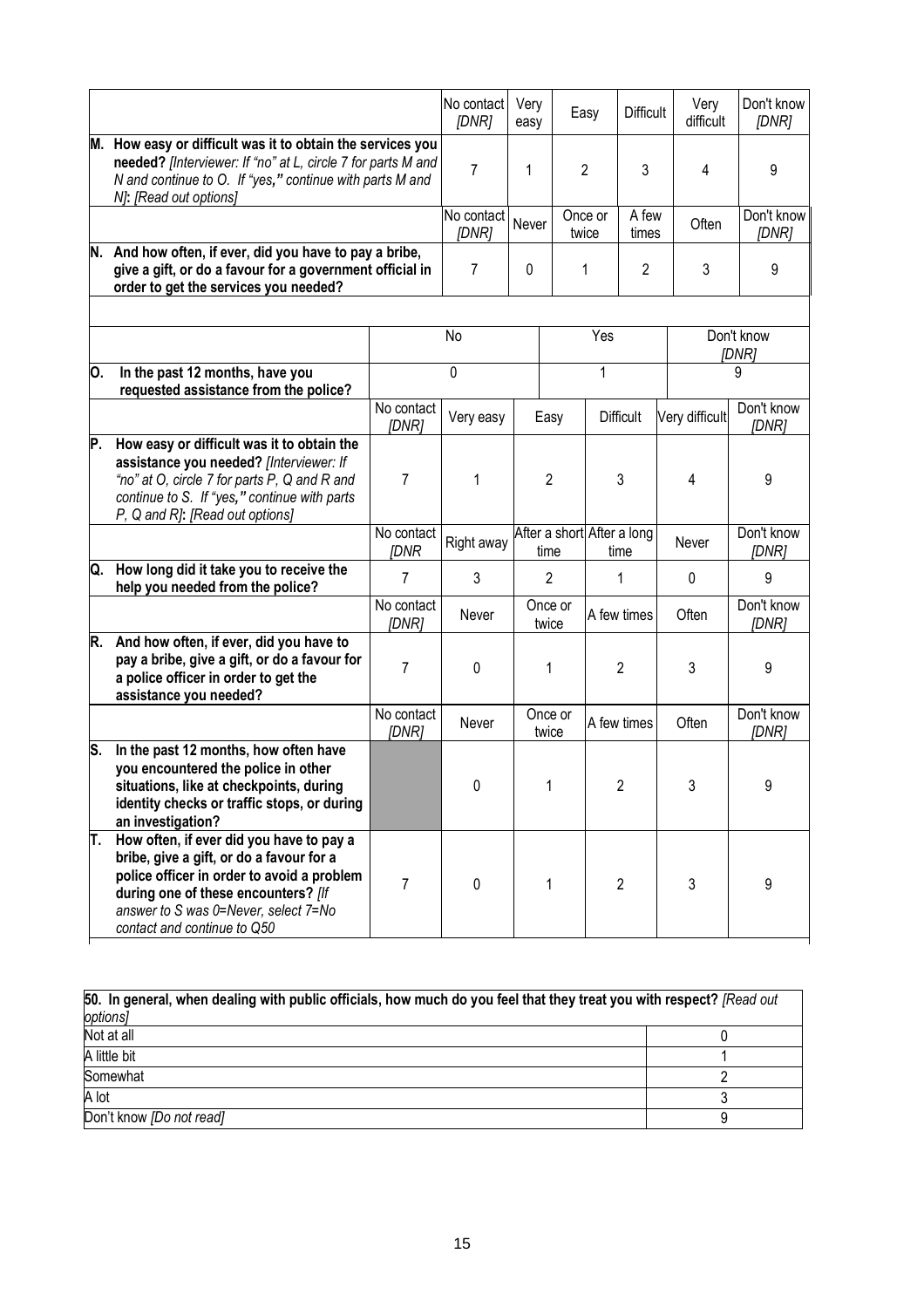| 51. In general, when dealing with public officials, do you think that they treat you better, the same, or worse than<br>other people? [Read out options] |  |  |  |  |  |
|----------------------------------------------------------------------------------------------------------------------------------------------------------|--|--|--|--|--|
| Much worse                                                                                                                                               |  |  |  |  |  |
| Worse                                                                                                                                                    |  |  |  |  |  |
| Same                                                                                                                                                     |  |  |  |  |  |
| <b>Better</b>                                                                                                                                            |  |  |  |  |  |
| Much better                                                                                                                                              |  |  |  |  |  |
| Don't know [Do not read]                                                                                                                                 |  |  |  |  |  |

**52. When a vendor sells you a kilogramme of rice***,* **millet, couscous or groundnuts, how sure are you that you get the correct amount?** *[Read out options]* Never and the contract of the contract of the contract of the contract of the contract of the contract of the contract of the contract of the contract of the contract of the contract of the contract of the contract of the

| Sometimes                |  |
|--------------------------|--|
| Always                   |  |
| Don't know [Do not read] |  |

|                                                                  | 53. How likely is it that you could get someone to take action if you went to a government office or other public<br>institution to report the following problems, or haven't you heard enough to say? [Read out options] |  |  |   |  |                                       |  |  |
|------------------------------------------------------------------|---------------------------------------------------------------------------------------------------------------------------------------------------------------------------------------------------------------------------|--|--|---|--|---------------------------------------|--|--|
| Not at all<br>Not very<br>Somewhat<br>likely<br>likelv<br>likelv |                                                                                                                                                                                                                           |  |  |   |  | Don't know/<br>Haven't<br>heard [DNR] |  |  |
| А.                                                               | If you went to the local school to report teacher misbehavior<br>such as absenteeism or mistreatment of students                                                                                                          |  |  |   |  |                                       |  |  |
| B.                                                               | If you went to your Local Government Council to report<br>corrupt behavior like misuse of funds or requests for bribes<br>by government officers, police, or school or clinic staff                                       |  |  |   |  |                                       |  |  |
| C.                                                               | If you went to the local police to report a crime                                                                                                                                                                         |  |  | റ |  |                                       |  |  |

**54. How much of the time do you think the following try their best to listen to what people like you have to say?** *[Read out options]*

|    |                                         | Never | Only<br>sometimes | <b>Often</b> | Always | Don't know<br>IDNR1 |
|----|-----------------------------------------|-------|-------------------|--------------|--------|---------------------|
| A. | <b>Members of the National Assembly</b> |       |                   |              |        |                     |
| В. | Local Government Councillors            |       |                   |              |        |                     |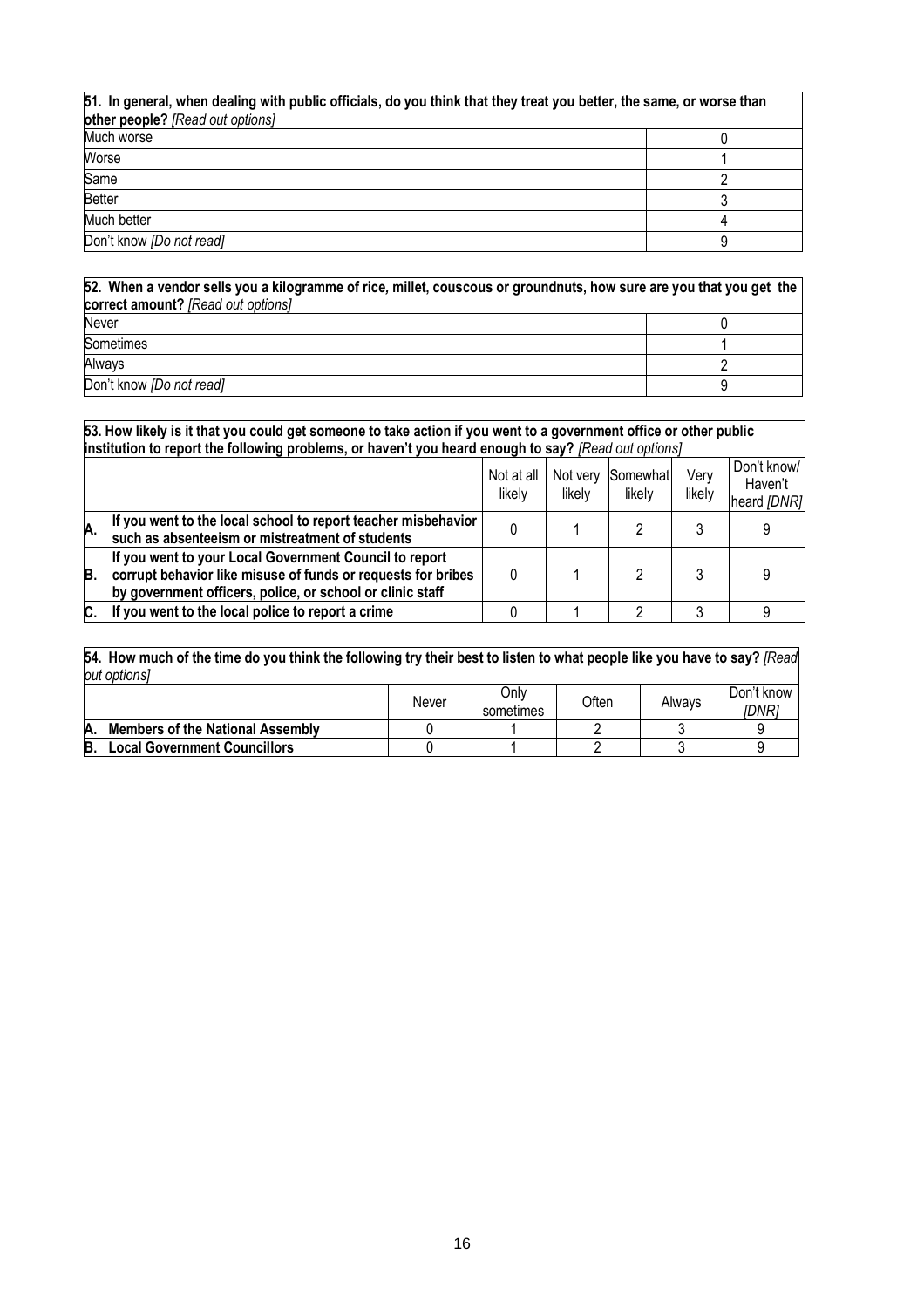**55. In your opinion, what are the most important problems facing this country that government should address?** *[Do not read options. Code from responses. Accept up to three answers. If respondent offers more than three options, ask "Which three of these are the most important?" If respondent offers one or two answers, ask "Anything else?"]*

|                                                               |           | 1 <sup>st</sup> response | 2 <sup>nd</sup> response | 3rd response   |
|---------------------------------------------------------------|-----------|--------------------------|--------------------------|----------------|
| <b>Economics</b>                                              |           |                          |                          |                |
| Management of the economy                                     |           | 1                        | $\mathbf{1}$             | 1              |
| Wages, incomes, and salaries                                  |           | $\overline{2}$           | $\overline{2}$           | $\overline{2}$ |
| Unemployment                                                  |           | 3                        | 3                        | $\mathfrak{Z}$ |
| Poverty / Destitution                                         | 4         | 4                        | $\overline{4}$           |                |
| Rates and taxes                                               |           | 5                        | 5                        | 5              |
| Loans / Credit                                                |           | 6                        | 6                        | 6              |
| Food / Agriculture                                            |           |                          |                          |                |
| Farming / Agriculture                                         |           | $\overline{7}$           | 7                        | 7              |
| Agricultural marketing                                        |           | 32                       | 32                       | 32             |
| Food shortage / Famine                                        |           | 8                        | 8                        | 8              |
| <b>Drought</b>                                                |           | 9                        | 9                        | 9              |
| Land                                                          |           | 10                       | 10                       | 10             |
| Infrastructure                                                |           |                          |                          |                |
| Transportation                                                |           | 11                       | 11                       | 11             |
| Communications                                                |           | 12                       | 12                       | 12             |
| Infrastructure / Roads                                        |           | 13                       | 13                       | 13             |
| <b>Government services</b>                                    |           |                          |                          |                |
| Education                                                     |           | 14                       | 14                       | 14             |
| Housing                                                       |           | 15                       | 15                       | 15             |
| Electricity                                                   |           | 16                       | 16                       | 16             |
| Water supply                                                  |           | 17                       | 17                       | 17             |
| Orphans / Street children / Homeless children                 |           | 18                       | 18                       | 18             |
| Services (other)                                              |           | 19                       | 19                       | 19             |
| <b>Health</b>                                                 |           |                          |                          |                |
| Health                                                        |           | 20                       | 20                       | 20             |
| <b>AIDS</b>                                                   |           | 21                       | 21                       | 21             |
| Sickness / Disease                                            |           | 22                       | 22                       | 22             |
| Governance                                                    |           |                          |                          |                |
| Crime and security                                            |           | 23                       | 23                       | 23             |
| Corruption                                                    |           | 24                       | 24                       | 24             |
| Political violence                                            |           | 25                       | 25                       | 25             |
| Political instability / Political divisions / Ethnic tensions |           | 26                       | 26                       | 26             |
| Discrimination / Inequality                                   |           | 27                       | 27                       | 27             |
| Gender issues / Women's rights                                |           | 28                       | 28                       | 28             |
| Democracy / Political rights                                  |           | 29                       | 29                       | 29             |
| War (international)                                           |           | 30                       | 30                       | 30             |
| Civil war                                                     | 31        | 31                       | 31                       |                |
| Other responses                                               |           |                          |                          |                |
| Nothing / No problems                                         |           | 0                        |                          |                |
| Other (1 <sup>st</sup> response)                              |           |                          |                          |                |
| [Specify]                                                     | Post Code |                          |                          |                |
| Other (2 <sup>nd</sup> response)                              | Post Code |                          |                          |                |
| [Specify]                                                     |           |                          |                          |                |
| Other (3rd response)                                          | Post Code |                          |                          |                |
| [Specify]                                                     |           |                          |                          |                |
| No further reply                                              |           |                          | 9996                     | 9996           |
| Don't know                                                    |           | 9999                     |                          |                |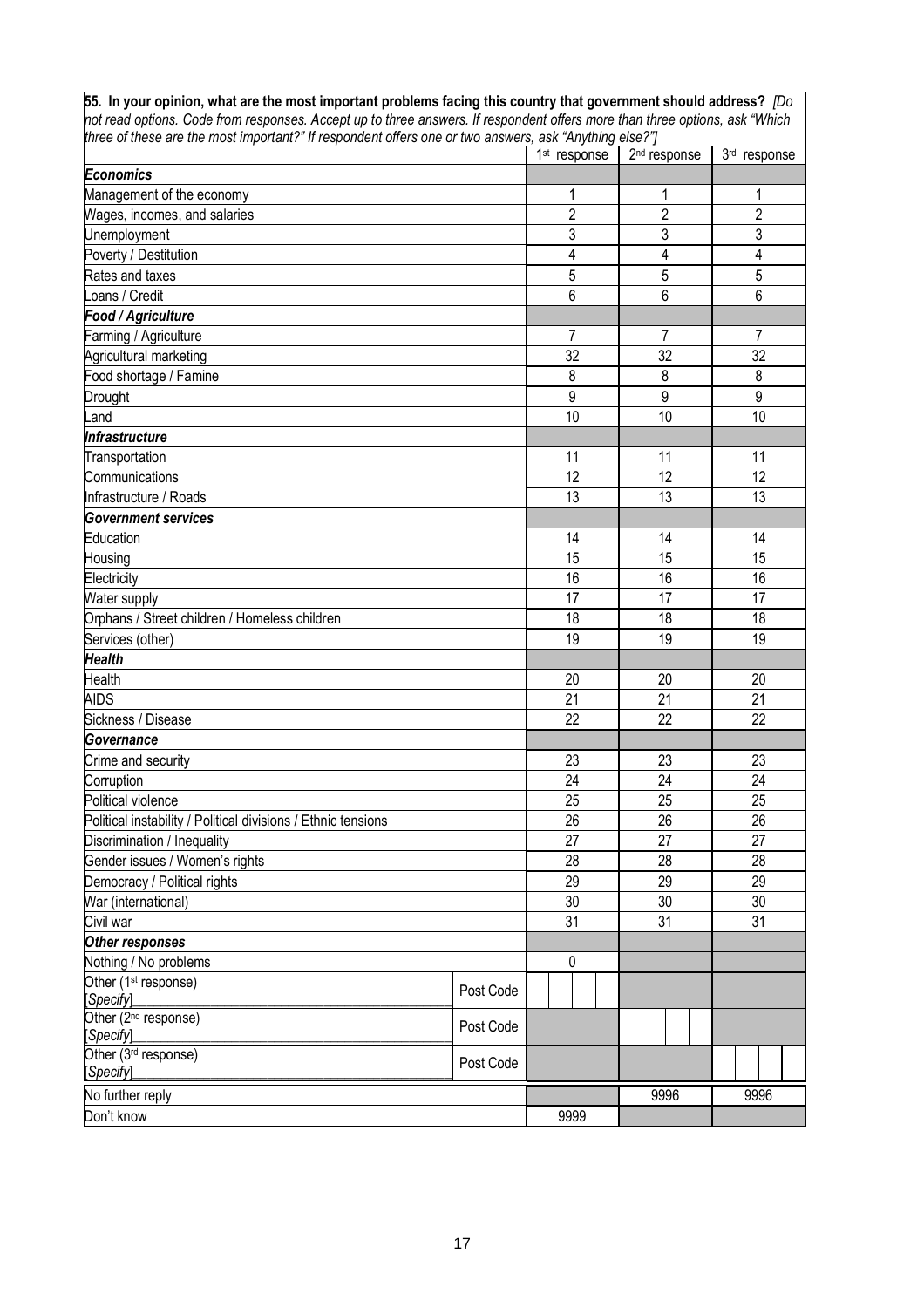| 55B-GAM. Thinking of the problem you mentioned first, [Interviewer: remind respondent of first problem identified] in your<br>opinion, how well or badly would you say the current government is handling this problem, or haven't you heard |  |  |  |  |  |
|----------------------------------------------------------------------------------------------------------------------------------------------------------------------------------------------------------------------------------------------|--|--|--|--|--|
| enough to say? [Interviewer: Probe for strength of opinion]                                                                                                                                                                                  |  |  |  |  |  |
| Verv well                                                                                                                                                                                                                                    |  |  |  |  |  |
| <b>Fairly well</b>                                                                                                                                                                                                                           |  |  |  |  |  |
| Fairly badly                                                                                                                                                                                                                                 |  |  |  |  |  |
| Verv badlv                                                                                                                                                                                                                                   |  |  |  |  |  |
| Not applicable [Only if respondent answered 999=Don't know or 0=Nothing, no problems on Q55]                                                                                                                                                 |  |  |  |  |  |
| Don't know [Do not read]                                                                                                                                                                                                                     |  |  |  |  |  |

|    | Now let's speak about the performance of the present government of this country.                                   |               |                 |                |              |                                                |
|----|--------------------------------------------------------------------------------------------------------------------|---------------|-----------------|----------------|--------------|------------------------------------------------|
|    | 56. How well or badly would you say the current government is handling the following matters, or haven't you heard |               |                 |                |              |                                                |
|    | enough to say? [Interviewer: Probe for strength of opinion]                                                        |               |                 |                |              |                                                |
|    |                                                                                                                    | Very<br>badly | Fairly<br>badly | Fairly<br>well | Very<br>well | Don't<br>know/Haven't<br>heard enough<br>[DNR] |
| Α. | Managing the economy                                                                                               |               | 2               | 3              | 4            | 9                                              |
| Β. | Improving the living standards of the poor                                                                         | 1             | $\overline{2}$  | 3              | 4            | 9                                              |
| C. | <b>Creating jobs</b>                                                                                               |               | $\overline{2}$  | 3              | 4            | 9                                              |
| D. | Keeping prices stable                                                                                              |               | 2               | 3              | 4            | 9                                              |
| E. | Narrowing gaps between rich and poor                                                                               |               | $\overline{2}$  | 3              | 4            | 9                                              |
| F. | <b>Reducing crime</b>                                                                                              |               | 2               | 3              | 4            | 9                                              |
| G. | Improving basic health services                                                                                    |               | $\overline{2}$  | 3              | 4            | 9                                              |
| H. | <b>Addressing educational needs</b>                                                                                | 1             | $\overline{2}$  | 3              | 4            | 9                                              |
| I. | Providing water and sanitation services                                                                            |               | $\overline{2}$  | 3              | 4            | 9                                              |
| J. | Ensuring everyone has enough to eat                                                                                |               | $\overline{2}$  | 3              | 4            | 9                                              |
| K. | Fighting corruption in government                                                                                  |               | $\overline{2}$  | 3              | 4            | 9                                              |
| L. | <b>Maintaining roads and bridges</b>                                                                               |               | 2               | 3              | 4            | 9                                              |
| M. | Providing a reliable supply of electricity                                                                         | 1             | $\overline{2}$  | 3              | 4            | 9                                              |
| N. | Preventing political violence during election<br>campaigns                                                         |               | 2               | 3              | 4            | 9                                              |
| Ю. | Preventing or resolving violent conflict between<br>communities                                                    |               | $\mathfrak{p}$  | 3              | 4            | 9                                              |
| Ρ. | <b>NOT ASKED IN THE GAMBIA</b>                                                                                     |               |                 |                |              |                                                |
| Q. | Promoting opportunities and equality for women                                                                     |               | 2               | 3              | 4            | 9                                              |
| R. | Addressing the needs of youth                                                                                      | 1             | $\overline{2}$  | 3              | 4            | 9                                              |
| S  | Protecting rights and promoting opportunities for<br>disabled people                                               |               | $\overline{c}$  | 3              | 4            | 9                                              |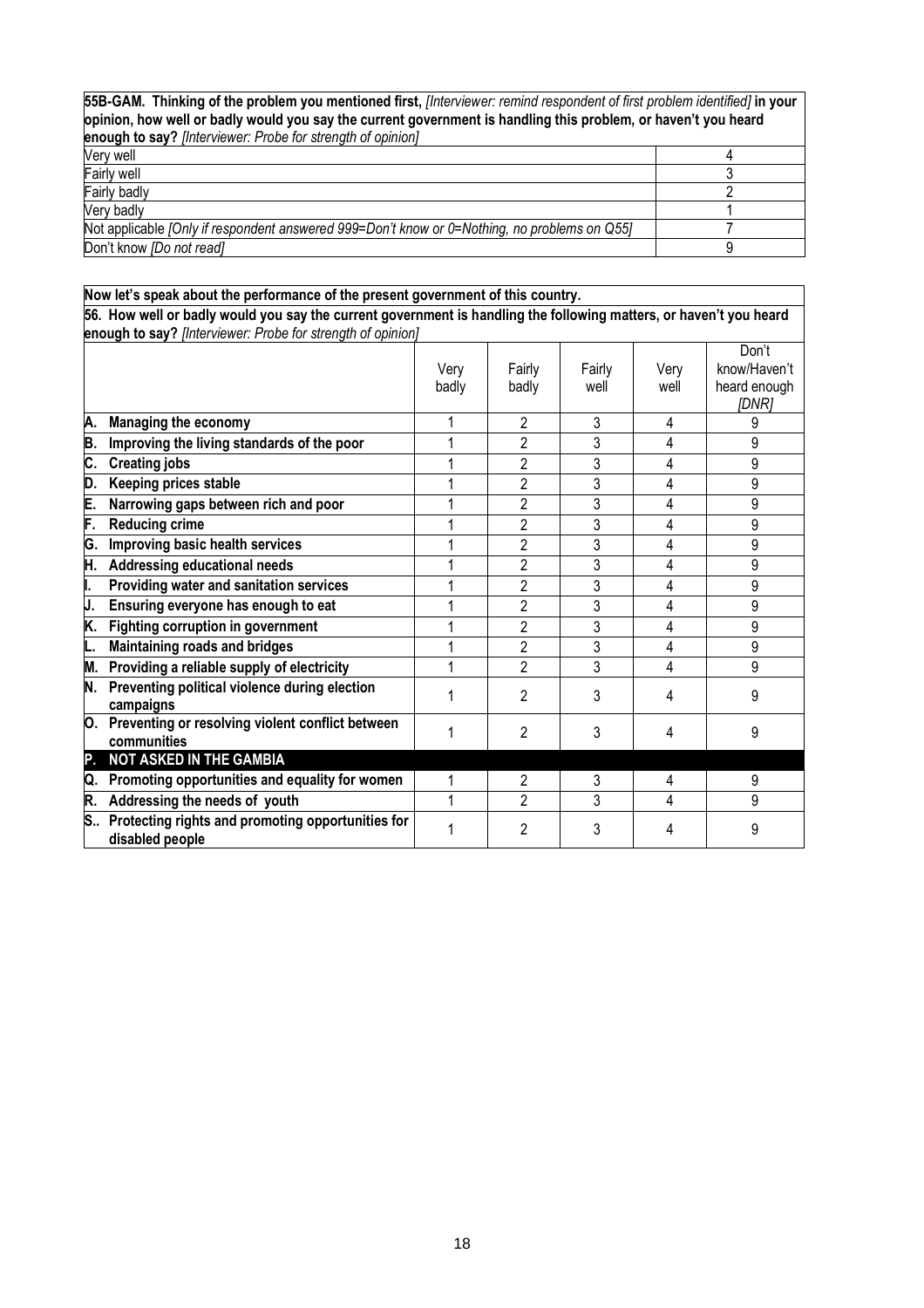| same: <i>Prope for strength of opinion</i> |                                                                                                                                |               |                |      |        |                |                        |  |  |
|--------------------------------------------|--------------------------------------------------------------------------------------------------------------------------------|---------------|----------------|------|--------|----------------|------------------------|--|--|
|                                            |                                                                                                                                | Much<br>worse | Worse          | Same | Better | Much<br>better | Don't<br>know<br>[DNR] |  |  |
| А.                                         | Your ability to get medical care when you need<br>it                                                                           |               | 2              | 3    | 4      | 5              |                        |  |  |
| В.                                         | Your personal safety from crime and violence                                                                                   |               | 2              | 3    | 4      | 5              | 9                      |  |  |
| C.                                         | The government's effectiveness in addressing<br>educational needs                                                              |               | 2              | 3    | 4      | 5              |                        |  |  |
| D.                                         | The ability of ordinary people to get help from<br>the police when they need it                                                |               | $\mathfrak{p}$ | 3    | 4      | 5              | 9                      |  |  |
| E.                                         | The ability of ordinary people to get assistance<br>from government to resolve problems for<br>themselves or their communities |               | 2              | 3    | 4      | 5              |                        |  |  |
| F.                                         | The extent to which members of the National<br>Assembly listen to what ordinary people have<br>to say                          |               | 2              | 3    | 4      | 5              |                        |  |  |
| G.                                         | Equal opportunities and treatment for women                                                                                    |               | 2              | 3    | 4      | 5              | 9                      |  |  |
|                                            | H-GAM. The ability of the security services to respond<br>to security problems                                                 |               | 2              | 3    | 4      | 5              |                        |  |  |

**57: Please tell me if the following things are worse or better now than they were a few years ago, or are they about the same?** *[Probe for strength of opinion]*

**58. Do you approve or disapprove of the way that the following people have performed their jobs over the past 12 months, or haven't you heard enough about them to say?** *[Interviewer:Probe for strength of opinion]* 

|    |                                                 | Not<br>applicable | Strongly<br>disapprove | Disapprove | Approve | Strongly<br>approve | Don't know/<br>Haven't heard<br>enough [DNR] |
|----|-------------------------------------------------|-------------------|------------------------|------------|---------|---------------------|----------------------------------------------|
|    | A. President Adama Barrow                       |                   |                        |            |         |                     |                                              |
| B. | <b>Your National Assembly</b><br>Representative |                   |                        |            |         |                     |                                              |
|    | C. Your elected local government<br>councillor  |                   |                        |            |         |                     |                                              |
|    | D. Your traditional leader                      |                   |                        |            |         |                     |                                              |
| E  | Your mayor or chairperson                       |                   |                        |            |         |                     |                                              |

#### **59. Who should be responsible for:** *[Read out options]*

|                           |                                                                                          | The<br>president/<br>executive | National<br>Assembly/<br>Local<br>government<br>council | Their<br>political<br>party | The voters | No one<br>[DNR] | Don't know<br>[DNR] |
|---------------------------|------------------------------------------------------------------------------------------|--------------------------------|---------------------------------------------------------|-----------------------------|------------|-----------------|---------------------|
| А.                        | Making sure that, once elected,<br>members of the National Assembly do<br>their jobs?    | 0                              |                                                         | 2                           |            |                 | 9                   |
| B.                        | Making sure that, once elected, Local<br><b>Government Councillors do their</b><br>iobs? | 0                              |                                                         | 2                           |            |                 | 9                   |
| $\overline{\mathsf{c}}$ . | Making sure that, once elected, the<br>president does hisjob?                            | 0                              |                                                         |                             |            |                 |                     |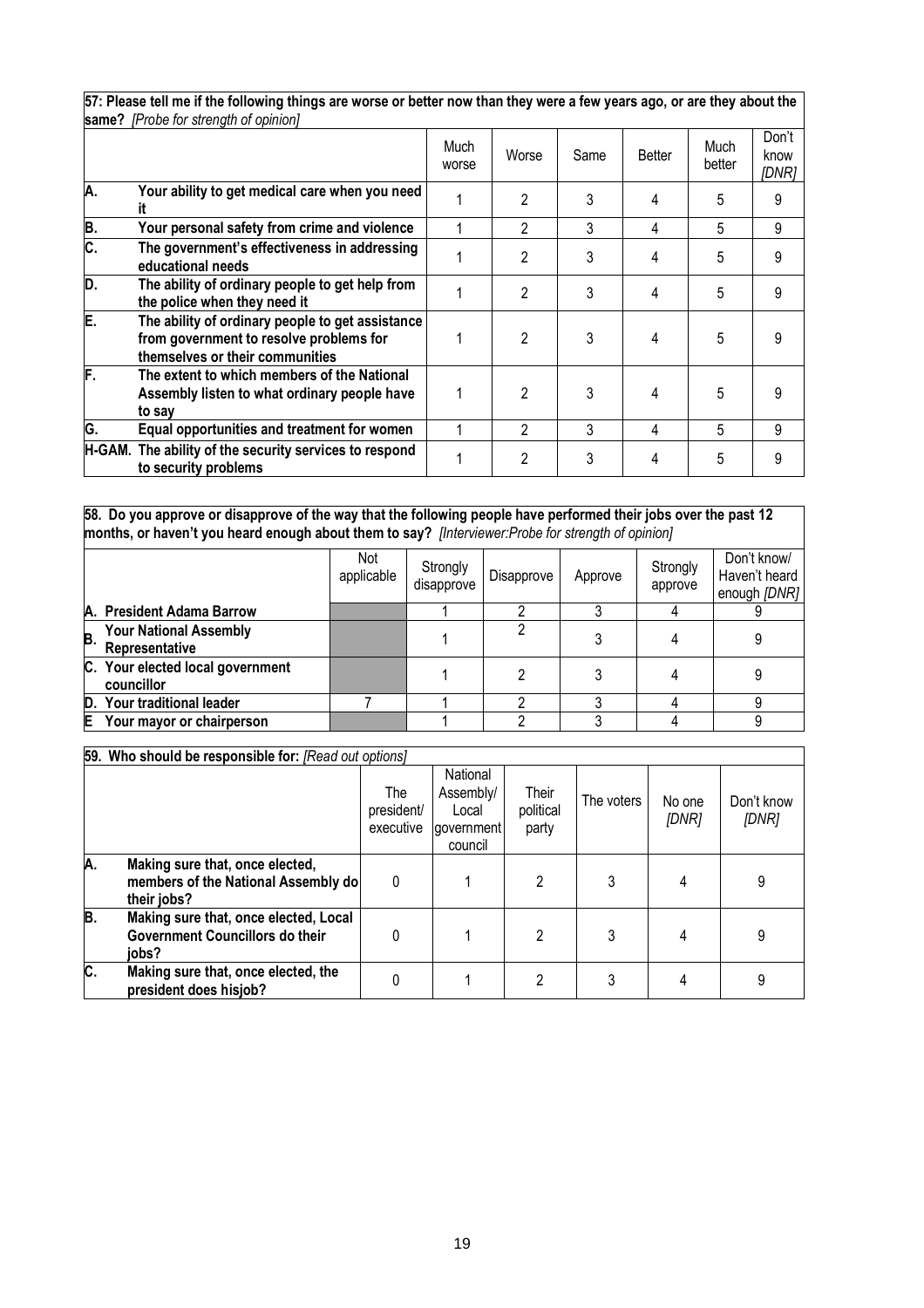**60. In any society, people will sometimes disagree with one another. These disagreements occasionally escalate into physical violence. Please tell me whether, in the past two years, you have ever personally feared any of the following types of violence.** *[If yes]* **Have you actually personally experienced this type of violence in the past two years?** 

|    |                                                            | NO    | YES                                                           |  |                     |
|----|------------------------------------------------------------|-------|---------------------------------------------------------------|--|---------------------|
|    |                                                            | Never | Feared, but didn't<br>Feared and<br>experienced<br>experience |  | Don't know<br>[DNR] |
| A. | Violence among people in your neighbourhood or<br>village? |       |                                                               |  | 9                   |
|    | B. Violence at a political rally or campaign event?        |       |                                                               |  |                     |
|    | C. Violence occurring during a public protest or march?    |       |                                                               |  |                     |
|    | <b>D. NOT ASKED IN THE GAMBIA</b>                          |       |                                                               |  |                     |

|    | 61. In your opinion, to what extent do the armed forces of our country: [read out options] |       |        |           |       |        |                                                |  |
|----|--------------------------------------------------------------------------------------------|-------|--------|-----------|-------|--------|------------------------------------------------|--|
|    |                                                                                            | Never | Rarely | Sometimes | Often | Always | Don't<br>know/Haven't<br>heard enough<br>[DNR] |  |
| А. | Keep our country safe from external and<br>internal security threats?                      |       |        |           | 4     | 5      | 9                                              |  |
| В. | Get the training and equipment needed to be<br>effective?                                  |       | າ      |           | 4     | 5      |                                                |  |
| C. | Operate in a professional manner and respect<br>the rights of all citizens?                |       |        |           | 4     | 5      |                                                |  |

**Let's talk for a moment about the kind of society you would like to have in this country. Some people say that, in order to enjoy security from violence in our society, we must limit the amount of freedom that citizens are allowed to enjoy. Others say that political liberty is too important to sacrifice and must always be maintained, even if it threatens the security of the country.**

**Which of the following statements is closest to your view? Choose Statement 1 or Statement 2.**  *[Interviewer: Probe for strength of opinion: Do you agree or agree very strongly?]*

| 62.                                                                                                                                            |                        |                                                                                                                                                                                    |                                         |  |
|------------------------------------------------------------------------------------------------------------------------------------------------|------------------------|------------------------------------------------------------------------------------------------------------------------------------------------------------------------------------|-----------------------------------------|--|
| Statement 1: Even if faced with threats to public<br>security, people should be free to move about the<br>country at any time of day or night. |                        | Statement 2: When faced with threats to public security, the<br>government should be able to impose curfews and set up<br>special roadblocks to prevent people from moving around. |                                         |  |
| Agree very strongly with<br>Statement 1                                                                                                        | Agree with Statement 1 | Agree with Statement 2                                                                                                                                                             | Agree very strongly with<br>Statement 2 |  |
|                                                                                                                                                |                        |                                                                                                                                                                                    |                                         |  |
| Agree with neither [Do not read]                                                                                                               |                        |                                                                                                                                                                                    |                                         |  |
| Don't know [Do not read]                                                                                                                       |                        |                                                                                                                                                                                    |                                         |  |

| 63.                                                                                                      |                        |                                                                                                                                                                                                           |                                         |  |  |
|----------------------------------------------------------------------------------------------------------|------------------------|-----------------------------------------------------------------------------------------------------------------------------------------------------------------------------------------------------------|-----------------------------------------|--|--|
| Statement 1: Government should be able to monitor<br>to make sure that people are not plotting violence. |                        | Statement 2: People should have the right to communicate<br>private communications, for example on mobile phones, in private without a government agency reading or listening<br>to what they are saying. |                                         |  |  |
| Agree very strongly with<br>Statement 1                                                                  | Agree with Statement 1 | Agree with Statement 2                                                                                                                                                                                    | Agree very strongly with<br>Statement 2 |  |  |
|                                                                                                          |                        |                                                                                                                                                                                                           |                                         |  |  |
| Agree with neither [Do not read]                                                                         |                        |                                                                                                                                                                                                           |                                         |  |  |
| Don't know [Do not read]                                                                                 |                        |                                                                                                                                                                                                           |                                         |  |  |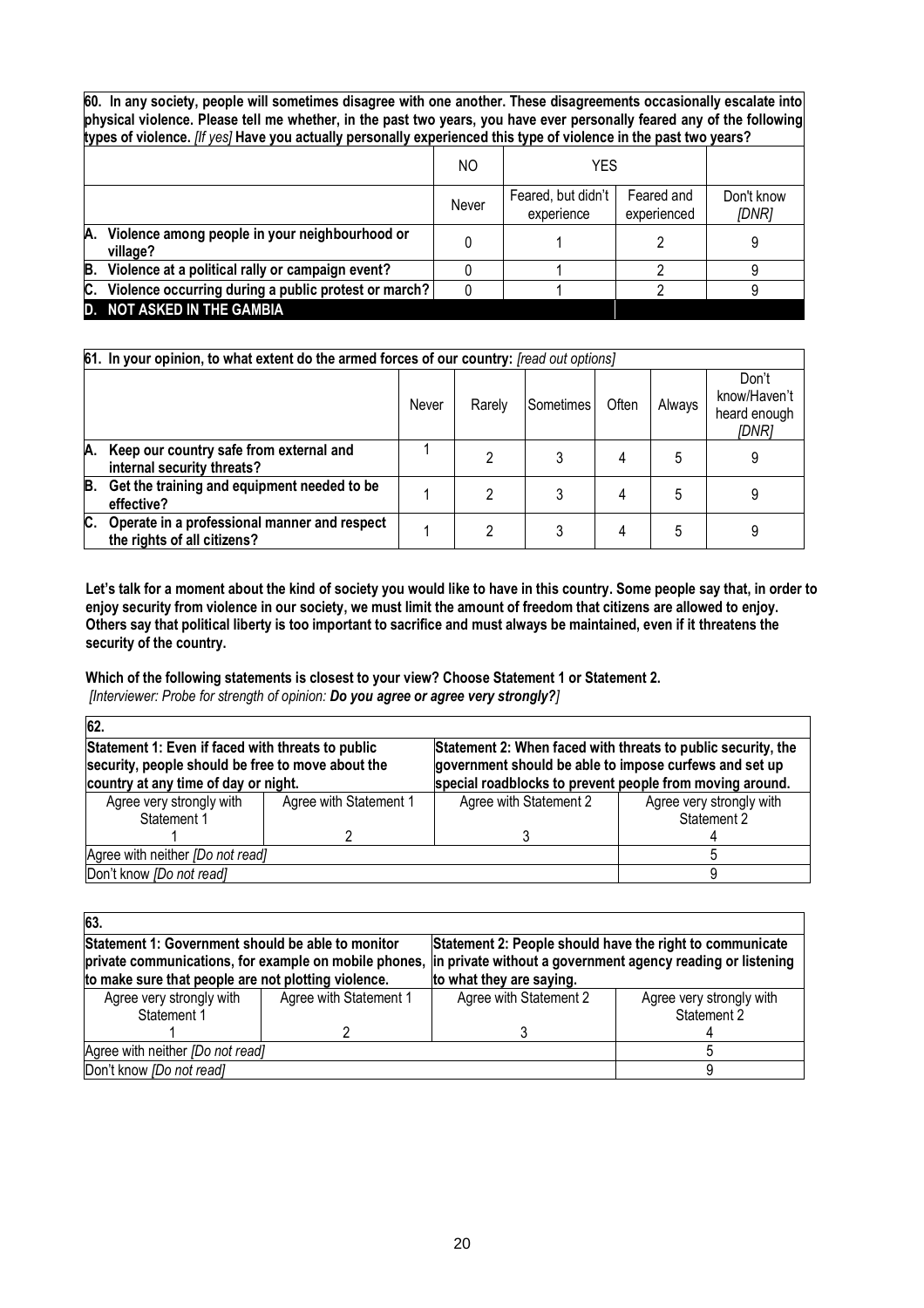| 64.                                                                                                      |                        |                                                                                                                            |                          |  |  |
|----------------------------------------------------------------------------------------------------------|------------------------|----------------------------------------------------------------------------------------------------------------------------|--------------------------|--|--|
| Statement 1: Freedom of religion and worship are<br>absolute, meaning that government should never limit |                        | Statement 2: Government should have the power to regulate<br>what is said in places of worship, especially if preachers or |                          |  |  |
| what is said in a place of worship.                                                                      |                        | congregants threaten public security.                                                                                      |                          |  |  |
| Agree very strongly with                                                                                 | Agree with Statement 1 | Agree with Statement 2                                                                                                     | Agree very strongly with |  |  |
| Statement 1                                                                                              |                        |                                                                                                                            | Statement 2              |  |  |
|                                                                                                          |                        |                                                                                                                            |                          |  |  |
| Agree with neither [Do not read]                                                                         |                        |                                                                                                                            |                          |  |  |
| Don't know <i>[Do not read]</i>                                                                          |                        |                                                                                                                            |                          |  |  |

#### **65. Which of the following statements is closest to your view? Choose Statement 1 or Statement 2.**  *[Interviewer: Probe for strength of opinion: Do you agree or agree very strongly?]* **Statement 1: Our country should be governed primarily by religious law. Statement 2: Our country should be governed only by civil law.** Agree very strongly with Statement 1 1 Agree with Statement 1 2 Agree with Statement 2 3 Agree very strongly with Statement 2 4 Agree with neither *[Do not read]* 5 Don't know *[Do not read]* 9

| 66. In your opinion, how easy or difficult is it for people in West Africa to cross international borders in order to work<br>or trade in other countries, or haven't you heard enough to say? [Interviewer: Probe for strength of opinion.] |  |  |  |  |
|----------------------------------------------------------------------------------------------------------------------------------------------------------------------------------------------------------------------------------------------|--|--|--|--|
| Very easy                                                                                                                                                                                                                                    |  |  |  |  |
| Easy                                                                                                                                                                                                                                         |  |  |  |  |
| <b>Difficult</b>                                                                                                                                                                                                                             |  |  |  |  |
| Very difficult                                                                                                                                                                                                                               |  |  |  |  |
| Never try                                                                                                                                                                                                                                    |  |  |  |  |
| Don't know <i>[Do not read]</i>                                                                                                                                                                                                              |  |  |  |  |

| 66-GAM. In your opinion, would you say the following have increased, stayed the same or decreased compared to a |                                                                           |       |          |      |          |       |       |  |  |
|-----------------------------------------------------------------------------------------------------------------|---------------------------------------------------------------------------|-------|----------|------|----------|-------|-------|--|--|
|                                                                                                                 | year ago? [Probe for strength of opinion]                                 |       |          |      |          |       |       |  |  |
|                                                                                                                 | Stayed the   Decreased   Decreased   Don't know<br>Increased<br>Increased |       |          |      |          |       |       |  |  |
|                                                                                                                 |                                                                           | a lot | somewhat | same | somewhat | a lot | IDNR1 |  |  |
| А.                                                                                                              | Irregular migration or back way?                                          |       |          |      |          |       |       |  |  |
| B.                                                                                                              | Internal rural to urban migration?                                        |       |          |      |          |       |       |  |  |
|                                                                                                                 |                                                                           |       |          |      |          |       |       |  |  |

| 67. During the past three years, have you or anyone in your household gone to live in another country outside The |  |  |  |  |  |
|-------------------------------------------------------------------------------------------------------------------|--|--|--|--|--|
| Gambia for more than three months? [Code from response]                                                           |  |  |  |  |  |
| No                                                                                                                |  |  |  |  |  |
| Yes                                                                                                               |  |  |  |  |  |
| Don't know <i>[Do not read]</i>                                                                                   |  |  |  |  |  |

| 68A. How much, if at all, have you considered moving to another country to live? [Interviewer: read out options] |  |  |  |
|------------------------------------------------------------------------------------------------------------------|--|--|--|
| Not at all [skip to Q71]                                                                                         |  |  |  |
| A little bit                                                                                                     |  |  |  |
| Somewhat                                                                                                         |  |  |  |
| A lot                                                                                                            |  |  |  |
| Don't know [Do not read]                                                                                         |  |  |  |

| 68B. [If answer to Q68A was "A little bit," "Somewhat," "A lot" or "Don't know", ask:] How much planning or preparation have you |  |  |  |  |
|----------------------------------------------------------------------------------------------------------------------------------|--|--|--|--|
| done in order to move to another country to live? [Interviewer: Read out options]                                                |  |  |  |  |
| Not applicable [If response to Q68A was 0=Not at all]                                                                            |  |  |  |  |
| You are not currently making any specific plans or preparations                                                                  |  |  |  |  |
| You are planning to move in the next year or two, but not yet making preparations                                                |  |  |  |  |
| You are currently making preparations to move, like getting a visa                                                               |  |  |  |  |
| Don't know <i>[Do not read]</i>                                                                                                  |  |  |  |  |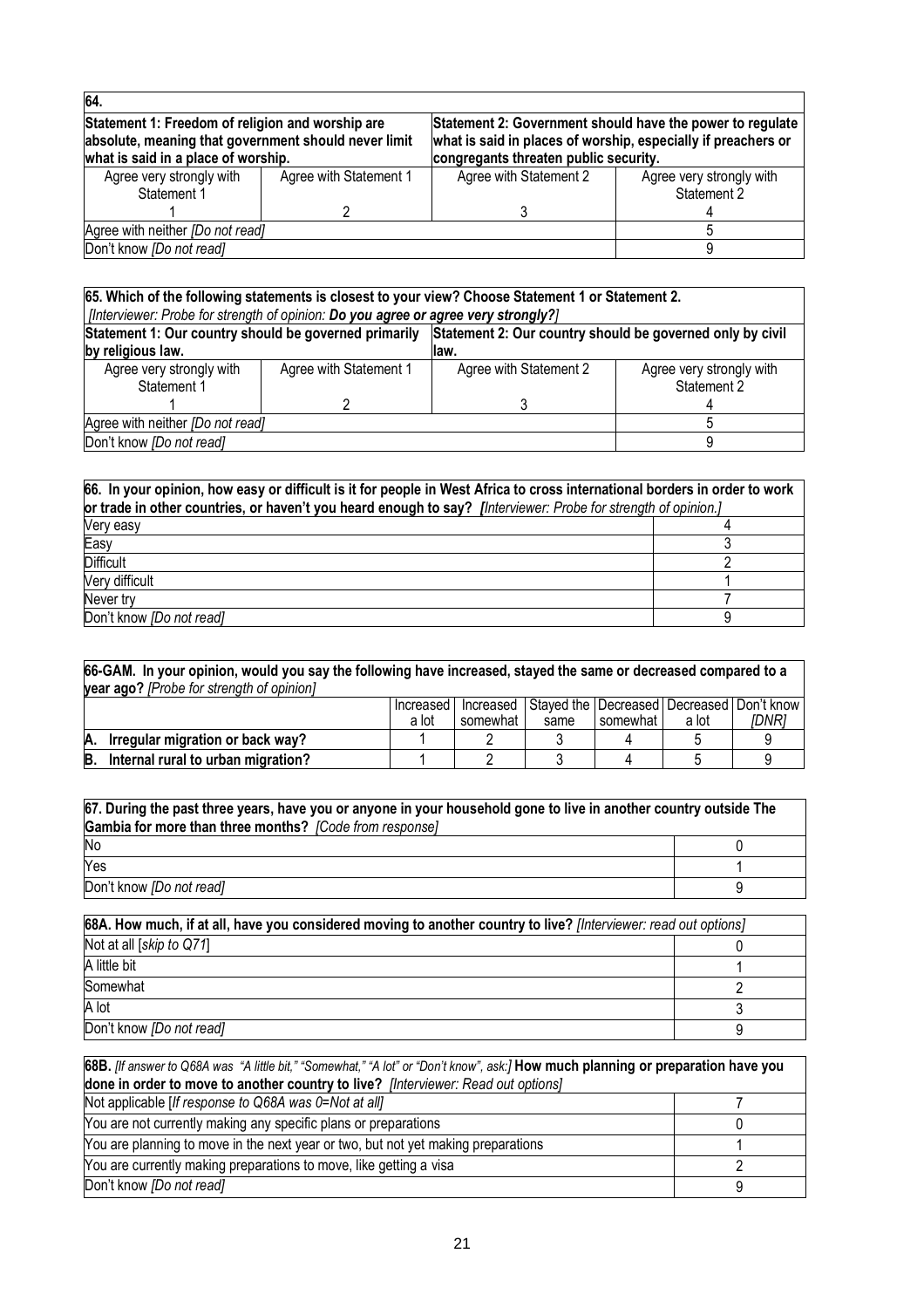| 69. [If answer to Q68A was "A little bit," "Somewhat," "A lot," or "Don't know," ask:] If you were to move to another country, where<br>would you be most likely to go? [Read out options] |    |  |  |  |
|--------------------------------------------------------------------------------------------------------------------------------------------------------------------------------------------|----|--|--|--|
| Not applicable <i>[If response to Q68A was 0=Not at all]</i>                                                                                                                               | 97 |  |  |  |
| Senegal                                                                                                                                                                                    |    |  |  |  |
| Another country in West Africa                                                                                                                                                             |    |  |  |  |
| Elsewhere in Africa                                                                                                                                                                        |    |  |  |  |
| Europe                                                                                                                                                                                     |    |  |  |  |
| North America, that is, the USA or Canada                                                                                                                                                  | 5  |  |  |  |
| Central or South America                                                                                                                                                                   | 6  |  |  |  |
| <b>Middle East</b>                                                                                                                                                                         |    |  |  |  |
| Asia                                                                                                                                                                                       | 8  |  |  |  |
| Australia                                                                                                                                                                                  | 9  |  |  |  |
| Outside of Africa (place not specified) [Do not read]                                                                                                                                      | 10 |  |  |  |
| Don't know [Do not read]                                                                                                                                                                   | 99 |  |  |  |

| 70. [If answer to Q68A was "A little bit,", "Somewhat," "A lot," or "Don't know," ask:]. There are several reasons why people leave |                |
|-------------------------------------------------------------------------------------------------------------------------------------|----------------|
| their home to live in another country for an extended period of time. What about you? What is the most important                    |                |
| reason why you would consider moving from The Gamnia? [Interviewer: Do not read options. Code from response.]                       |                |
| Economic                                                                                                                            |                |
| Find work / better job / better work opportunities                                                                                  | 1              |
| Economic hardship                                                                                                                   | $\overline{2}$ |
| Lower taxes at destination                                                                                                          | 3              |
| Poverty / Destitution                                                                                                               | 4              |
| Poor infrastructure / services                                                                                                      | 5              |
| Better business prospects                                                                                                           | 6              |
| Natural disasters, such as drought, disease outbreaks, flooding, etc.                                                               | 7              |
| <b>Political</b>                                                                                                                    |                |
| Better democratic environment / personal freedom / human rights / civil liberties                                                   | 8              |
| Political persecution                                                                                                               | 9              |
| Religious persecution                                                                                                               | 10             |
| Civil war / Threat of civil war / Violent conflicts                                                                                 | 11             |
| Crime or personal / family insecurity                                                                                               | 12             |
| Social factors                                                                                                                      |                |
| Better schools for children                                                                                                         | 13             |
| Better medical services for family                                                                                                  | 14             |
| To pursue an education                                                                                                              | 15             |
| To accompany family members who are moving for work                                                                                 | 16             |
| To join spouse / family members who have already migrated                                                                           | 17             |
| Travel / Tourism / Adventure / Experience other cultures                                                                            | 18             |
| Other [Specify]<br>Post Code                                                                                                        |                |
| Not applicable [If response to Q68A was 0=Not at all]                                                                               | 9997           |
| Don't know                                                                                                                          | 9999           |

**71. In your experience, would you say climate conditions for agricultural production in your area have gotten better, gotten worse, or stayed about the same over the last 10 years, or haven't you heard enough to say?** *[Interviewer: probe for strength of opinion]* No experience *[Do not read]* 0<br>Much worse 1 Much worse 1<br>Worse 2 Worse 2012 - 2022 - 2022 - 2022 - 2022 - 2022 - 2022 - 2022 - 2022 - 2022 - 2022 - 2022 - 2022 - 2022 - 2022 -About the same 3 Better 4 Much better 5<br>Don't know / Haven't heard enough [ Do not read ] 3 Don't know / Haven't heard enough [ Do not read ]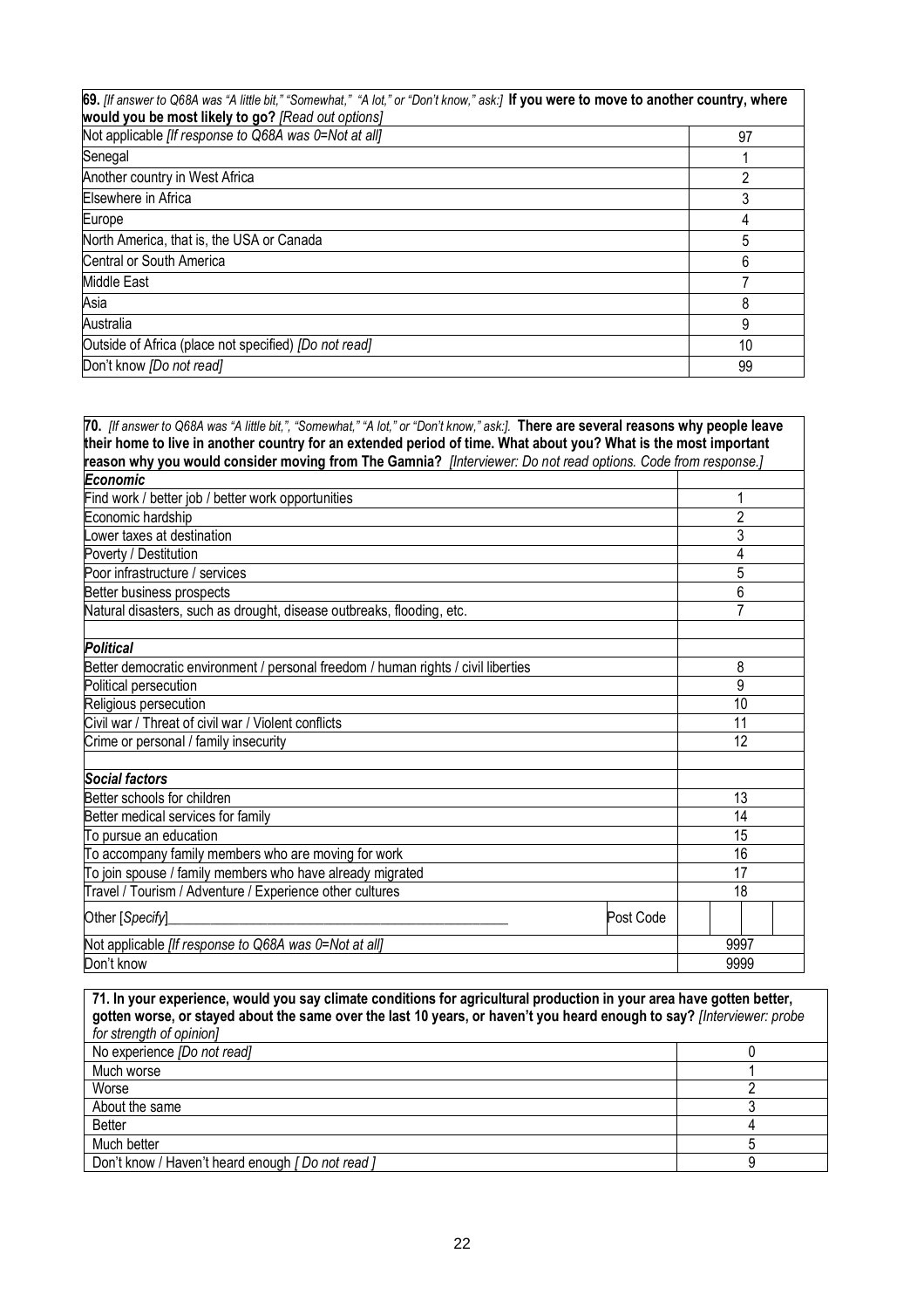**72. In your experience, over the past 10 years, has there been any change in the severity of the following events in the area where you live? Have they become more severe, less severe, or stayed about the same?** *[Interviewer: Probe for strength of opinion]*

|          | Much more<br>severe | Somewhat<br>more severe | Stayed the<br>same | Somewhat<br>less severe | Much less<br>severe | Don't know [DNR] |
|----------|---------------------|-------------------------|--------------------|-------------------------|---------------------|------------------|
| Droughts |                     |                         |                    |                         |                     |                  |
| Flooding |                     |                         |                    |                         |                     |                  |

| 73A. Have you heard about climate change, or haven't you had the chance to hear about this yet? |  |  |  |  |
|-------------------------------------------------------------------------------------------------|--|--|--|--|
| No [skip to Q77]                                                                                |  |  |  |  |
| Yes                                                                                             |  |  |  |  |
| Don't know / Haven't heard enough [Do not read]                                                 |  |  |  |  |

| 73B. [If "yes" to Q73A, ask:] What does the phrase "climate change" mean to you? [Read out options] |  |
|-----------------------------------------------------------------------------------------------------|--|
| Not applicable [ haven't heard about climate change] DNR                                            |  |
| Negative changes in the weather like more droughts, floods, or extreme heat                         |  |
| Positive changes in the weather, like better rainfall patterns or longer growing seasons            |  |
| Other changes in weather patterns                                                                   |  |
| Don't know / Haven't heard enough [Do not read]                                                     |  |

**74.** *[If "yes" to Q73A, ask:]* **People have different ideas about what causes climate change. What about you? Which of the following do you think is the main cause of climate change, or haven't you heard enough to say?** *[Interviewer: Read out response options. Code from response.]*

| Not applicable <i>[If response to Q73A was <math>0 = N_O</math>]</i>               |  |
|------------------------------------------------------------------------------------|--|
| Human activity, like burning fuel and other activities that pollute the atmosphere |  |
| Natural processes                                                                  |  |
| Both human activity and natural processes [Do not read]                            |  |
| None of these [Do not read]                                                        |  |
| Don't know / Haven't heard enough <i>[Do not read]</i>                             |  |

| 75. [If "yes" to Q73A, ask:] Do you think climate change is making life in The Gambia better or worse, or haven't you<br>heard enough to say? [Interviewer: probe for strength of opinion] |  |  |
|--------------------------------------------------------------------------------------------------------------------------------------------------------------------------------------------|--|--|
| Not applicable [If response to Q73A was 0=No]                                                                                                                                              |  |  |
| Much better                                                                                                                                                                                |  |  |
| Somewhat better                                                                                                                                                                            |  |  |
| Neither / No change / About the same [Do not read]                                                                                                                                         |  |  |
| Somewhat worse                                                                                                                                                                             |  |  |
| Much worse                                                                                                                                                                                 |  |  |
| Don't know / Haven't heard enough [ Do not read ]                                                                                                                                          |  |  |

| 76. If "yes" to Q73A, ask:] Do you think that climate change needs to be stopped? If yes] How much do you think that<br>ordinary Gambians can do to stop climate change? [Read out options] |   |  |
|---------------------------------------------------------------------------------------------------------------------------------------------------------------------------------------------|---|--|
| Not applicable <i>[If response to Q73A was 0=No]</i>                                                                                                                                        |   |  |
| NO, climate change doesn't need to be stopped                                                                                                                                               |   |  |
| <b>YES</b>                                                                                                                                                                                  |   |  |
| Ordinary Gambians can do nothing at all                                                                                                                                                     |   |  |
| Ordinary Gambians can do a little bit                                                                                                                                                       |   |  |
| Ordinary Gambians can do a lot                                                                                                                                                              |   |  |
| Don't know [Do not read]                                                                                                                                                                    | a |  |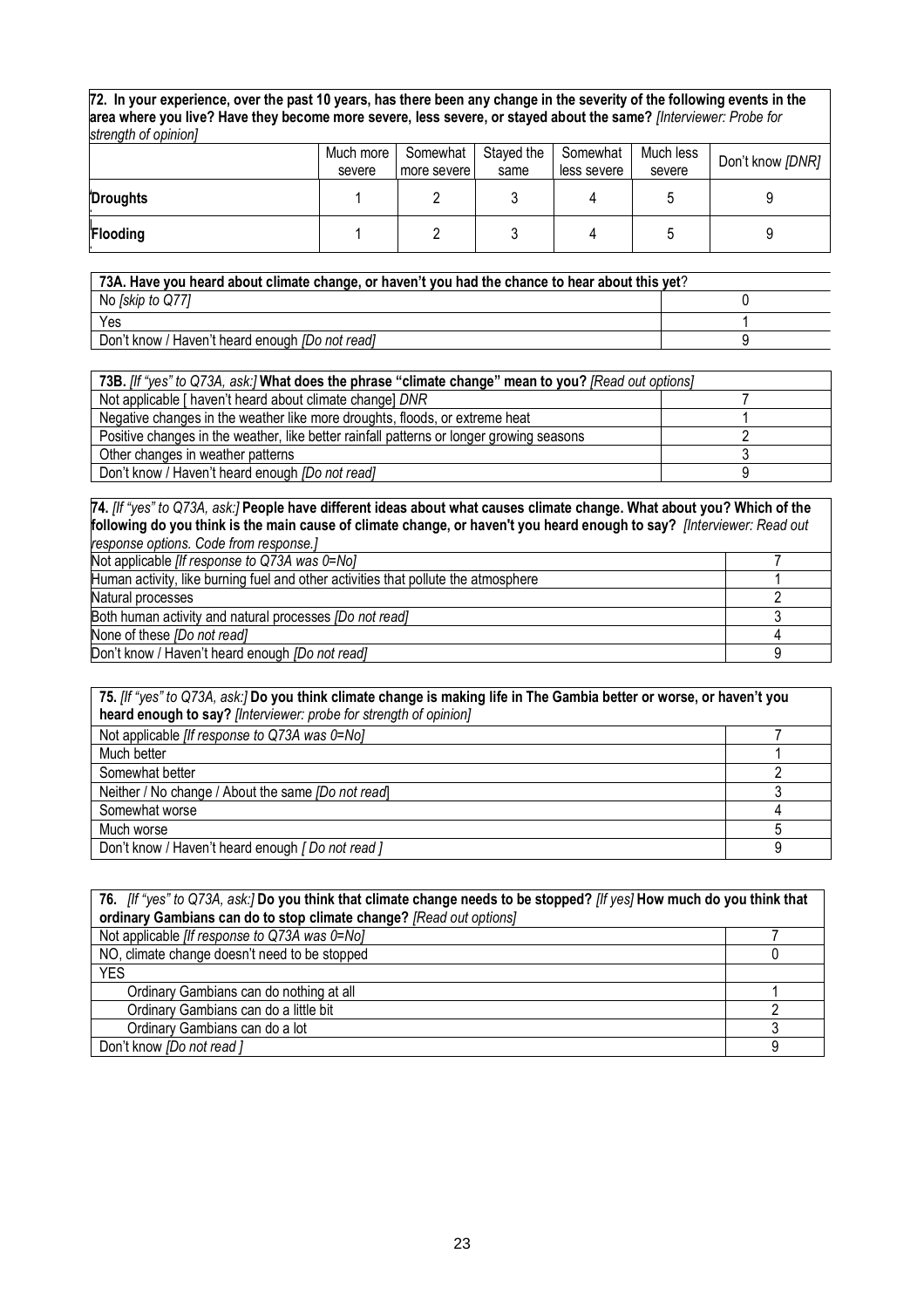| 76-GAM. In your opinion, would you say pollution in this country has become worse, stayed the same or become<br>better than it was a year ago? [Interviewer: Read out options. Probe for strength of opinion.] |  |  |  |
|----------------------------------------------------------------------------------------------------------------------------------------------------------------------------------------------------------------|--|--|--|
| Much worse                                                                                                                                                                                                     |  |  |  |
| Worse                                                                                                                                                                                                          |  |  |  |
| Same                                                                                                                                                                                                           |  |  |  |
| <b>Better</b>                                                                                                                                                                                                  |  |  |  |
| Much better                                                                                                                                                                                                    |  |  |  |
| Don't know [DNR]                                                                                                                                                                                               |  |  |  |

#### **77. For each of the following statements, please tell me whether you disagree or agree,or haven't you heard enough to say?** *[Interviewer: Probe for strength of opinion]*

|                |                                                                                                          | Strongly<br>disagree | <b>Disagree</b> | Neither<br>agree nor<br>disagree<br>[DNR] | Agree | Strongly<br>agree | Don't know/<br>Haven't heard<br>enough [DNR] |
|----------------|----------------------------------------------------------------------------------------------------------|----------------------|-----------------|-------------------------------------------|-------|-------------------|----------------------------------------------|
|                | A. In our country today, girls and boys have equal<br>opportunities to get an education.                 |                      |                 |                                           |       |                   |                                              |
|                | B. In our country today, women and men have equal<br>opportunities to earn an income.                    |                      |                 |                                           |       |                   |                                              |
| $\overline{c}$ | In our country today, women and men have equal<br>opportunities to get a job that pays a wage or salary. |                      |                 |                                           |       |                   |                                              |
| D              | In our country today, women and men have equal<br>opportunities to own and inherit land.                 |                      |                 |                                           |       |                   |                                              |

**78. Please tell me for each of the following actions whether you think it can always be justified, sometimes be justified, or never be justified:**

|                                                                       | Never<br>iustified | Sometimes<br>iustified | Alwavs<br>justified | Don't know<br>IDNR1 |
|-----------------------------------------------------------------------|--------------------|------------------------|---------------------|---------------------|
| A.<br>For parents to use physical force to discipline their children? |                    |                        |                     |                     |
| B.<br>For a man to beat his wife?                                     |                    |                        |                     |                     |

**79-GAM. In your opinion, how much do each of the following do to help your country, or haven't you heard enough to say?** *[Read out options]*

|                                                        | Do nothing, Help a<br>no help   little bit   somewhat Help a lot | Help | Don't know/ Haven't<br>heard enough<br>IDNR1 |
|--------------------------------------------------------|------------------------------------------------------------------|------|----------------------------------------------|
| A. Economic Community of West African States or ECOWAS |                                                                  |      |                                              |
| <b>B.</b> African Union                                |                                                                  |      |                                              |
| C. African Development Bank                            |                                                                  |      |                                              |
| D. The World Bank                                      |                                                                  |      |                                              |

| 80-GAM. Are you aware of any projects that African Development Bank has supported in: [Read out options] |  |  |  |  |  |  |  |  |
|----------------------------------------------------------------------------------------------------------|--|--|--|--|--|--|--|--|
| Don't know<br>Yes<br>Nο<br>IDNR1                                                                         |  |  |  |  |  |  |  |  |
| <b>Your community</b>                                                                                    |  |  |  |  |  |  |  |  |
| B.<br>Your district or region                                                                            |  |  |  |  |  |  |  |  |
| $\sim$<br>Your country                                                                                   |  |  |  |  |  |  |  |  |

**Now let's talk about the Truth, Reconciliation and Reparations Commission (TRRC) that government has established to uncover human rights violations and abuses of the Yahya Jammeh regime.**

|                                                                                          | 81-GAM. Some people suffered various human rights abuse under Yahya Jammeh's regime. Please tell me whether<br>you or any member of your family suffered the following human rights abuse: [Interviewer: Read out options.] |  |  |  |   |  |  |
|------------------------------------------------------------------------------------------|-----------------------------------------------------------------------------------------------------------------------------------------------------------------------------------------------------------------------------|--|--|--|---|--|--|
| Don't know or<br>can't remember<br><b>Yes</b><br>Refused<br>No.<br><i>IDNR1</i><br>IDNR1 |                                                                                                                                                                                                                             |  |  |  |   |  |  |
|                                                                                          | A. Torture, rape and other brutalities by agents of the state                                                                                                                                                               |  |  |  |   |  |  |
| В.                                                                                       | Disappearance after arrest by security agencies of the state                                                                                                                                                                |  |  |  |   |  |  |
|                                                                                          | Arbitrary arrest or detention without trial                                                                                                                                                                                 |  |  |  | q |  |  |
| D.                                                                                       | Wrongful dismissal from a state institution where one works                                                                                                                                                                 |  |  |  |   |  |  |
| Е.                                                                                       | State-sponsored murder                                                                                                                                                                                                      |  |  |  | a |  |  |
|                                                                                          | Destruction or confiscation of properties or assets by the state                                                                                                                                                            |  |  |  | 9 |  |  |
|                                                                                          | G. Intimidation and harassment by agents of the state                                                                                                                                                                       |  |  |  | 9 |  |  |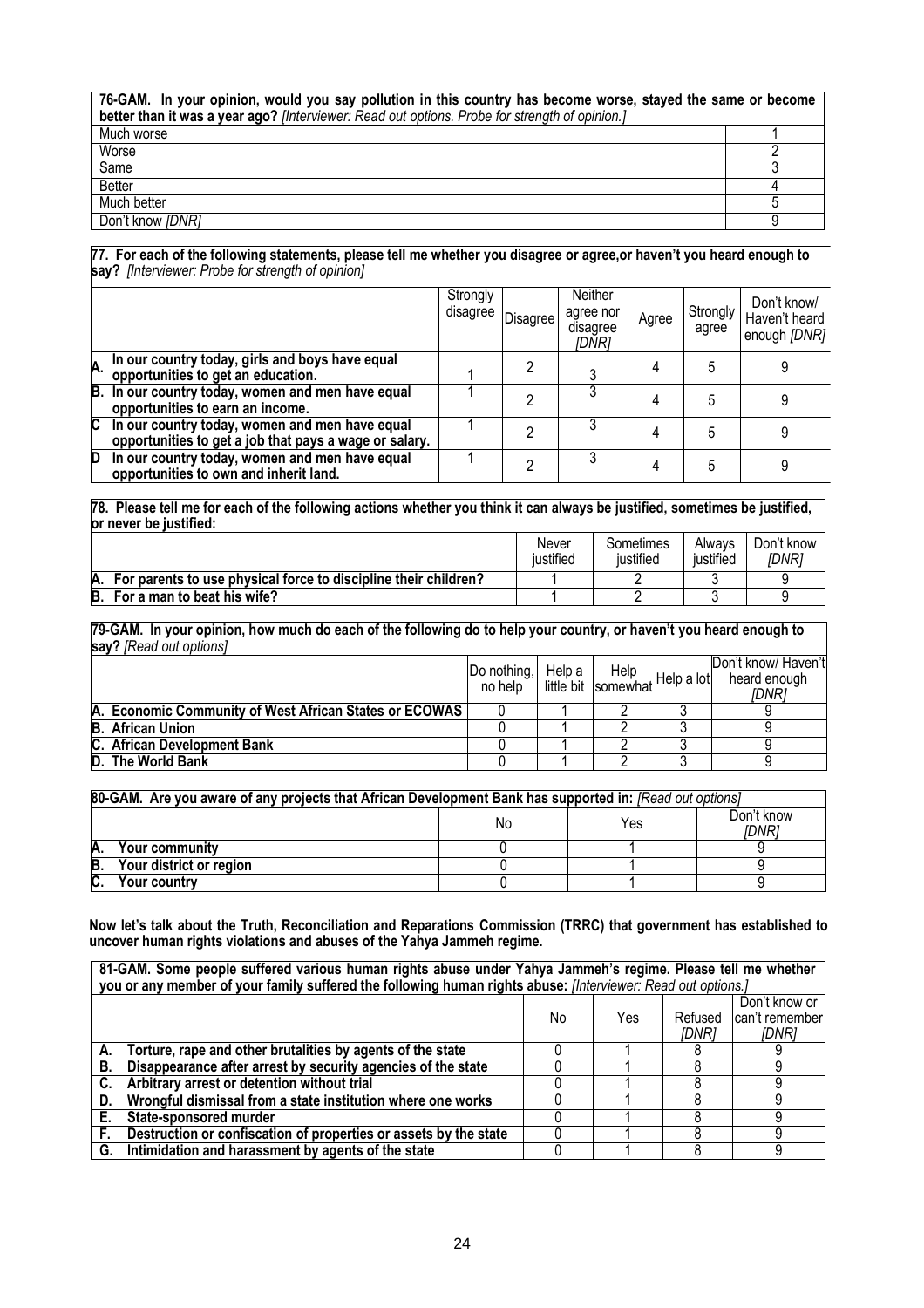**81H-GAM. People have different expectations about the outcome of the work of the Truth, Reconciliation and Reparations Commission (TRRC). Please tell me two most important outcomes you expect from the Commission's work?** *[Interviewer: Do not read out options]*

|                                                                                                                                         | First | Second                  |
|-----------------------------------------------------------------------------------------------------------------------------------------|-------|-------------------------|
|                                                                                                                                         |       | Expectation Expectation |
| Accurate records of human rights abuses of the past regime                                                                              |       |                         |
| National peace, reconciliation, forgiveness and healing                                                                                 |       |                         |
| Help victims and their families overcome long held pain                                                                                 |       |                         |
| Prosecution and punishment of persons found guilty of crimes against humanity                                                           | 4     |                         |
| Offer token monetary compensation to victims whose rights were abused by agents of the state                                            | 5     |                         |
| Organize proper burial for victims, including the disappeared to bring closure to the pain of those                                     | 6     |                         |
| whose relatives and loved ones fell victims.                                                                                            |       |                         |
| Offer non-monetary compensation such as free education or medical care for living victims or<br>immediate families of deceased victims. |       |                         |
|                                                                                                                                         |       |                         |
| Return seized properties to living victims or immediate families of deceased victims.                                                   | 8     | 8                       |
| Refused [DNR]                                                                                                                           | 995   |                         |
| Nothing [DNR]                                                                                                                           |       |                         |
| No further response [DNR]                                                                                                               |       | 996                     |
| Don't know [DNR]                                                                                                                        | 999   |                         |

**82-GAM. For each of the following statements, please tell me whether you disagree or agree or haven't you heard enough to say?** *[Interviewer: Probe for strength of opinion]*

|                                                                                                                                                                                                                      | Strongly | disagree Disagree | Neither<br>agree<br>nor<br>disagree<br><i>IDNR1</i> | Agree | <b>Strongly</b><br>agree | Don't know/<br>Haven't<br>heard<br>enough<br><i><b>IDNR1</b></i> |
|----------------------------------------------------------------------------------------------------------------------------------------------------------------------------------------------------------------------|----------|-------------------|-----------------------------------------------------|-------|--------------------------|------------------------------------------------------------------|
| A. Irrespective of the work of the Truth, Reconciliation and<br>Reparations Commission (TRRC), perpetrators of crimes<br>and human rights abuses during President Yahya Jammeh's<br>regime should be tried in court. |          | 2                 |                                                     |       | 5                        |                                                                  |
| B. The Gambian government should demand the extradition of<br>former President Yahya Jammeh to Gambia to face<br>prosecution for crimes and human rights abuses.                                                     |          | 2                 |                                                     |       |                          |                                                                  |
| C. The Gambian government should cooperate with the<br>government of Ghana to ascertain the truth about the 44<br>Ghanaian migrants killed in 2005 during Yahya Jammeh's<br>regime                                   |          | 2                 | 3                                                   |       | 5                        |                                                                  |

**The government has established a Constitution Review Commission (CRC) to help craft a new constitution for The Gambia. I will like you to share your opinions of some issues relating to the Commission's work.**

| 83-GAM. Please tell me whether you disagree or agree with the following statements or haven't you heard enough to<br>say? [Interviewer: Probe for strength of opinion] |          |                   |                                              |       |                   |                                                       |
|------------------------------------------------------------------------------------------------------------------------------------------------------------------------|----------|-------------------|----------------------------------------------|-------|-------------------|-------------------------------------------------------|
|                                                                                                                                                                        | disagree | Strongly Disagree | Neither<br>agree<br>nor<br>disagree<br>[DNR] | Agree | Strongly<br>agree | Don't<br>know/<br>Haven't<br>heard<br>enough<br>[DNR] |
| A. The new constitution of The Gambia should provide for the<br>introduction of a two five-year presidential term limit.                                               |          | $\mathfrak{p}$    | 3                                            | 4     | 5                 | 9                                                     |
| B. The new constitution of The Gambia should stipulate that to be<br>elected as president, a candidate should receive at least 50%<br>of the valid votes.              |          | 2                 | 3                                            | 4     | 5                 | 9                                                     |
| C. The new constitution of The Gambia should include a quota<br>system for women representation in the National Assembly.                                              |          | 2                 | 3                                            | 4     | 5                 | 9                                                     |
| D. The new constitution of The Gambia should prohibit<br>presidents from unilaterally removing Commissioners of the<br>Independent Electoral Commission from office.   |          | 2                 | 3                                            | 4     | 5                 | 9                                                     |
| E. The new constitution of The Gambia should make it mandatory<br>for the National Assembly to vet and approve all nominees for<br>ministerial appointments.           |          | 2                 | 3                                            | 4     | 5                 | 9                                                     |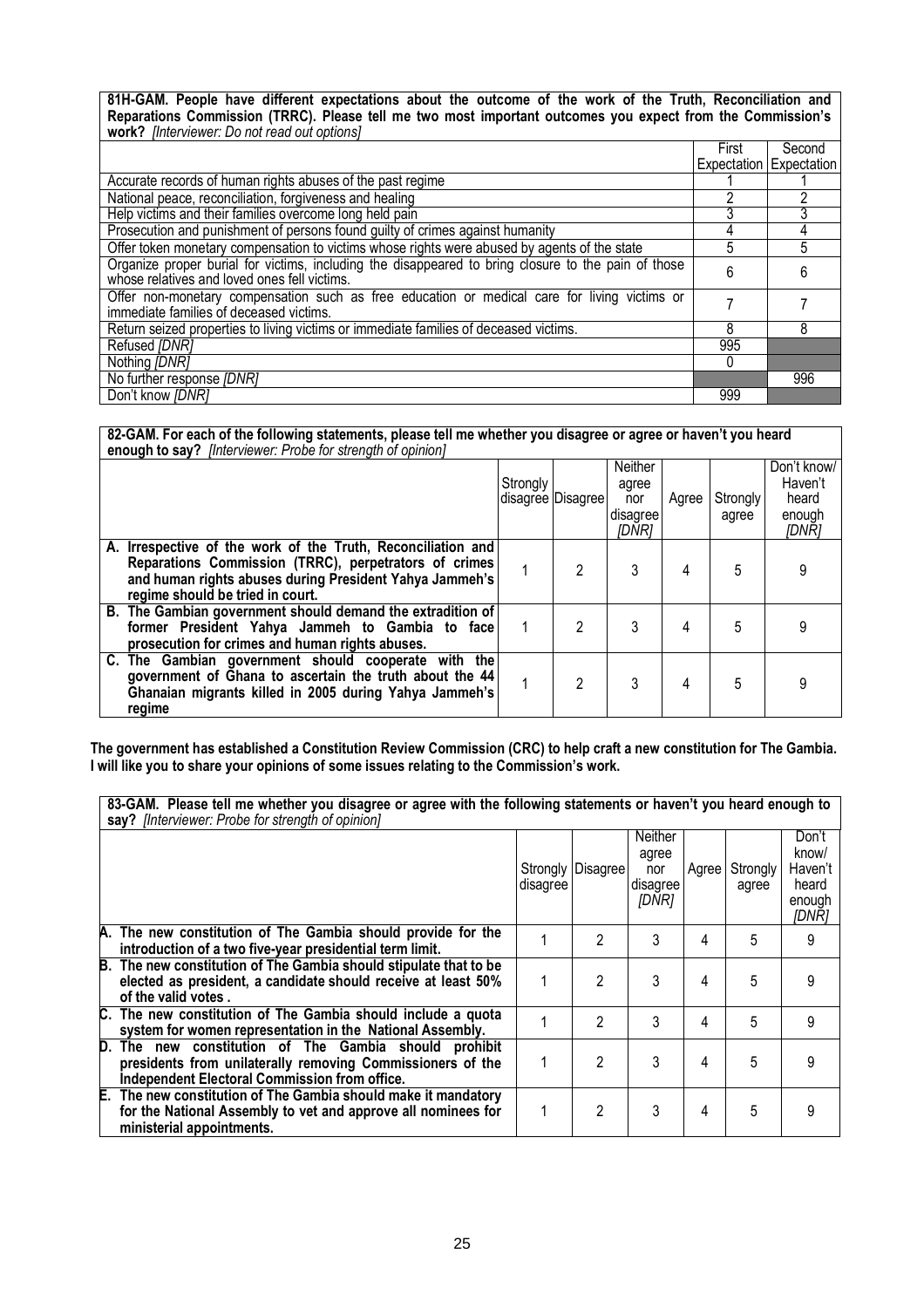**83F-GAM. Please tell me whether you agree or disagree with the following statement: The ECOWAS Military Intervention in the Gambia (ECOMIG) has served its purpose. It is time they leave for the Gambian Armed Forces and Police to take charge of security matters of the country.** *[Interviewer: Probe for strength of opinion.]* Strongly disagree the control of the control of the control of the control of the control of the control of the control of the control of the control of the control of the control of the control of the control of the contr Disagree 2 Neither agree nor disagree *[Do not read]* 3 Agree the contract of the contract of the contract of the contract of the contract of the contract of the contract of the contract of the contract of the contract of the contract of the contract of the contract of the cont Strongly agree 5 and 5 and 5 and 5 and 5 and 5 and 5 and 5 and 5 and 5 and 5 and 5 and 5 and 5 and 5 and 5 and 5 and 5 and 5 and 5 and 5 and 5 and 5 and 5 and 5 and 5 and 5 and 5 and 5 and 5 and 5 and 5 and 5 and 5 and 5 a

Don't know *[Do not read]* 9

| 83G-GAM. Which of the following statements is closest to your view? Choose Statement 1 or Statement 2.[Interviewer:<br>Probe for strength of opinion: Do you agree or agree very strongly?] |                        |                                                |                                         |  |  |  |
|---------------------------------------------------------------------------------------------------------------------------------------------------------------------------------------------|------------------------|------------------------------------------------|-----------------------------------------|--|--|--|
| Statement 1: Provincial Governors should be elected by voters Statement 2: The President should continue to appoint                                                                         |                        |                                                |                                         |  |  |  |
| In the provinces.                                                                                                                                                                           |                        | <b>Provincial Governors for all provinces.</b> |                                         |  |  |  |
| Agree very strongly with<br>Statement 1                                                                                                                                                     | Agree with Statement 1 | Agree with Statement 2                         | Agree very strongly with<br>Statement 2 |  |  |  |
|                                                                                                                                                                                             |                        |                                                |                                         |  |  |  |
| Agree With Neither [DNR]                                                                                                                                                                    |                        |                                                |                                         |  |  |  |
| Don't know [DNR]                                                                                                                                                                            |                        |                                                |                                         |  |  |  |

| Let's go back to talking about you.                                              |                 |                                                                                                                                |           |  |      |  |
|----------------------------------------------------------------------------------|-----------------|--------------------------------------------------------------------------------------------------------------------------------|-----------|--|------|--|
|                                                                                  |                 | 84. What is your ethnic community, cultural group, or tribe? [Do NOT read options. Code from response] [If respondent does     |           |  |      |  |
|                                                                                  |                 | not identify any group on this question – that is, IF they REFUSE to answer (9998), DON'T KNOW (9999) or mention "Gambian only |           |  |      |  |
| (9990)" – then circle 7 = Not applicable for Q85A and Q85B and continue to Q86.1 |                 |                                                                                                                                |           |  |      |  |
| Mandinka                                                                         | 1740            | Serer                                                                                                                          |           |  | 1747 |  |
| Jahanka                                                                          | 1741<br>Manjago |                                                                                                                                |           |  | 1748 |  |
| Fula, Tukulor or Lorobo                                                          | 1742            | Bambara                                                                                                                        |           |  |      |  |
| Wolof                                                                            | 1743            | Creole or Aku Marabout                                                                                                         |           |  | 1750 |  |
| Jola                                                                             | 1744            | Gambian only, or "doesn't think of self in those terms"                                                                        |           |  | 9990 |  |
| Karoninka                                                                        | 1745            | Refused to answer [DNR]                                                                                                        |           |  | 9998 |  |
| Serahuleh<br>Don't know [DNR]<br>1746<br>9999                                    |                 |                                                                                                                                |           |  |      |  |
|                                                                                  |                 | Other [Specify]:                                                                                                               | Post code |  |      |  |

| 85A. How often, if ever, are $\frac{1}{s}$ [R's ethnic group] treated unfairly by the government? [Read out options] [If<br>respondent did not identify any group on Q84 - that is, IF they REFUSED to answer (9998), DIDN'T KNOW (9999), or said<br>"Gambian only" (9990) – then circle 7 = Not applicable for Q85A and Q85B and continue to Q86.] |  |  |  |  |
|-----------------------------------------------------------------------------------------------------------------------------------------------------------------------------------------------------------------------------------------------------------------------------------------------------------------------------------------------------|--|--|--|--|
| Never                                                                                                                                                                                                                                                                                                                                               |  |  |  |  |
| Sometimes                                                                                                                                                                                                                                                                                                                                           |  |  |  |  |
| Often                                                                                                                                                                                                                                                                                                                                               |  |  |  |  |
| Always                                                                                                                                                                                                                                                                                                                                              |  |  |  |  |
| Not applicable [Do not read]                                                                                                                                                                                                                                                                                                                        |  |  |  |  |
| Don't know [Do not read]                                                                                                                                                                                                                                                                                                                            |  |  |  |  |

| 85B. Let us suppose that you had to choose between being a Gambian and being a ___                                       | [R's ethnic group].                                                                                                    |  |  |  |  |
|--------------------------------------------------------------------------------------------------------------------------|------------------------------------------------------------------------------------------------------------------------|--|--|--|--|
|                                                                                                                          | Which of the following statements best expresses your feelings? If respondent did not identify any group on Q84 - that |  |  |  |  |
| is, IF they REFUSED to answer (9998), DIDN'T KNOW (9999), or said "Gambian only" (9990) – then circle 7 = Not applicable |                                                                                                                        |  |  |  |  |
| for Q85A and Q85B and continue to Q86.1                                                                                  |                                                                                                                        |  |  |  |  |
| I feel only Gambian                                                                                                      |                                                                                                                        |  |  |  |  |
| I feel more Gambian than<br>[insert R's ethnic group]                                                                    |                                                                                                                        |  |  |  |  |
| [insert R's ethnic group]<br>I feel equally Gambian and                                                                  |                                                                                                                        |  |  |  |  |
| [insert R's ethnic group] than Gambian<br>I feel more                                                                    |                                                                                                                        |  |  |  |  |
| I feel only<br>[insert R's ethnic group]                                                                                 |                                                                                                                        |  |  |  |  |
| Not applicable [Do not read]                                                                                             |                                                                                                                        |  |  |  |  |
| Don't know <i>[Do not read]</i>                                                                                          | 9                                                                                                                      |  |  |  |  |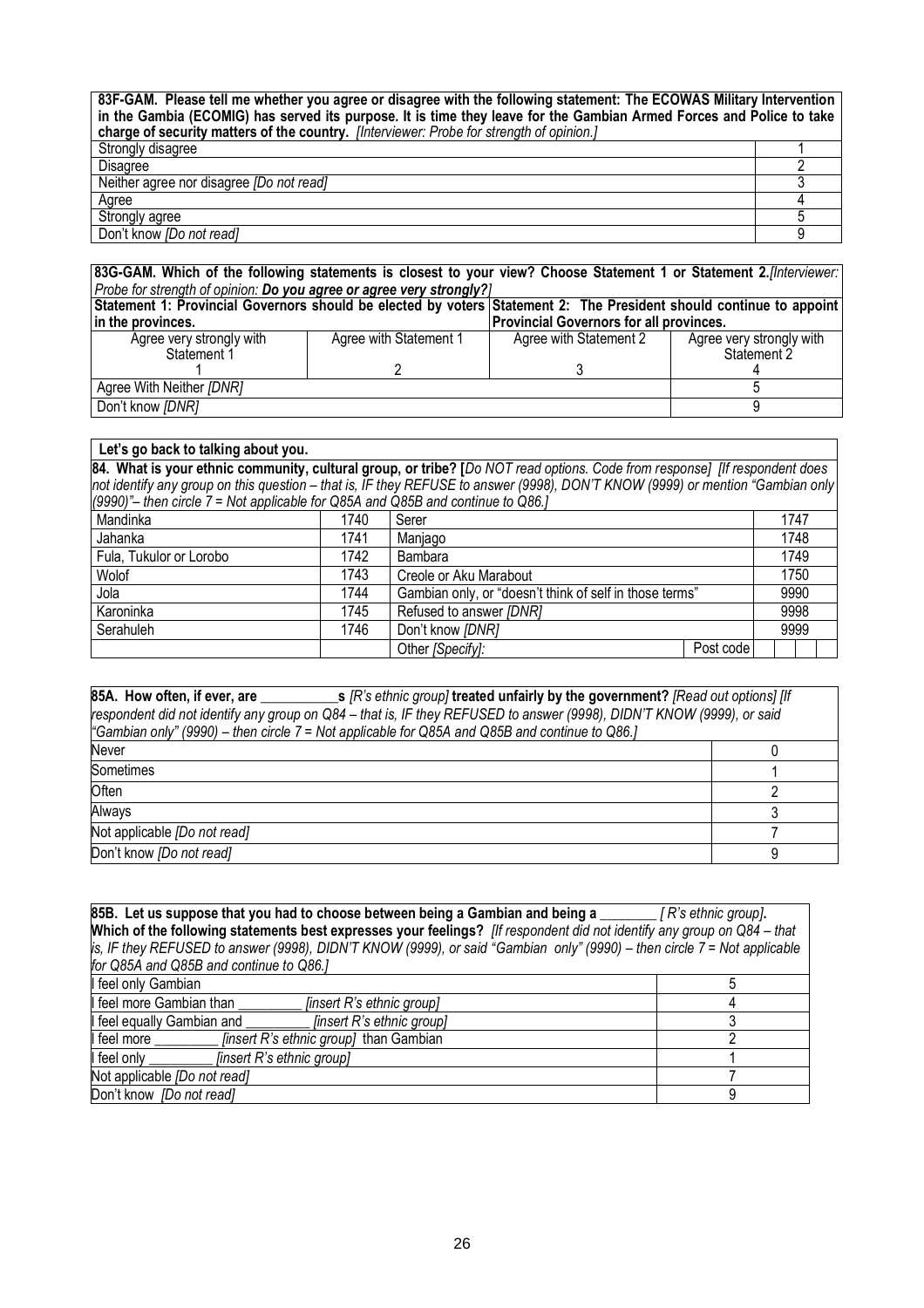**86. In the past year, how often, if at all, have you personally been discriminated against based on any of the following:**  *[Interviewer: Probe for strength of opinion]*

|                                      | Not<br>applicable<br>no)<br>disability) | Never | Once or<br>twice | Several<br>times | Many times | Don't know<br>[DNR] |
|--------------------------------------|-----------------------------------------|-------|------------------|------------------|------------|---------------------|
| A. Your gender?                      |                                         |       |                  |                  |            |                     |
| B.<br>Your religion?                 |                                         |       |                  |                  |            |                     |
| Your ethnicity?<br>C.                |                                         |       |                  |                  |            |                     |
| Any disability you might have?<br>D. |                                         |       |                  |                  |            |                     |

**87. For each of the following types of people, please tell me whether you would like having people from this group as neighbours, dislike it, or not care:** *[Interviewer: Probe for strength of opinion]*

|        |                                  | Strongly |         |      | Somewhat Would not Somewhat | Strongly | Don't know |
|--------|----------------------------------|----------|---------|------|-----------------------------|----------|------------|
|        |                                  | dislike  | dislike | care | like                        | like     | idnr:      |
| Α.     | People of a different religion?  |          |         |      |                             |          |            |
| в      | People from other ethnic groups? |          |         |      |                             |          |            |
| ◠<br>v | Homosexuals?                     |          |         |      |                             |          |            |
|        | Immigrants or foreign workers?   |          |         |      |                             |          |            |

| 88A. Do you feel close to any particular political party? |   |
|-----------------------------------------------------------|---|
| No (does NOT feel close to ANY party)                     |   |
| Yes (feels close to a party)                              |   |
| Refused to answer                                         |   |
| Don't know <i>[Do not read]</i>                           | ч |

| 88B. [Interviewer: if "Yes" to Q88A] Which party is that? [If answer to Q88A was "No," "Don't know," or "Refused to |      |      |  |  |
|---------------------------------------------------------------------------------------------------------------------|------|------|--|--|
| answer," circle 9997 = Not applicable.]                                                                             |      |      |  |  |
| Alliance for Patriotic Reorientation and Construction (APRC)                                                        | 1740 |      |  |  |
| Gambia Democratic Congress (GDC)                                                                                    | 1741 |      |  |  |
| National Reconciliation Party (NRP)                                                                                 |      | 1742 |  |  |
| People's Democratic Organisation for Independence and Socialism (PDOIS)                                             |      | 1743 |  |  |
| People's Progressive Party (PPP)                                                                                    | 1744 |      |  |  |
| Gambia Party for Democracy and Progress (GPDP)                                                                      | 1745 |      |  |  |
| National Convention Party (NCP)                                                                                     | 1746 |      |  |  |
| Gambia Moral Congress (GMC)                                                                                         | 1747 |      |  |  |
| United Democratic Party (UDP)                                                                                       |      | 1748 |  |  |
| Other [Specify]:                                                                                                    |      |      |  |  |
| Not applicable [ONLY if response to Q88A was "No," "Don't know," or "Refused to answer"]                            | 9997 |      |  |  |
| Refused to answer <i>[i.e. answered "Yes" to Q88A, but will not identify party]</i>                                 | 9998 |      |  |  |
| Don't know                                                                                                          |      | 9999 |  |  |

|    | 89. Which of these things do you personally own? [If "No," ask]: Does anyone else in your household own one? |     |                                                                    |           |                     |  |  |  |  |
|----|--------------------------------------------------------------------------------------------------------------|-----|--------------------------------------------------------------------|-----------|---------------------|--|--|--|--|
|    |                                                                                                              | Yes | Someone<br>(personally owns) else in household owns household owns | No one in | Don't know<br>[DNR] |  |  |  |  |
|    | A. Radio                                                                                                     |     |                                                                    |           |                     |  |  |  |  |
|    | <b>B.</b> Television                                                                                         |     |                                                                    |           |                     |  |  |  |  |
|    | C. Motor vehicle or motorcycle                                                                               |     |                                                                    |           |                     |  |  |  |  |
|    | D. Computer                                                                                                  |     |                                                                    |           |                     |  |  |  |  |
|    | E. Bank account                                                                                              |     |                                                                    |           |                     |  |  |  |  |
| F. | Mobile phone                                                                                                 |     |                                                                    |           |                     |  |  |  |  |

| 90. Iff "Yes" to personally owning a mobile phone] Does your phone have access to the Internet? |  |  |
|-------------------------------------------------------------------------------------------------|--|--|
| No (Does not have Internet access)                                                              |  |  |
| Yes (Has Internet access)                                                                       |  |  |
| Not applicable (does not personally have mobile phone)                                          |  |  |
| Don't know <i>[Do not read]</i>                                                                 |  |  |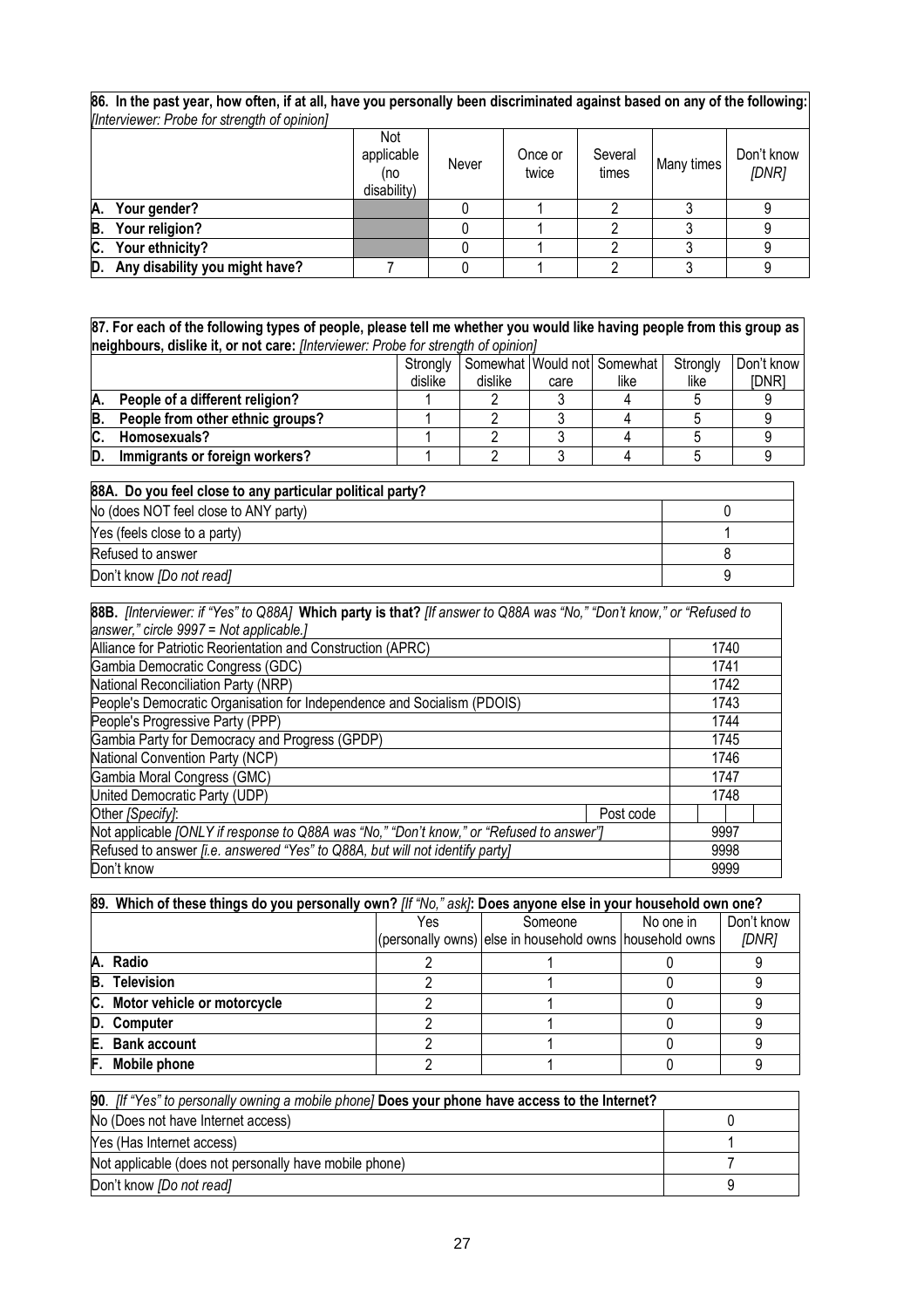| 91. How often do you use: [Read out options] |                    |           |                                               |       |               |       |                     |
|----------------------------------------------|--------------------|-----------|-----------------------------------------------|-------|---------------|-------|---------------------|
|                                              |                    | Every day | A few times a A few times a Less than<br>week | month | lonce a month | Never | Don't know<br>IDNR1 |
|                                              | A. A mobile phone? |           |                                               |       |               |       |                     |
| B.                                           | The Internet?      |           |                                               |       |               |       |                     |

**92. Please tell me whether each of the following are available inside your house, inside your compound, or outside your compound:** *[Read out options]*

|                                              | l None. no latrine | Inside the | Inside the | <b>Outside the I Don't know</b> |       |
|----------------------------------------------|--------------------|------------|------------|---------------------------------|-------|
|                                              | available [DNR]    | house      | compound   | compound                        | [DNR] |
| Your main source of water for household use? |                    |            |            |                                 |       |
| <b>B.</b> A toilet or latrine?               |                    |            |            |                                 |       |

**93.** *[Interviewer: If it is 100% clear that there is no electricity supply to the home, e.g. in an unserved rural area, do not ask this question. Just select 0=No electricity supply and continue to the next question.]* **Do you have an electric connection to your home from the mains?**

| No mains electric supply or connection to the home                         |  |
|----------------------------------------------------------------------------|--|
| [If yes] How often is electricity actually available from this connection? |  |
| Never                                                                      |  |
| Occasionally                                                               |  |
| About half of the time                                                     |  |
| Most of the time                                                           |  |
| All of the time                                                            |  |
| Don't know [Do not read]                                                   |  |

| 94. Do you have a job that pays a cash income? <i>[If yes, ask:]</i> Is it full time or part time? <i>[If no, ask:]</i> Are you |  |  |
|---------------------------------------------------------------------------------------------------------------------------------|--|--|
| currently looking for a job?                                                                                                    |  |  |
| No (not looking)                                                                                                                |  |  |
| No (looking)                                                                                                                    |  |  |
| Yes, part time                                                                                                                  |  |  |
| Yes, full time                                                                                                                  |  |  |
| Don't know [Do not read]                                                                                                        |  |  |

| 95A. What is your main occupation? [If unemployed, retired, or disabled, ask:] What was your last main occupation? [Do |    |  |
|------------------------------------------------------------------------------------------------------------------------|----|--|
| not read options. Code from responses.]                                                                                |    |  |
| Never had a job                                                                                                        | 0  |  |
| Student                                                                                                                |    |  |
| Housewife / Homemaker                                                                                                  |    |  |
| Agriculture / Farming / Fishing / Forestry                                                                             | 3  |  |
| Trader / Hawker / Vendor                                                                                               | 4  |  |
| Retail / Shop                                                                                                          | 5  |  |
| Unskilled manual worker (e.g. cleaner, laborer, domestic help, unskilled manufacturing worker)                         | 6  |  |
| Artisan or skilled manual worker (e.g. trades like electrician, mechanic, machinist, or skilled                        |    |  |
| manufacturing worker)                                                                                                  |    |  |
| Clerical or secretarial                                                                                                | 8  |  |
| Supervisor / Foreman / Senior manager                                                                                  | 9  |  |
| Security services (police, army, private security)                                                                     | 10 |  |
| Mid-level professional (e.g. teacher, nurse, mid-level government officer)                                             | 11 |  |
| Upper-level professional (e.g. banker / finance, doctor, lawyer, engineer, accountant, professor, senior-              | 12 |  |
| level government officer)                                                                                              |    |  |
| Other                                                                                                                  | 95 |  |
| Don't know <i>[Do not read]</i>                                                                                        | 99 |  |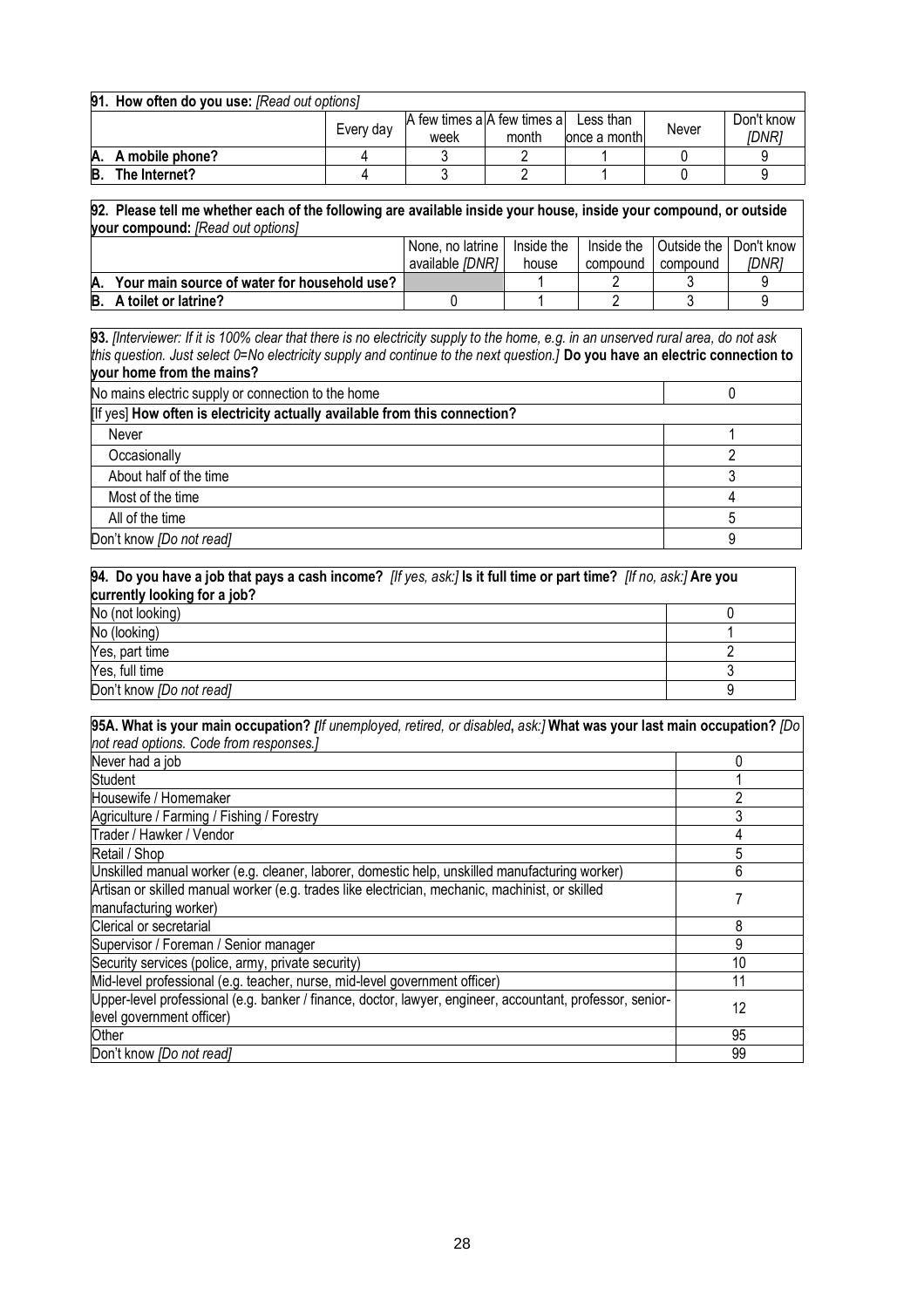| 95B. Ilf respondent has an occupation, i.e. responses on Q95A other than 0=Never had a job, 1=Student, 2= Housewife / |  |
|-----------------------------------------------------------------------------------------------------------------------|--|
| Homemaker, ask:/Do you work for yourself, for someone else in the private sector or the non-governmental sector, or   |  |
| for government? [Read out options]                                                                                    |  |
| Works for self                                                                                                        |  |
| Private sector                                                                                                        |  |

| ו וועמוכ סכטנטו                                                                                                        |  |
|------------------------------------------------------------------------------------------------------------------------|--|
| Non-governmental organisation or civil society sector                                                                  |  |
| Government                                                                                                             |  |
| Not applicable <i>[i.e. if answer to Q94 was no or answer to Q95A was never had a job, or student or</i><br>homemakerl |  |
| Don't know [Do not read]                                                                                               |  |

**95C. What is the main way that decisions are made about how to use any money that you have or earn, for example from a job, a business, selling things or other activities?**[*Interviewer: Read out options]*

| You make the decisions yourself                          |  |
|----------------------------------------------------------|--|
| Your spouse makes the decisions                          |  |
| You make the decisions jointly with your spouse          |  |
| You make the decisions jointly with other family members |  |
| Other family members make the decisions without you      |  |
| None of the above / Some other response [DNR]            |  |
| Not applicable / No earnings [DNR]                       |  |
| Don't know <i>[Do not read]</i>                          |  |

| 96A. Who is the head of this household, that is, the person who has primary responsibility for making decisions on |    |  |
|--------------------------------------------------------------------------------------------------------------------|----|--|
| behalf of the household? [Interviewer: Do not read options. Code from responses]                                   |    |  |
| You [respondent]                                                                                                   |    |  |
| Respondent's spouse                                                                                                |    |  |
| Respondent's father                                                                                                |    |  |
| Respondent's mother                                                                                                |    |  |
| Respondent's son                                                                                                   | 5  |  |
| Respondent's daughter                                                                                              | 6  |  |
| Respondent's grandfather                                                                                           |    |  |
| Respondent's grandmother                                                                                           | 8  |  |
| Another male relative                                                                                              | 9  |  |
| Another female relative                                                                                            | 10 |  |
| Someone else                                                                                                       | 11 |  |
| More than one person [DNR]                                                                                         | 12 |  |
| Don't know [Do not read]                                                                                           | 99 |  |

| 96B. [If respondent is not the head of household, i.e. if the response to 96A was NOT 1=You [respondent] or 99=Don't know, |    |
|----------------------------------------------------------------------------------------------------------------------------|----|
| ask:] What is the main occupation of the head of the household? [If unemployed, retired, or disabled, ask:] What was his   |    |
| or her last main occupation?) [Do not read options. Code from responses.]                                                  |    |
| Not applicable [If respondent is head of household]                                                                        | 97 |
| Never had a job                                                                                                            |    |
| Student                                                                                                                    |    |
| Housewife / Homemaker                                                                                                      | 2  |
| Agriculture / Farming / Fishing / Forestry                                                                                 | 3  |
| Trader / Hawker / Vendor                                                                                                   |    |
| Retail / Shop                                                                                                              | 5  |
| Unskilled manual worker (e.g. cleaner, laborer, domestic help, unskilled manufacturing worker)                             | 6  |
| Artisan or skilled manual worker (e.g. trades like electrician, mechanic, machinist, or skilled                            |    |
| manufacturing worker)                                                                                                      |    |
| Clerical or secretarial                                                                                                    | 8  |
| Supervisor / Foreman / Senior manager                                                                                      | 9  |
| Security services (police, army, private security)                                                                         | 10 |
| Mid-level professional (e.g. teacher, nurse, mid-level government officer)                                                 | 11 |
| Upper-level professional (e.g. banker / finance, doctor, lawyer, engineer, accountant, professor, senior-                  | 12 |
| level government officer)                                                                                                  |    |
| Other                                                                                                                      | 95 |
| Don't know <i>[Do not read]</i>                                                                                            | 99 |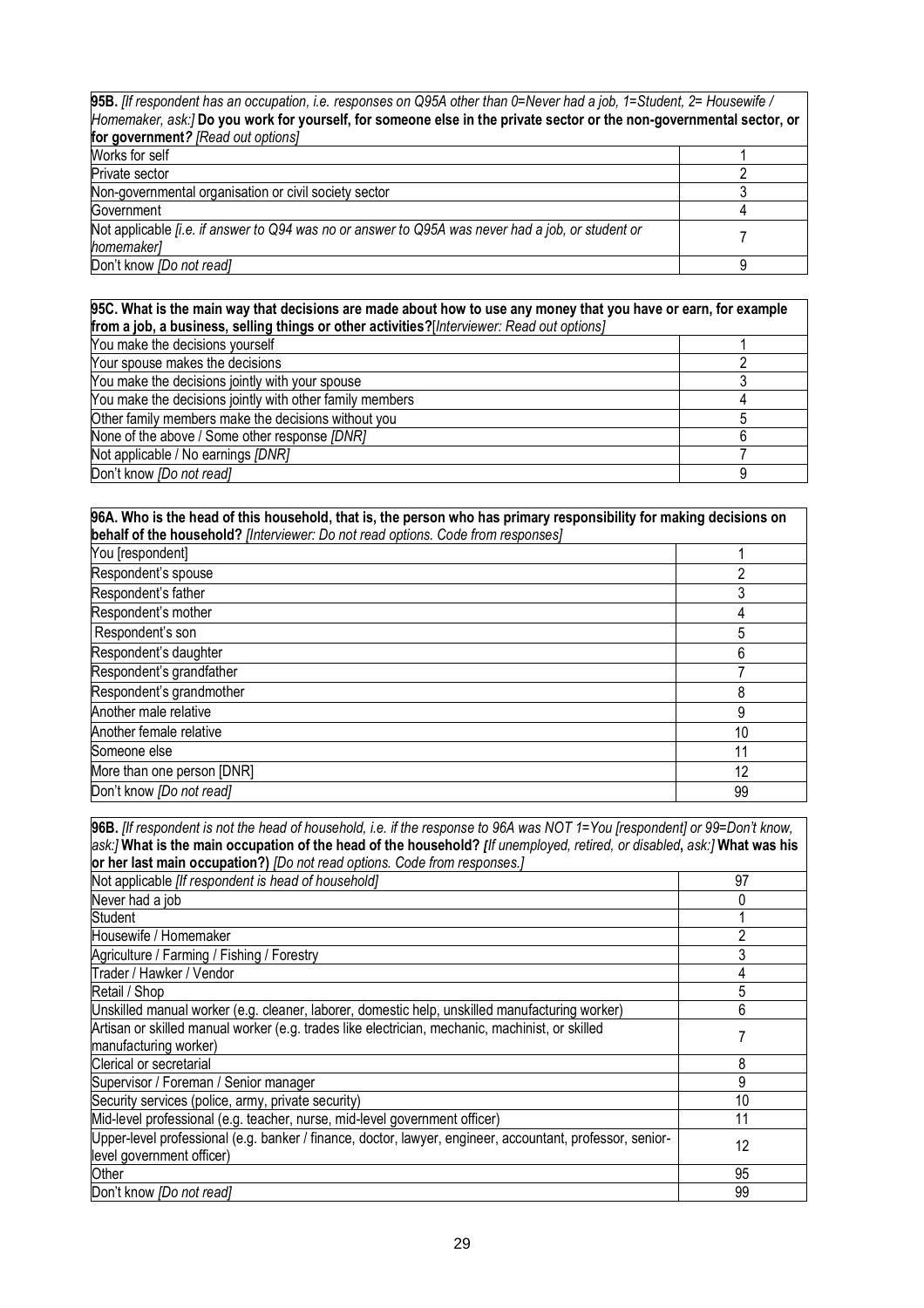| 97. What is your highest level of education? [Code from answer. Do not read options]                        |    |
|-------------------------------------------------------------------------------------------------------------|----|
| No formal schooling                                                                                         |    |
| Informal schooling only (including Koranic schooling)                                                       |    |
| Some primary schooling                                                                                      |    |
| Primary school completed                                                                                    |    |
| Intermediate school or some secondary school / high school                                                  |    |
| Secondary school / high school completed                                                                    |    |
| Post-secondary qualifications other than university, e.g. a diploma or degree from a polytechnic or college |    |
| Some university                                                                                             |    |
| University completed                                                                                        |    |
| Post-graduate                                                                                               | 9  |
| Don't know [Do not read]                                                                                    | 99 |

# **97A-GAM. Would you please tell me the highest level of education that your parents attained?** *[Code from answer. Do not read options]*

|                                                                                                             | Father | <b>Mother</b> |
|-------------------------------------------------------------------------------------------------------------|--------|---------------|
| No formal schooling                                                                                         |        |               |
| Informal schooling only (including Koranic schooling)                                                       |        |               |
| Some primary schooling                                                                                      | ∩      |               |
| Primary school completed                                                                                    |        |               |
| Intermediate school or some secondary school / high school                                                  | 4      |               |
| Secondary school / high school completed                                                                    | 5      |               |
| Post-secondary qualifications other than university, e.g. a diploma or degree from a polytechnic or college | 6      |               |
| Some university                                                                                             |        |               |
| University completed                                                                                        | 8      |               |
| Post-graduate                                                                                               | 9      | 9             |
| Don't know <i>[Do not read]</i>                                                                             | 99     | 99            |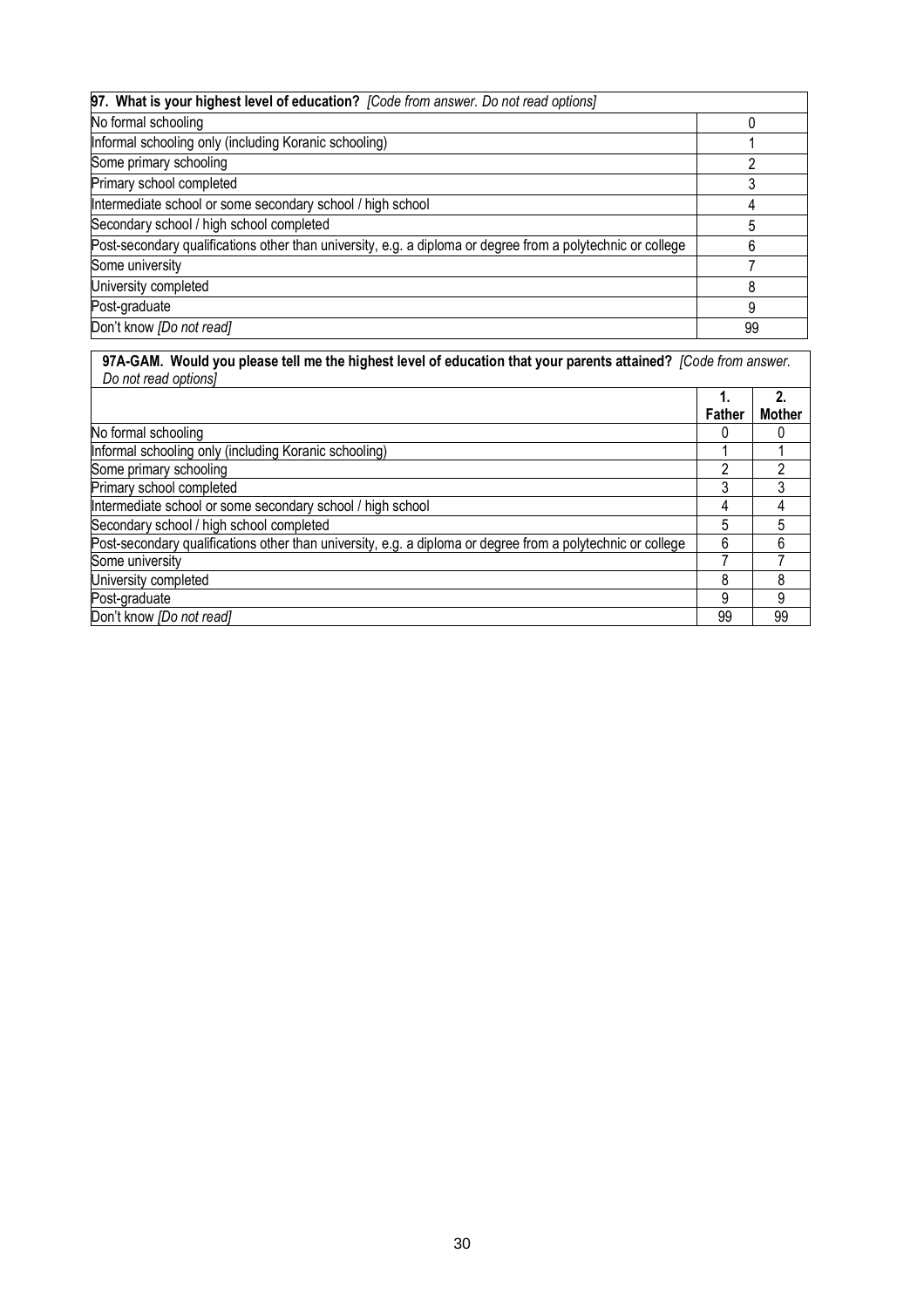| 98. What is your religion, if any? [Interviewer: Code from answer. Do not read options.]            |                |  |
|-----------------------------------------------------------------------------------------------------|----------------|--|
| None                                                                                                | 0              |  |
| <b>CHRISTIAN GROUPS / DENOMINATIONS</b>                                                             |                |  |
| Christian only (i.e. respondent says only "Christian" without identifying a specific sub-group)     | 1              |  |
| Roman Catholic                                                                                      | $\overline{c}$ |  |
| Orthodox                                                                                            | 3              |  |
| Coptic                                                                                              | 4              |  |
| <b>Protestant - Mainline</b>                                                                        |                |  |
| Anglican                                                                                            | 5              |  |
| Lutheran                                                                                            | 6              |  |
| Methodist                                                                                           | 7              |  |
| Presbyterian                                                                                        | 8              |  |
| <b>Baptist</b>                                                                                      | 9              |  |
| Quaker / Friends                                                                                    | 10             |  |
| Mennonite                                                                                           | 11             |  |
| Dutch Reformed                                                                                      | 30             |  |
| Calvinist                                                                                           | 31             |  |
| Protestant - Non-mainline                                                                           |                |  |
| Evangelical                                                                                         | 12             |  |
| Pentecostal (e.g. "born again" and / or "saved")                                                    | 13             |  |
| Independent (e.g. "African Independent Church")                                                     | 14             |  |
| Church of Christ                                                                                    | 32             |  |
| Zionist Christian Church                                                                            | 33             |  |
| <b>Others</b>                                                                                       |                |  |
| Jehovah's Witness                                                                                   | 15             |  |
| Seventh-day Adventist                                                                               | 16             |  |
| Mormon                                                                                              | 17             |  |
| <b>MUSLIM GROUPS / DENOMINATIONS</b>                                                                |                |  |
| Muslim only (i.e. respondent says only "Muslim" without identifying a specific sub-group)           | 18             |  |
| Sunni                                                                                               |                |  |
| Sunni only (i.e. respondent says only "Sunni" or "Sunni Muslim" without identifying a specific sub- | 19             |  |
| group)                                                                                              |                |  |
| Ismaeli                                                                                             | 20             |  |
| Mouridiya Brotherhood                                                                               | 21             |  |
| Tijaniya Brotherhood                                                                                | 22             |  |
| Qadiriya Brotherhood                                                                                | 23             |  |
| <b>Shia</b>                                                                                         |                |  |
| Shia                                                                                                | 24             |  |
| <b>OTHER</b>                                                                                        |                |  |
| Traditional / Ethnic religion                                                                       | 25             |  |
| Hindu                                                                                               | 26             |  |
| Bahai                                                                                               | 27             |  |
| Agnostic (Do not know if there is a God)                                                            | 28             |  |
| Atheist (Do not believe in a God)                                                                   | 29             |  |
| Jewish                                                                                              | 34             |  |
| Post Code<br>Other [Specify]:                                                                       |                |  |
| Refused                                                                                             | 9998           |  |
| Don't know                                                                                          | 9999           |  |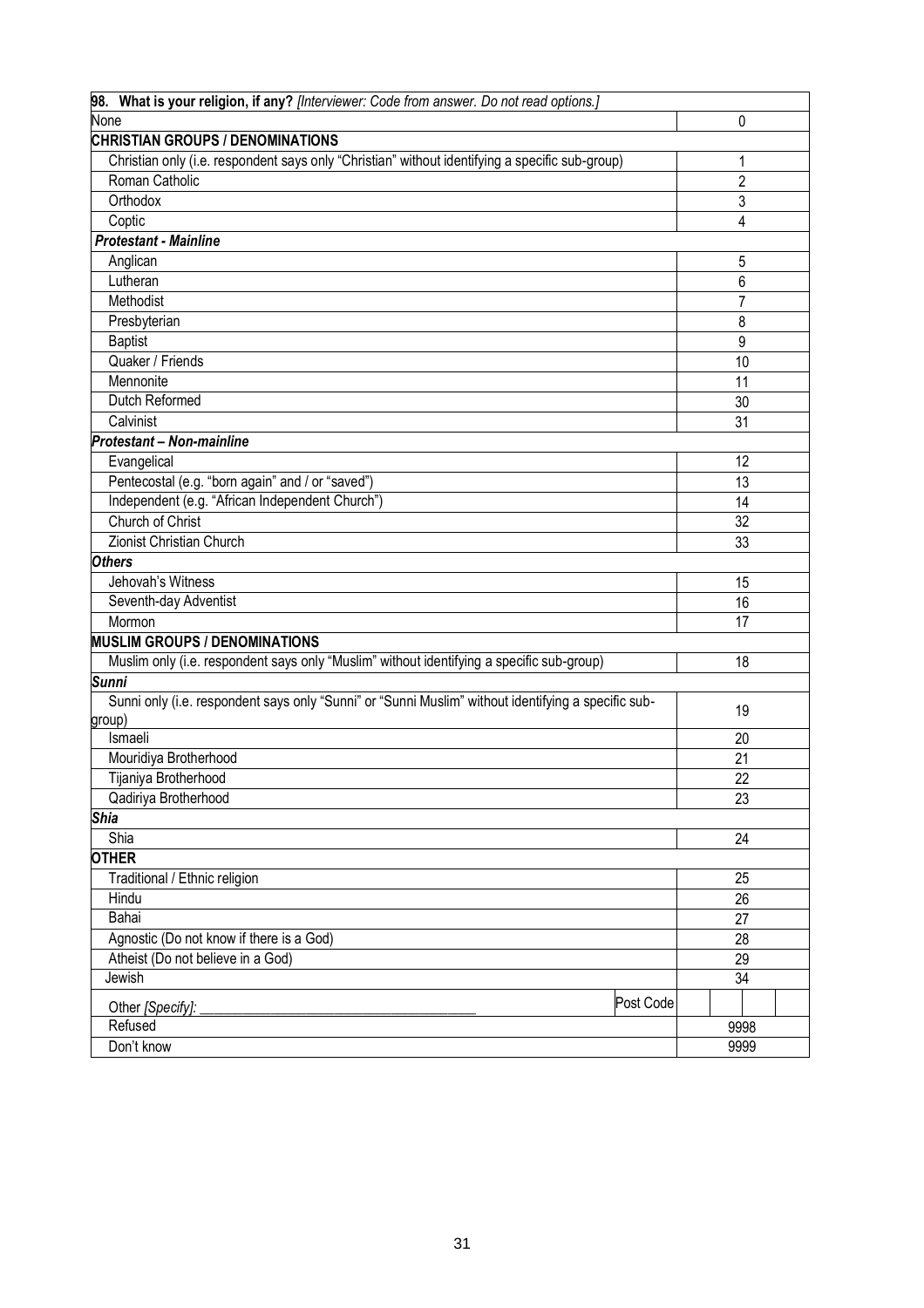| 99. If presidential elections were held tomorrow, which party's candidate would you vote for? [Do not read options. |      |      |  |
|---------------------------------------------------------------------------------------------------------------------|------|------|--|
| Code from response]                                                                                                 |      |      |  |
| Alliance for Patriotic Reorientation and Construction (APRC)                                                        |      | 1740 |  |
| Gambia Democratic Congress (GDC)                                                                                    | 1741 |      |  |
| National Reconciliation Party (NRP)                                                                                 |      | 1742 |  |
| People's Democratic Organisation for Independence and Socialism (PDOIS)                                             |      | 1743 |  |
| People's Progressive Party (PPP)                                                                                    |      | 1744 |  |
| Gambia Party for Democracy and Progress (GPDP)                                                                      |      | 1745 |  |
| National Convention Party (NCP)                                                                                     |      | 1746 |  |
| Gambia Moral Congress (GMC)                                                                                         | 1747 |      |  |
| United Democratic Party (UDP)                                                                                       |      | 1748 |  |
| Post Code<br>Other [Specify]:                                                                                       |      |      |  |
| Would not vote                                                                                                      | 9997 |      |  |
| Refused to answer                                                                                                   |      | 9998 |  |
| Don't know                                                                                                          |      | 9999 |  |

| 100. Just one more question: Who do you think sent us to do this interview? [Do not read options. Code from<br>response.]                 |    |
|-------------------------------------------------------------------------------------------------------------------------------------------|----|
| No one                                                                                                                                    | 0  |
| "Afrobarometer" or CepRass-UTG [i.e. the correct response]                                                                                |    |
| Research company / organisation / programme [but not AB or correct national partner]                                                      | 2  |
| Non-government or religious organisation                                                                                                  | 3  |
| University / School / College                                                                                                             |    |
| Private company                                                                                                                           | 5  |
| Media                                                                                                                                     | 6  |
| Political party or politician                                                                                                             |    |
| Government (including any government official, government agency or ministry, or any other part of<br>government named by the respondent) | 8  |
| International organisation or another country                                                                                             | 9  |
| God                                                                                                                                       | 10 |
| Other                                                                                                                                     | 95 |
| Refused to answer                                                                                                                         | 98 |
| Don't know                                                                                                                                | 99 |

#### **THANK YOU VERY MUCH. YOUR ANSWERS HAVE BEEN VERY HELPFUL.**

## *END INTERVIEW -- DON'T FORGET TO COMPLETE NEXT SECTION ALL SUBSEQUENT QUESTIONS SHOULD BE ANSWERED BY THE INTERVIEWER AFTER THE INTERVIEW IS CONCLUDED*

|                                                                                                       |   |                                                | Hour | Minutes |
|-------------------------------------------------------------------------------------------------------|---|------------------------------------------------|------|---------|
| <b>ENDTIME.</b> Time interview ended <i>[Interviewer: Enter hour and minute, using 24-hour clock]</i> |   |                                                |      |         |
|                                                                                                       |   |                                                |      |         |
| <b>LENGTH.</b> For Office Use: Duration of interview in minutes                                       |   |                                                |      |         |
|                                                                                                       |   |                                                |      |         |
| 101. Respondent's gender                                                                              |   |                                                |      |         |
| Male                                                                                                  |   |                                                |      |         |
| Female                                                                                                |   |                                                |      | 2       |
| 102. Respondent's race?                                                                               |   |                                                |      |         |
| Black / African                                                                                       |   | South Asian (Indian, Pakistani, etc.)          |      | 5       |
| White / European                                                                                      | 2 | East Asian (Chinese, Korean, Indonesian, etc.) |      | 6       |
| Coloured / Mixed race                                                                                 | 3 | Other [Specify]                                |      | 9995    |

Arab / Lebanese / North African 4 Don't know 9999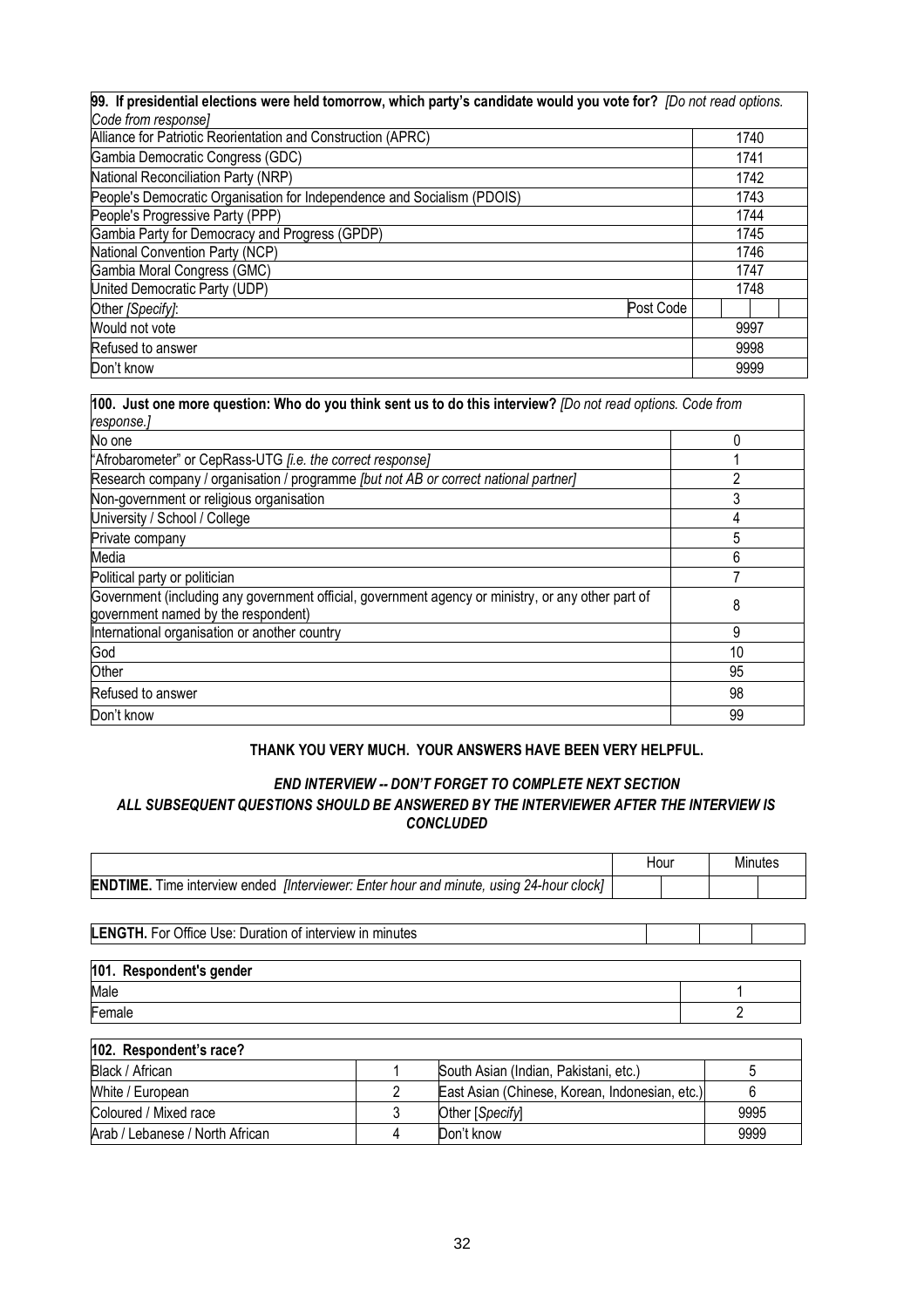| 103. What was the primary language used in the interview? |      |                  |           |      |  |
|-----------------------------------------------------------|------|------------------|-----------|------|--|
| English                                                   |      | Jola             |           | 1742 |  |
| Fula                                                      | 1740 | Mandinka         |           | 1743 |  |
| Wolof                                                     | 1741 | Other [Specify]: | Post code |      |  |

| 104. In what type of shelter does the respondent live? |  |
|--------------------------------------------------------|--|
| Non-traditional / Formal house                         |  |
| Traditional house / Hut                                |  |
| Temporary structure / Shack                            |  |
| Flat in a block of flats                               |  |
| Single room in a larger dwelling structure or backyard |  |
| Hostel in an industrial compound or farming compound   |  |
| Other                                                  |  |

| 105. What was the roof of the respondent's home or shelter made of? |    |
|---------------------------------------------------------------------|----|
| Metal, aluminum, tin, or zinc                                       |    |
| Tiles                                                               |    |
| Shingles                                                            | 3  |
| Thatch or grass                                                     | 4  |
| Plastic sheets                                                      | 5  |
| Asbestos                                                            | 6  |
| Multiple materials                                                  |    |
| Concrete                                                            | 8  |
| Some other material                                                 | 9  |
| Could not tell / Could not see                                      | 10 |

| 106. Were there any other people immediately present who might be listening during the interview? |  |  |
|---------------------------------------------------------------------------------------------------|--|--|
| No one                                                                                            |  |  |
| Spouse only                                                                                       |  |  |
| Children only                                                                                     |  |  |
| A few others                                                                                      |  |  |
| Small crowd                                                                                       |  |  |

| 107.                                                                             | Yes | No |
|----------------------------------------------------------------------------------|-----|----|
| A. Did the respondent check with others for information to answer any question?  |     |    |
| B. Do you think anyone influenced the respondent's answers during the interview? |     |    |
| C. Were you approached by community and / or political party representatives?    |     |    |
| D. Did you feel threatened during the interview?                                 |     |    |
| E. Were you physically threatened during the interview?                          |     |    |

| 108. What proportion of the questions do you feel the respondent had difficulty answering? |  |
|--------------------------------------------------------------------------------------------|--|
| All                                                                                        |  |
| Most                                                                                       |  |
| Some                                                                                       |  |
| Few                                                                                        |  |
| None                                                                                       |  |

| 109. Which questions did the respondent have trouble answering? <i>[Identify up to three. If the respondent had trouble</i> |  |  |
|-----------------------------------------------------------------------------------------------------------------------------|--|--|
| with less than three, enter "000" in the boxes.                                                                             |  |  |
| A. First question                                                                                                           |  |  |
| <b>B.</b> Second question                                                                                                   |  |  |
| <b>C.</b> Third question                                                                                                    |  |  |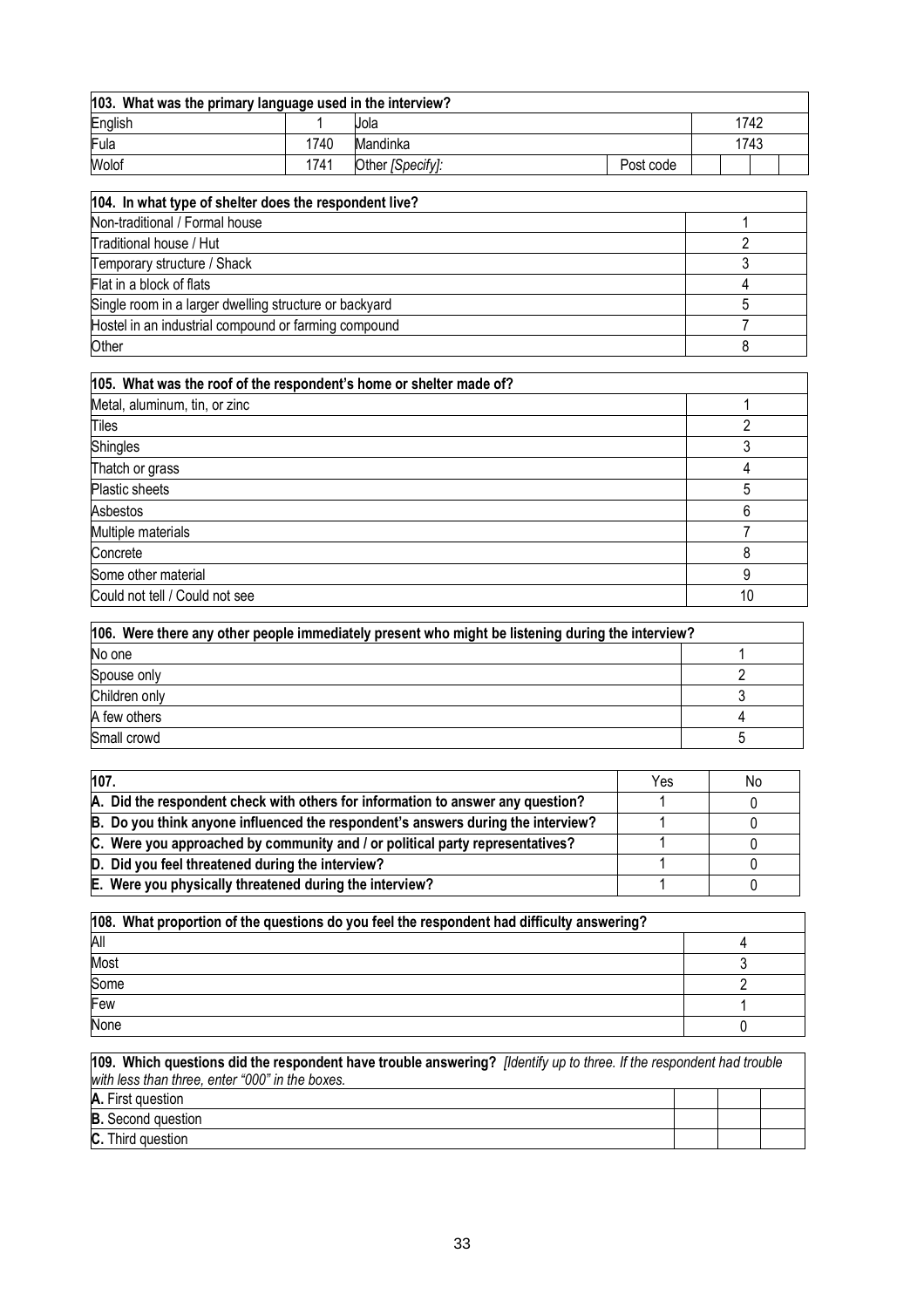| 110. What was the respondent's attitude toward you during the interview? |             |                 |                    |  |
|--------------------------------------------------------------------------|-------------|-----------------|--------------------|--|
| A. Was he or she                                                         | Friendly    | າ<br>In between | Hostile            |  |
| B. Was he or she                                                         | Interested  | າ<br>In between | Bored              |  |
| C. Was he or she                                                         | Cooperative | っ<br>In between | 3<br>Uncooperative |  |
| D. Was he or she                                                         | Patient     | っ<br>In between | Impatient          |  |
| E. Was he or she                                                         | At ease     | 2<br>In between | Suspicious         |  |
| F. Was he or she                                                         | Honest      | າ<br>In between | 3<br>Misleading    |  |

#### *INTERVIEWER DETAILS*

| 111. Interviewer's name [Write in] |   |   |  |
|------------------------------------|---|---|--|
| 112. Interviewer's number          | G | M |  |
| 113. Interviewer's age             |   |   |  |
| 114. Interviewer's gender          |   |   |  |

| וטשווטף ט וטאוז ושאוור הדרון |  |
|------------------------------|--|
| Male                         |  |
| -<br>Lemale                  |  |
|                              |  |

| 115. Do you come from a rural or urban area? |  |
|----------------------------------------------|--|
| Rural                                        |  |
| Urban                                        |  |

| 116. Interviewer's home language: |      |                  |           |  |      |  |
|-----------------------------------|------|------------------|-----------|--|------|--|
| English                           |      | Jola             |           |  | 1742 |  |
| Fula                              | 1740 | Mandinka         |           |  | 1743 |  |
| Wolof                             | 1741 | Other [Specify]: | Post code |  |      |  |

| 117. Interviewer's ethnic group / tribe: |      |                                                         |           |  |      |  |
|------------------------------------------|------|---------------------------------------------------------|-----------|--|------|--|
| Mandinka                                 | 1740 | Serer                                                   |           |  | 1747 |  |
| Jahanka                                  | 1741 | Manjago                                                 |           |  | 1748 |  |
| Fula, Tukulor or Lorobo                  | 1742 | Bambara                                                 |           |  | 1749 |  |
| Wolof                                    | 1743 | Creole or Aku Marabout                                  |           |  | 1750 |  |
| Jola                                     | 1744 | Gambian only, or "doesn't think of self in those terms" |           |  | 9990 |  |
| Karoninka                                | 1745 | Refused to answer [DNR]                                 |           |  | 9998 |  |
| Serahuleh                                | 1746 | Don't know [DNR]                                        |           |  | 9999 |  |
|                                          |      | Other [Specify]:                                        | Post code |  |      |  |

| 118. Interviewer's highest level of education                                                               |  |
|-------------------------------------------------------------------------------------------------------------|--|
| Primary school completed                                                                                    |  |
| Some secondary school / high school                                                                         |  |
| Secondary school / High school completed                                                                    |  |
| Post-secondary qualifications other than university, e.g. a diploma or degree from a polytechnic or college |  |
| Some university                                                                                             |  |
| University completed                                                                                        |  |
| Post-graduate                                                                                               |  |